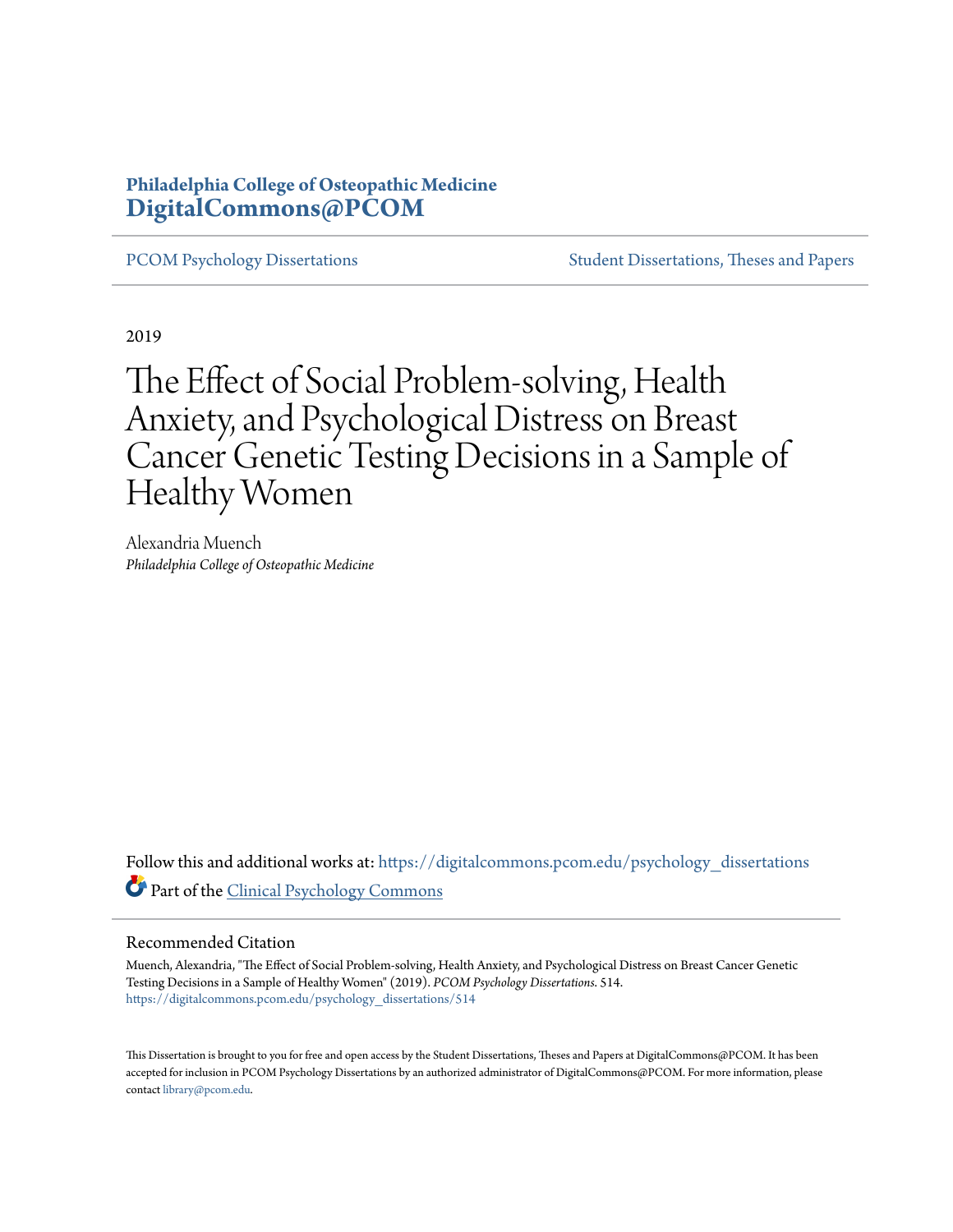Philadelphia College of Osteopathic Medicine

Department of Psychology

# THE EFFECT OF SOCIAL PROBLEM-SOLVING, HEALTH ANXIETY, AND PSYCHOLOGICAL DISTRESS ON BREAST CANCER GENETIC TESTING DECISIONS IN A SAMPLE OF HEALTHY WOMEN

By Alexandria Muench

Submitted in Partial Fulfillment of the Requirements for the Degree of

Doctor of Psychology

May 2018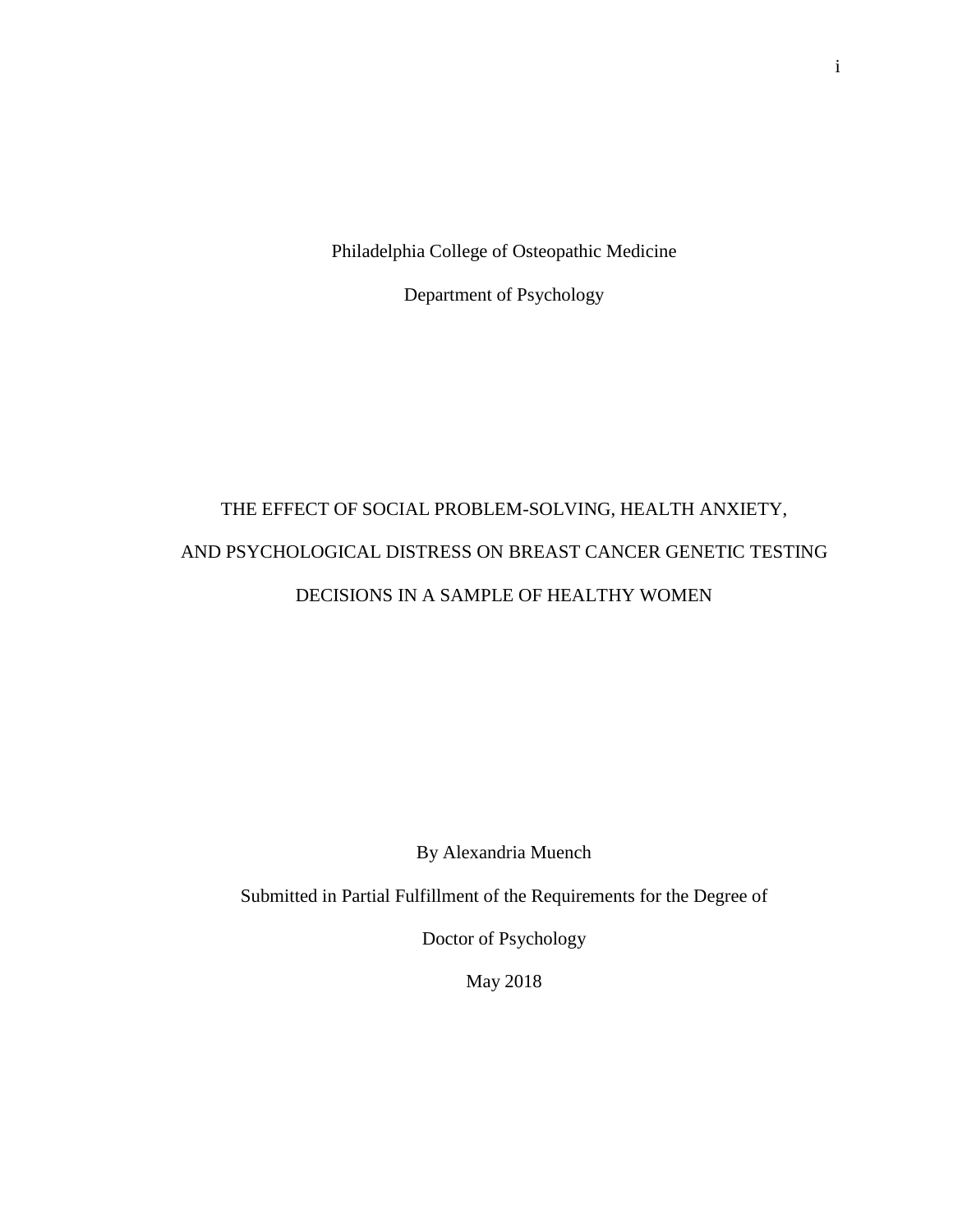# PHILADELPHIA COLLEGE OF OSTEOPATHIC MEDICINE DEPARTMENT OF PSYCHOLOGY

# Dissertation Approval

This is to certify that the thesis presented to us by  $\_\text{Alexander}$   $\alpha$   $\alpha$ on the  $\frac{4}{1}$  day of  $\frac{May}{1}$ , 20  $\frac{10}{9}$  in partial fulfillment of the requirements for the degree of Doctor of Psychology, has been examined and is acceptable in both scholarship and literary quality.

### Committee Members' Signatures:

Chairperson

Chair, Department of Psychology

 $\mathbf{r}$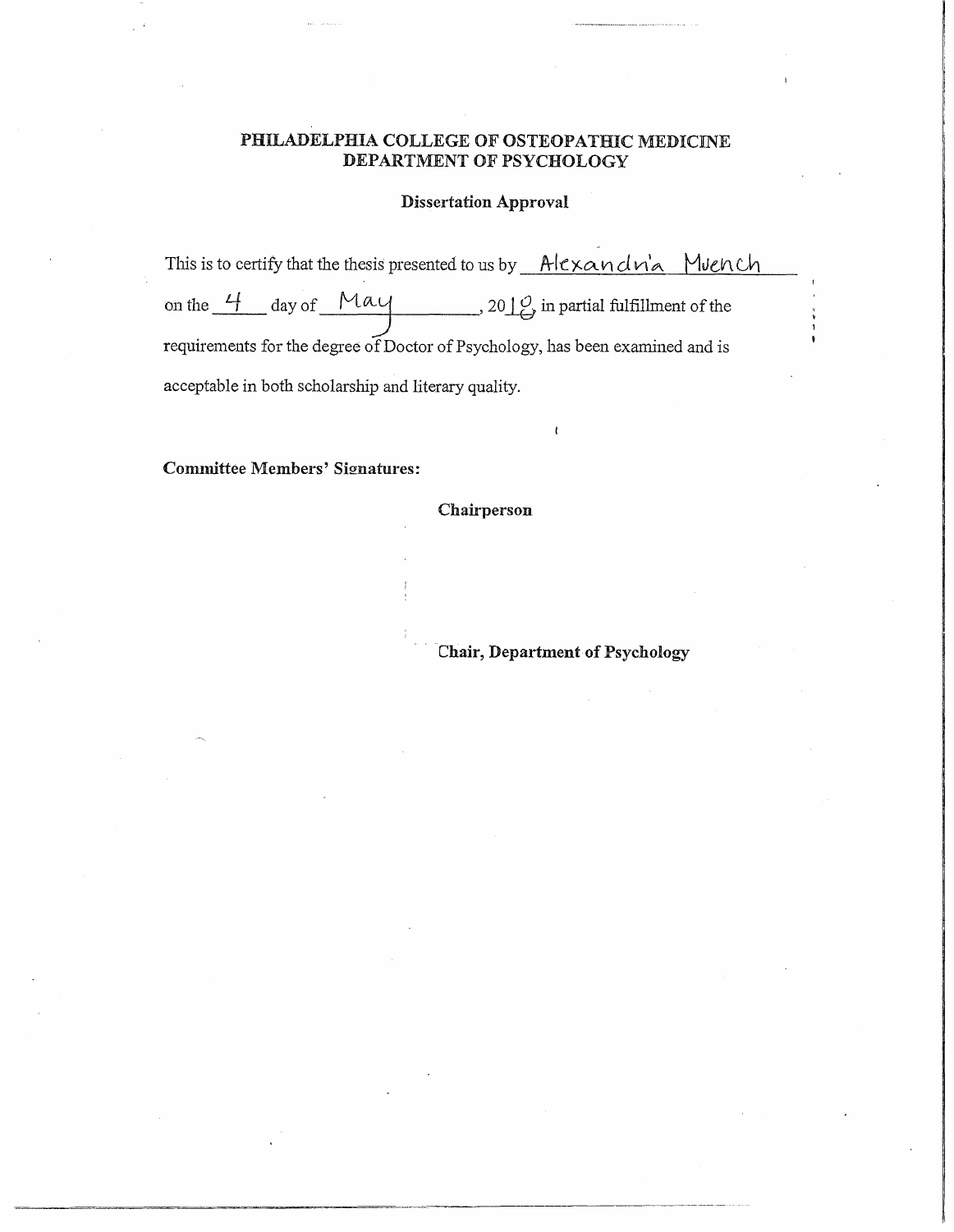#### **Acknowledgements**

The successful completion of this dissertation would not have been possible without the ongoing support, mentorship, and encouragement of my dissertation committee, supervisors, mentors, family, and friends. I would like to first thank Dr. Stephanie Felgoise, whose unyielding support has made the dissertation process and graduate school an experience of tremendous professional and personal growth. Dr. Felgoise is a constant source of inspiration and has never failed to make me laugh, even as the program became more arduous. Second, I would like to thank Dr. Christina Shook, who began as a practicum supervisor but has become a lifelong mentor and colleague. Dr. Shook brings compassion, perseverance and kindness to all that she does and believed in me far before I recognized the importance of believing in myself. I would also like to thank Dr. Stephen Poteau, for his assistance throughout the entire dissertation process.

Next, I would like to thank my best friend and sister, Nicole, for being an endless source of love, laughs, encouragement, and support throughout this program. I am grateful to have had such a wonderful person to share this experience with. I would like to thank Megan, who has been there with words of encouragement every step of the way and always provided her couch to sleep on when the drive home was too long. I am beyond thankful for my University of Pennsylvania family who have provided me endless opportunities and have been cheering me on as I progressed through the program.

I would like to thank my parents, Winnie and Gregg, my sister, Staci, my aunt and uncle, Candy and Rich, for their unconditional and unrelenting patience, love, and support throughout all of my educational endeavors. Finally, although they have passed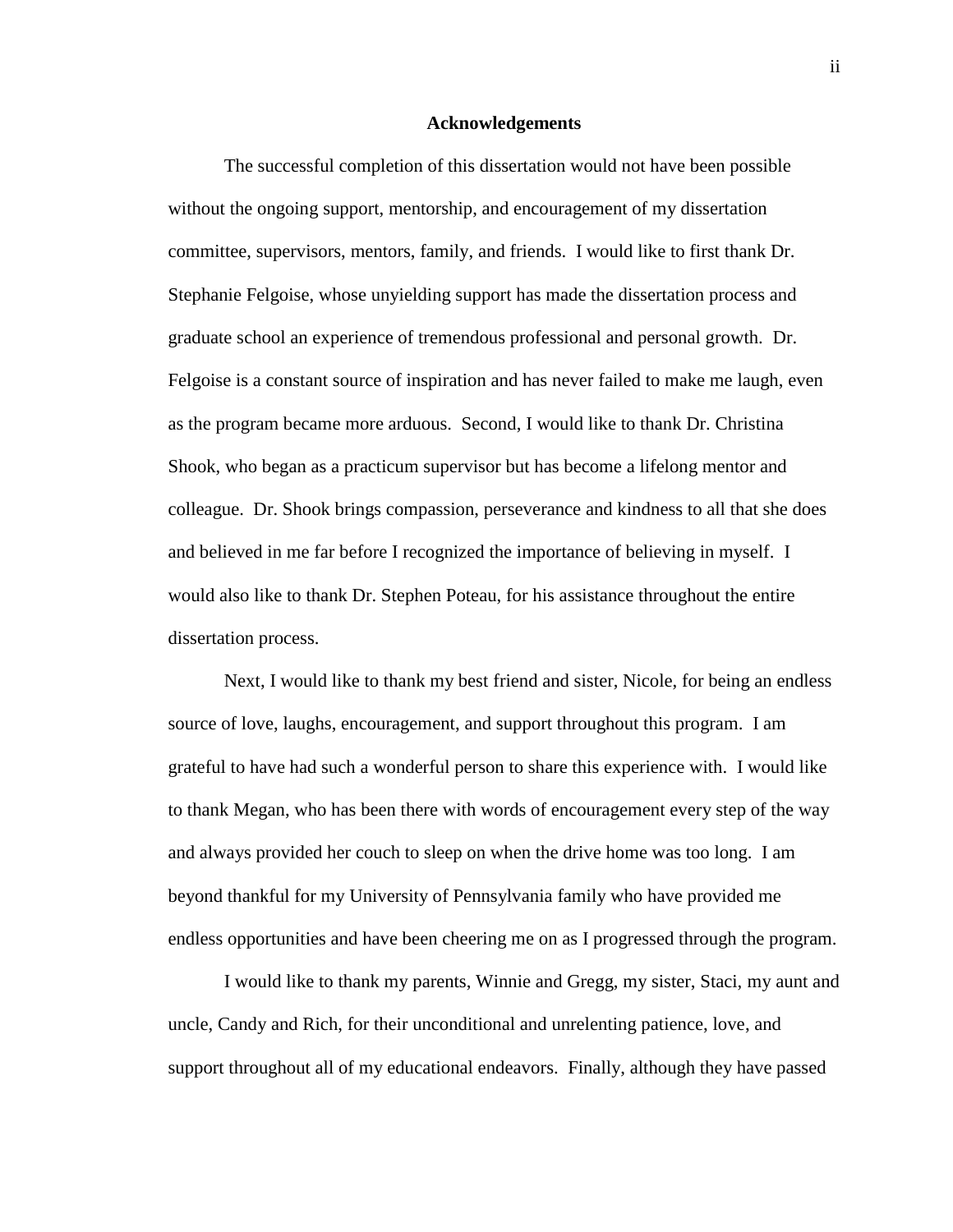on, none of this would have been possible without my grandparents, Sigrun and William, who instilled a love of learning in me that has continued to prevail. I love you both very much.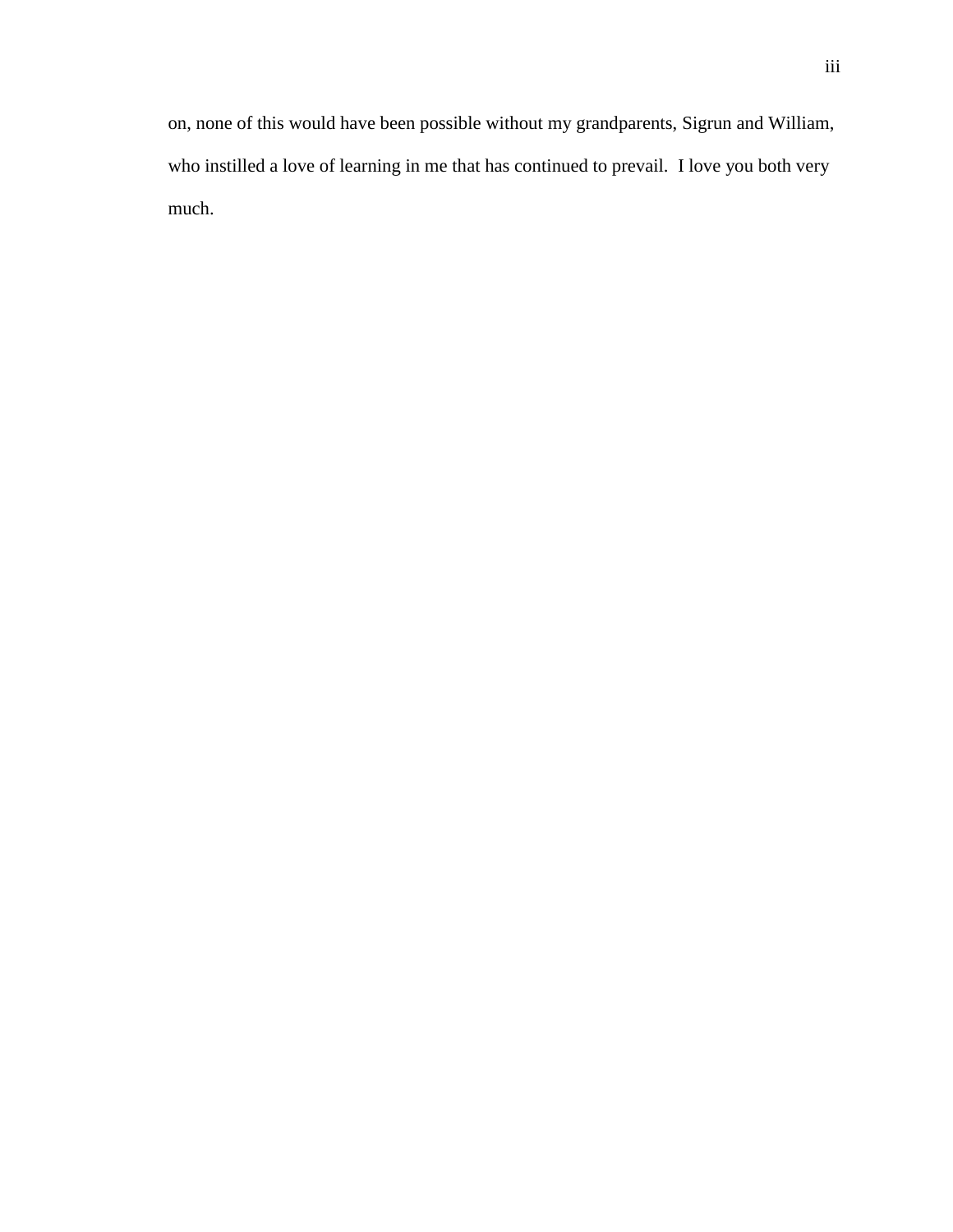#### **Abstract**

Breast cancer is a leading cause of death in women in the United States, with hereditary breast cancers accounting for approximately 10% of the diagnoses. Nevertheless, women can decrease their risk by obtaining genetic testing and are often referred for the test if one or more of their relatives has been diagnosed with breast cancer and has the BRCA/BRCA2 cancer mutation. The purpose of the current study was to examine predictors of healthy women's (ages 18 to 35) hypothetical decisions about genetic testing and prophylactic treatments for the BRCA1/BRCA2 genetic mutations by measuring social problem solving (SPS) variables, health anxiety, and psychological distress. A survey format to was used to determine whether there was a relationship between these variables, genetic testing, and/or prophylactic treatment decisions. Measures included the Social Problem-Solving Inventory-Revised, Short Form (SPSI-R:S), Health Anxiety Inventory (HAI), Brief Symptom Inventory (BSI), a demographic questionnaire, and two hypothetical vignettes. Results revealed that positive problemsolving orientation (PPO) is predictive of prophylactic treatment decisions. The results support the literature in that genetic testing decisions are difficult to predict, and other factors that have yet to be determined may be contributing to the decision. Future research should look at these relationships in larger non-hypothetical samples and in different disease groups to determine whether the results differ.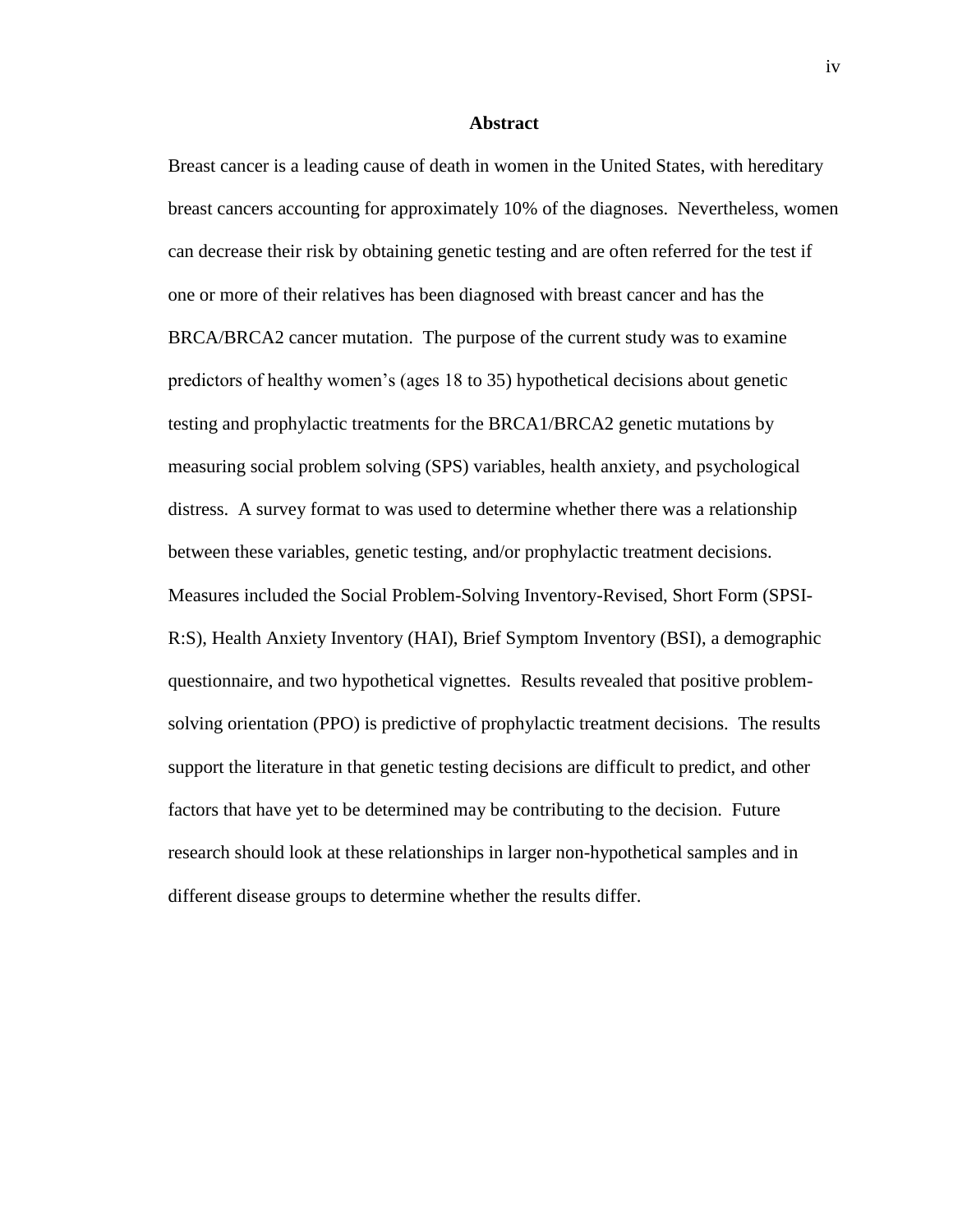# **Table of Contents**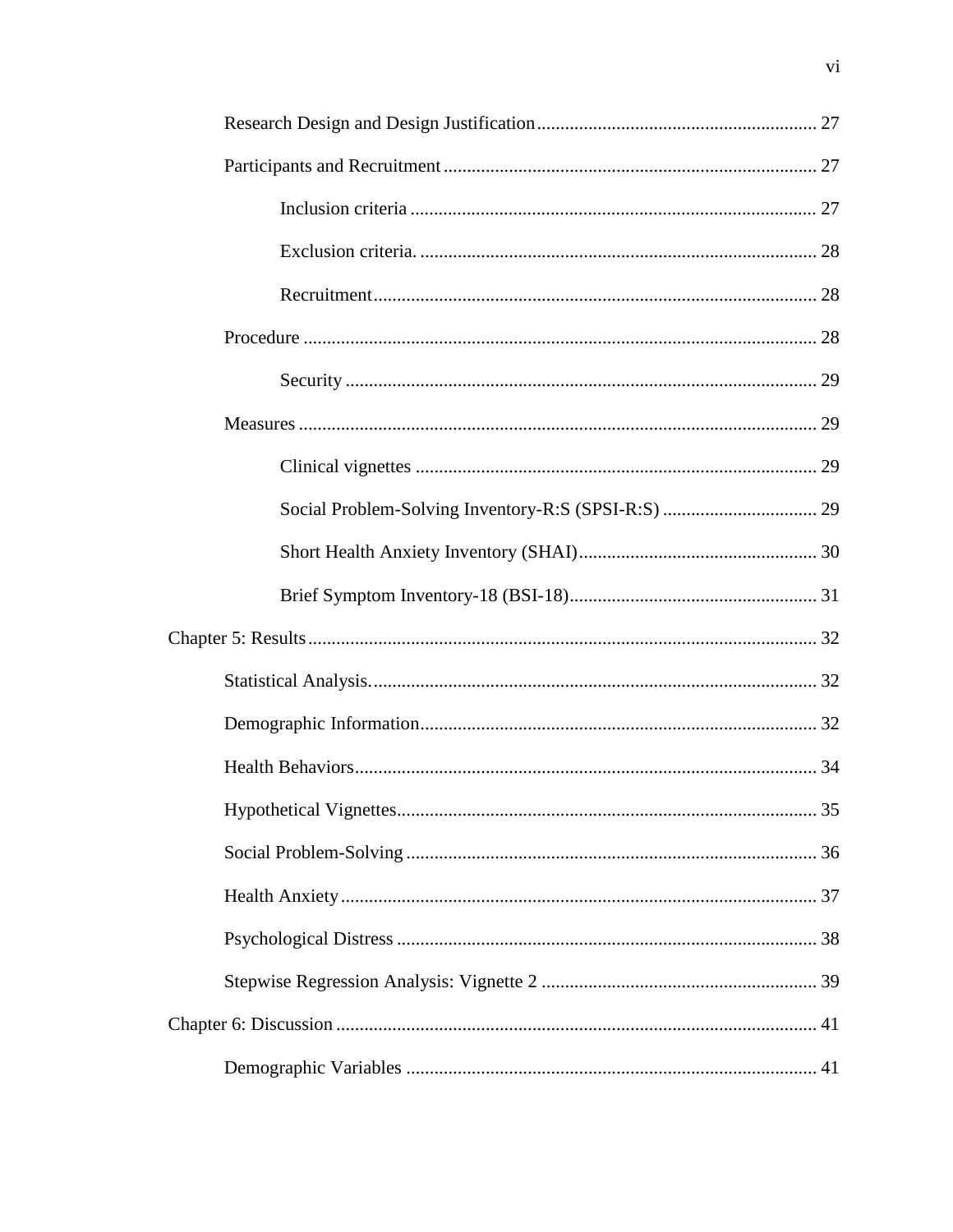| Psychological Distress, Health Anxiety, and Social Problem-Solving 45 |  |
|-----------------------------------------------------------------------|--|
|                                                                       |  |
|                                                                       |  |
|                                                                       |  |
|                                                                       |  |
|                                                                       |  |
|                                                                       |  |
|                                                                       |  |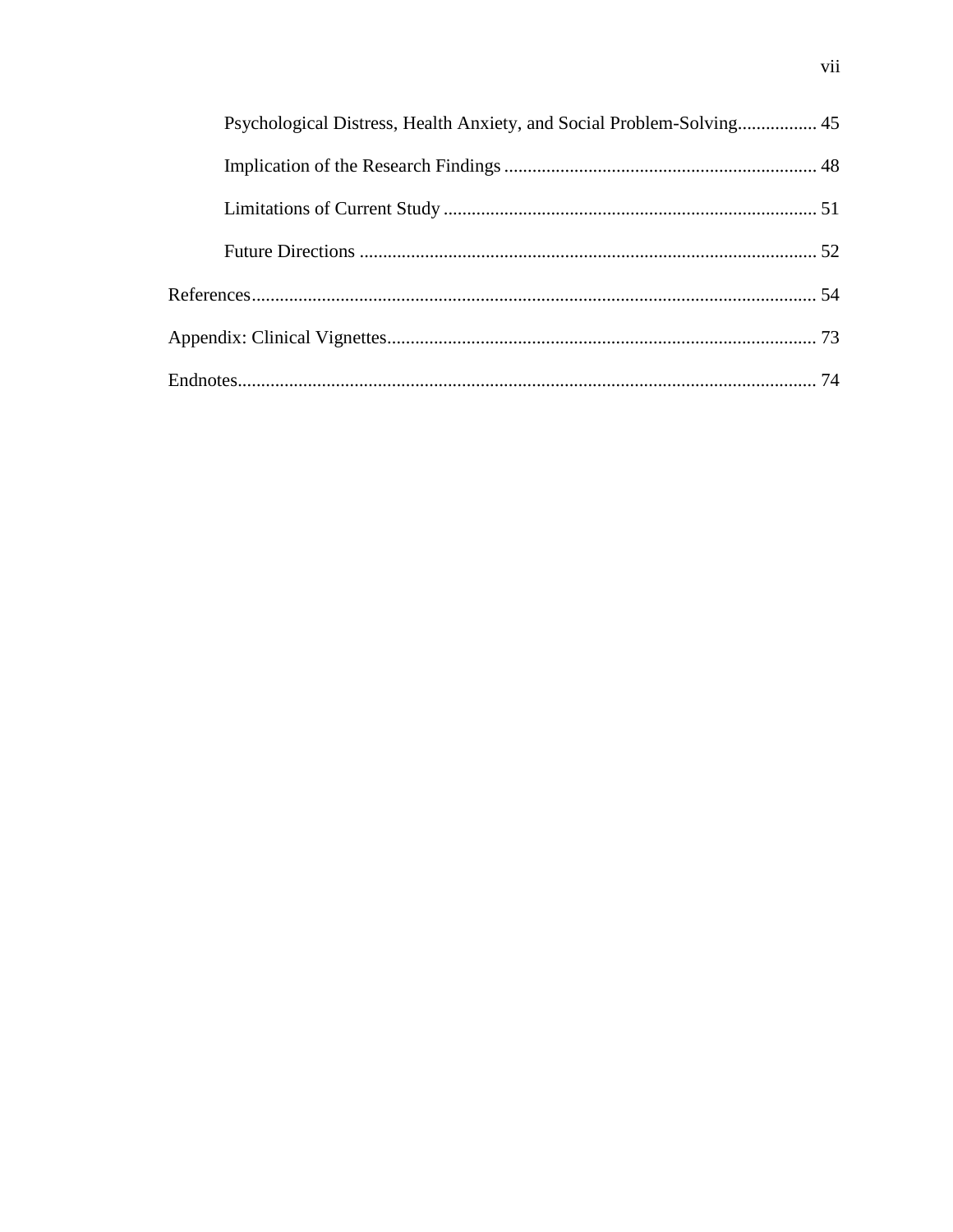# **List of Tables**

| Table 2. Age-Adjusted Rates of Diagnosis and Survival by Race in Breast Cancer 10 |
|-----------------------------------------------------------------------------------|
|                                                                                   |
|                                                                                   |
|                                                                                   |
| Table 6. Social Problem-Solving Inventory-Revised, Short Form Descriptive         |
|                                                                                   |
|                                                                                   |
| Table 8. Brief Symptom Inventory-18 (Scaled Scores) Descriptive Statistics 38     |
|                                                                                   |
|                                                                                   |
| Table 11. Stepwise Regression Model Summary, Excluded Variables 40                |
|                                                                                   |
|                                                                                   |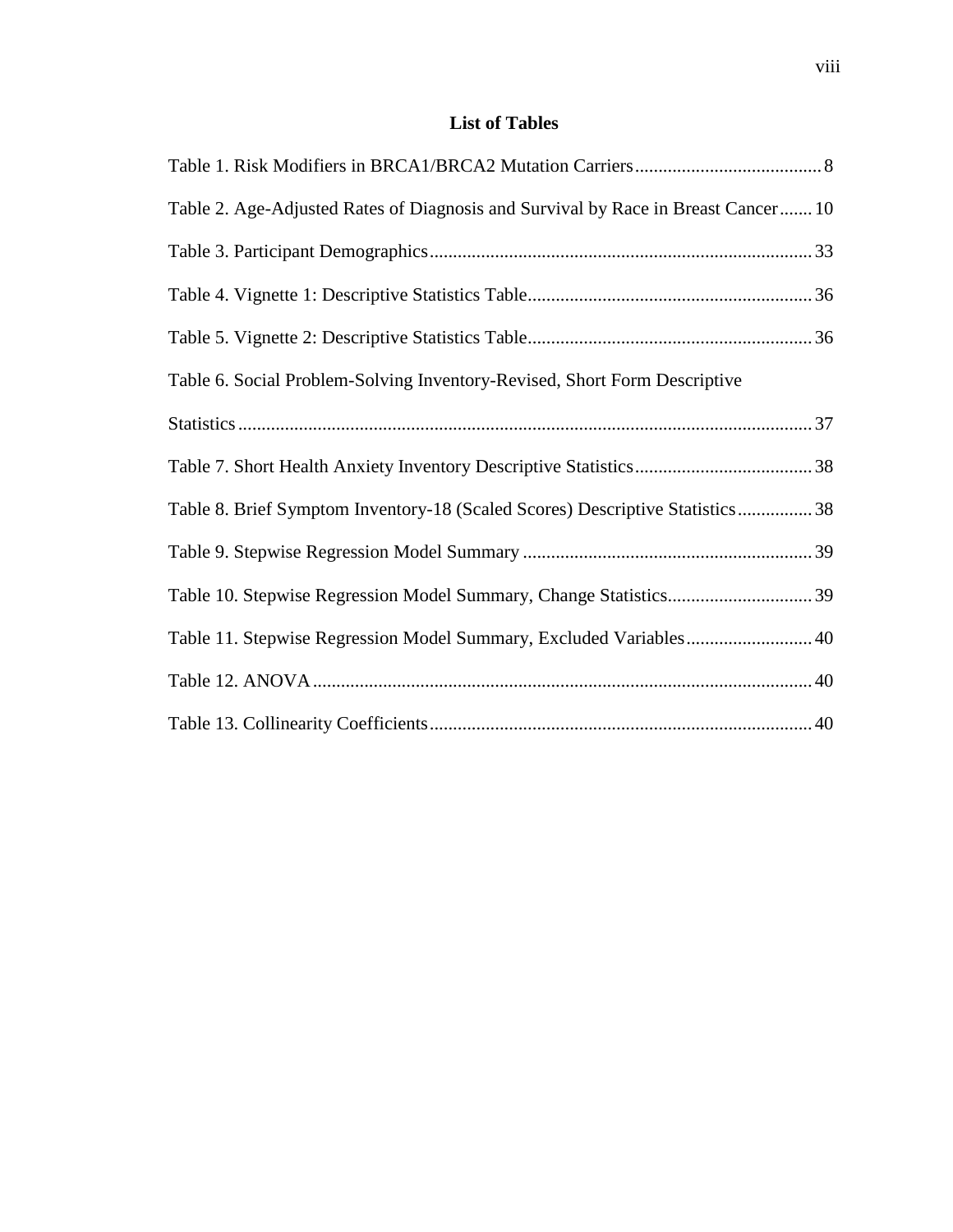#### Chapter 1: **Introduction**

#### **Statement of the Problem**

Second to skin cancer, breast cancer is the most commonly diagnosed cancer in the United States (accounting for one in three cancers) and, after lung cancer, it is a leading cause of cancer-related cause of death in women (DeSantis, Ma, Bryan & Jemal, 2014). In families with no history of breast cancer, the risk of developing breast cancer by age 30 is 4.07% and by age 50, the risk more than doubles to 8.76% (Bleyer & Welch, 2012). Moreover, as of 2016, it was estimated that there were more than 3.5 million women with a history of invasive breast cancer living in the United States (Miller et al., 2016). Compared to other cancers, breast cancer is typically diagnosed at younger ages (breast cancer median age  $= 61$ ; lung cancer median age  $= 70$ ; colorectal cancer median  $age = 68$ ).

Although the incidence of breast cancer remains fairly low in the general population, hereditary breast and ovarian cancers (HBOC)—breast and ovarian cancers with a hereditary basis—occur in approximately 10% of the population (Daly et al. 2010; Howlader et al., 2012). HBOC are most commonly caused by mutations, also known as deleterious variances, in the BRCA1 and BRCA2 genes (D. M Eccles et al., 2015). Although the BRCA1/BRCA2 genes are implicated in the development of breast cancer, they only account for 20% of hereditary breast cancers, as a number of other hereditary cancer susceptibility genes have been identified (Antoniou et al., 2003; Crawford et al., 2017; D. M. Eccles et al., 2015).

Due to the high heritability of the BRCA1/BRCA2 mutations, first degree relatives (FDRs; those who have had a parent and/or sibling diagnosed with breast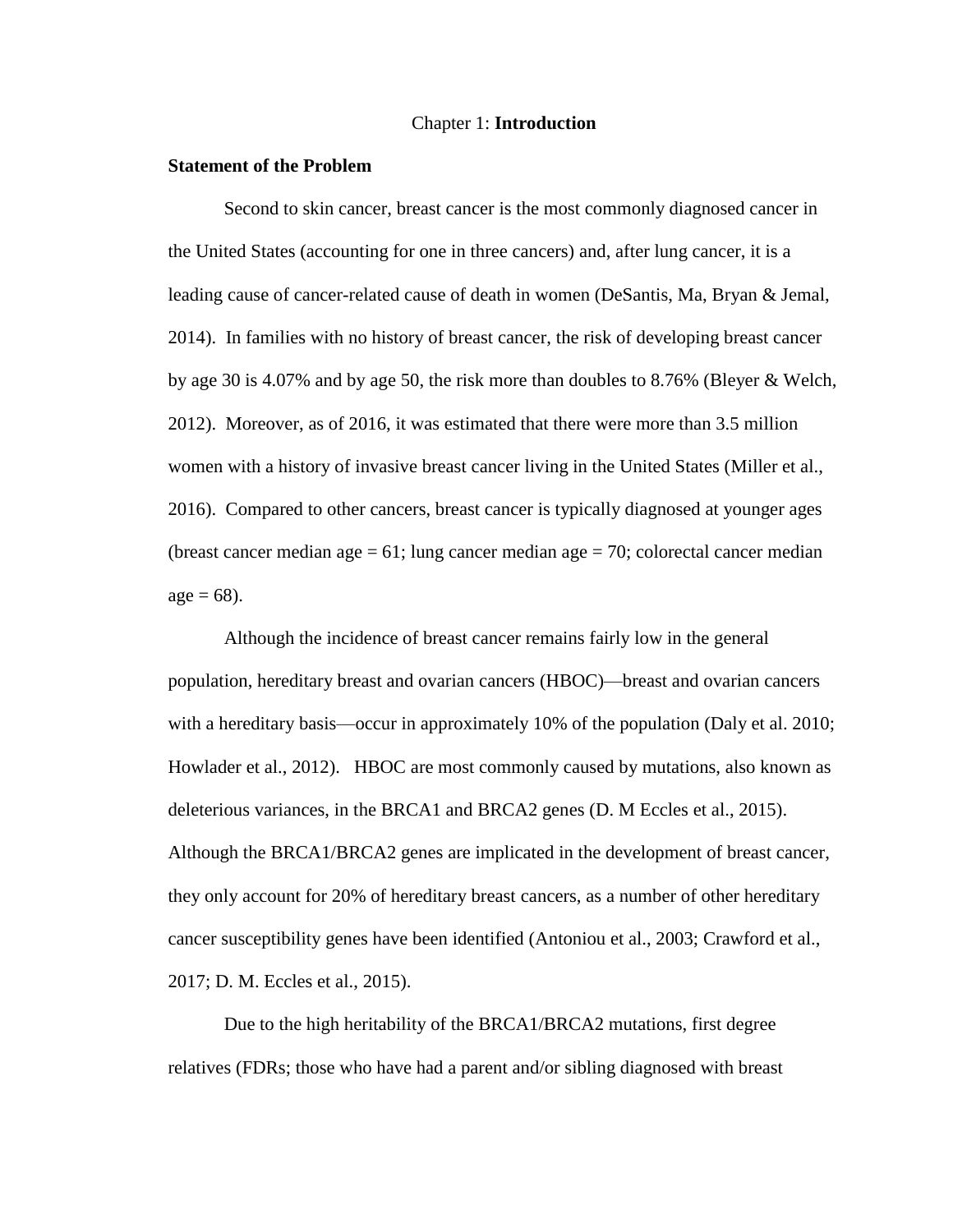cancer) are often referred for genetic testing services (Crawford et al., 2017). For instance, genetic testing is encouraged if the FDR meets certain criteria, including but not limited to a history of breast cancer prior to the age of 50 in one or more first-degree relative(s), a family member with a known BRCA1/BRCA2 mutation, a family history of breast cancer in one or more first-degree relatives (particularly if they are diagnosed at younger ages), and a family member with the BRCA1/BRCA2 genetic mutation (Daly et al., 2010; Wevers et al., 2011). Genetic testing can reduce risk, but it can also be uncertain and anxiety provoking. Given that genetic testing is inherently ambiguous, for some people it can have negative psychological consequences (i.e., psychological distress or health anxiety; Butow, Lobb, Meiser, Barratt, & Tucker, 2003). For example, the amount of uncertainty that one has about genetic testing has been found to be related to psychological distress (Frost, Venne, Cunningham & Gerritsen-McKane, 2004). Although uncertainty is a natural consequence of genetic testing, high degrees of uncertainty are considered to be related to knowledge of individual risk versus perceived risk, communication with genetic counselors (i.e., feeling fully informed), and uncertain genetic testing results (Croyle, Smith, Botkin, Baty, & Nash, 1997; Frost et al., 2004). Nevertheless, even with high levels of uncertainty, premorbid levels of psychological distress have been found to be strong predictors of the degree of distress experienced post-testing (Reichelt, Heimdal, Møller, & Dahl, 2004).

Health anxiety is the anxiety that is brought on, maintained, and exacerbated by health-related stimuli and can be an understandable effect as people move through the genetic testing and prophylactic treatment process (Starcevic, 2013). Health anxiety can arise or become exacerbated at any time, such as before testing or treatment or while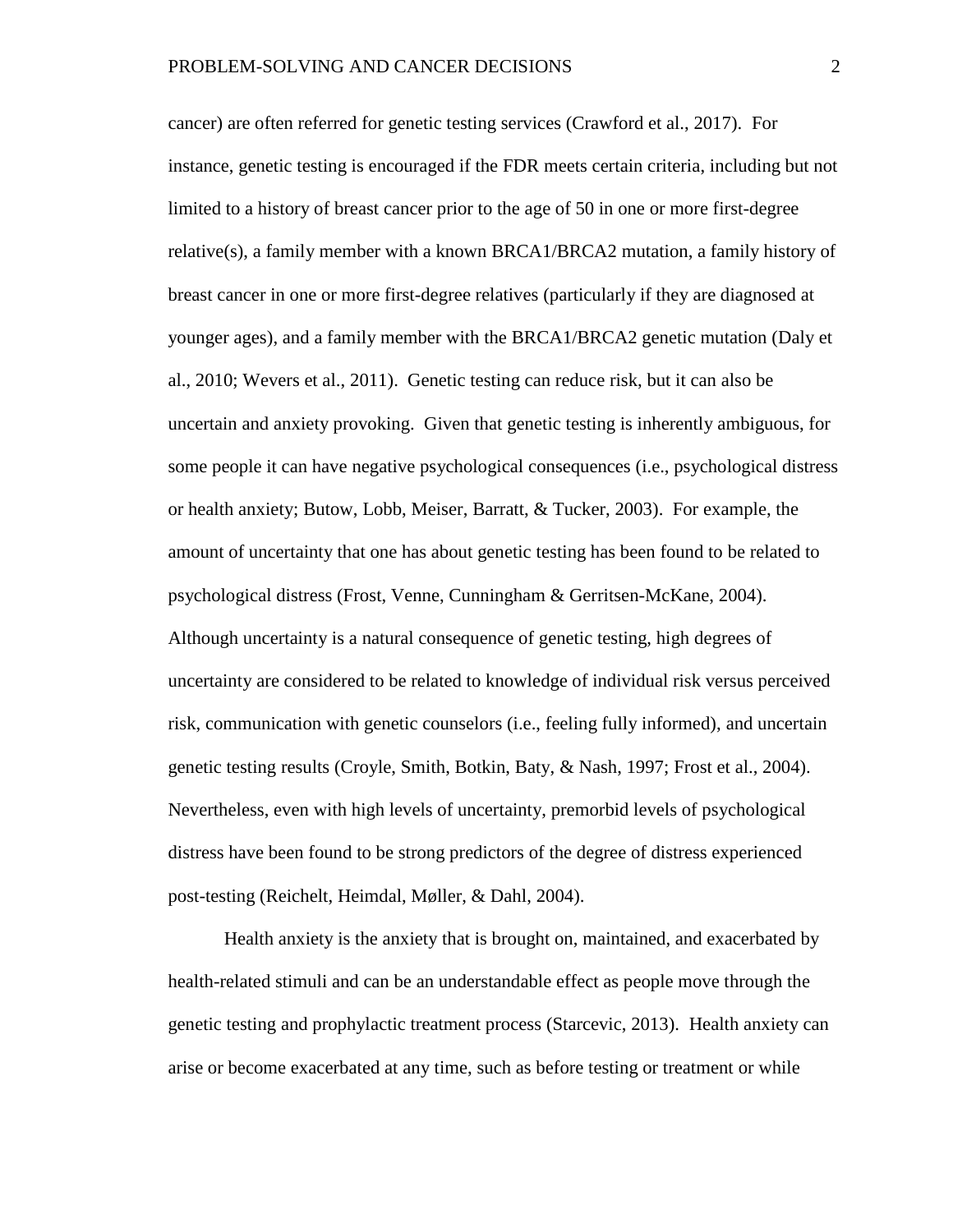waiting for the results or surgery, and even if the results are negative, health anxiety can remain after the results have been received or after the surgery has happened. To illustrate, Rimes and Salkovskis (2002) identified four factors that are thought to be fundamental to the perception of threat and the subsequent experience of genetic testing related health anxiety: (a) perceived likelihood that the illness will develop, (b) perceived severity of illness course, (c) perceived ability cope with the illness, and (d) level of support that will be available if the illness were to develop. In addition, self-esteem and self-efficacy are considered to moderate the amount of health anxiety that is experienced (Audrain et al., 1997).

The process of making genetic testing and prophylactic treatment decisions is complicated, as it requires people to make fairly quick life-altering decisions. Social problem-solving (SPS) can assist in this endeavor and is defined as the problem-solving skills that people use in their natural environments (D'Zurilla & A. M. Nezu, 1982). SPS is helpful in stressful situations and has been found to be predictive of overall adjustment and emotional well-being (Chang, D'Zurilla, & Sanna, 2004; D'Zurilla & A. M. Nezu, 1982; Dreer et al., 2009). For example, Dreer et al. (2009) conducted correlational research demonstrating that positive problem-solving abilities (i.e., identifying the problem, weighing pros and cons of solutions) relate to a decrease in depression in those with chronic diseases and their caregivers.

Not surprisingly, positive problem-solving yields positive health outcomes, including a more positive perception of overall health, engagement in healthy lifestyle behaviors (i.e., exercise), and adherence to medical recommendations (Dreer, Elliott  $\&$ Tucker, 2004; Elliott & Shewchuk, 2003). In fact, when SPS skills are taught to breast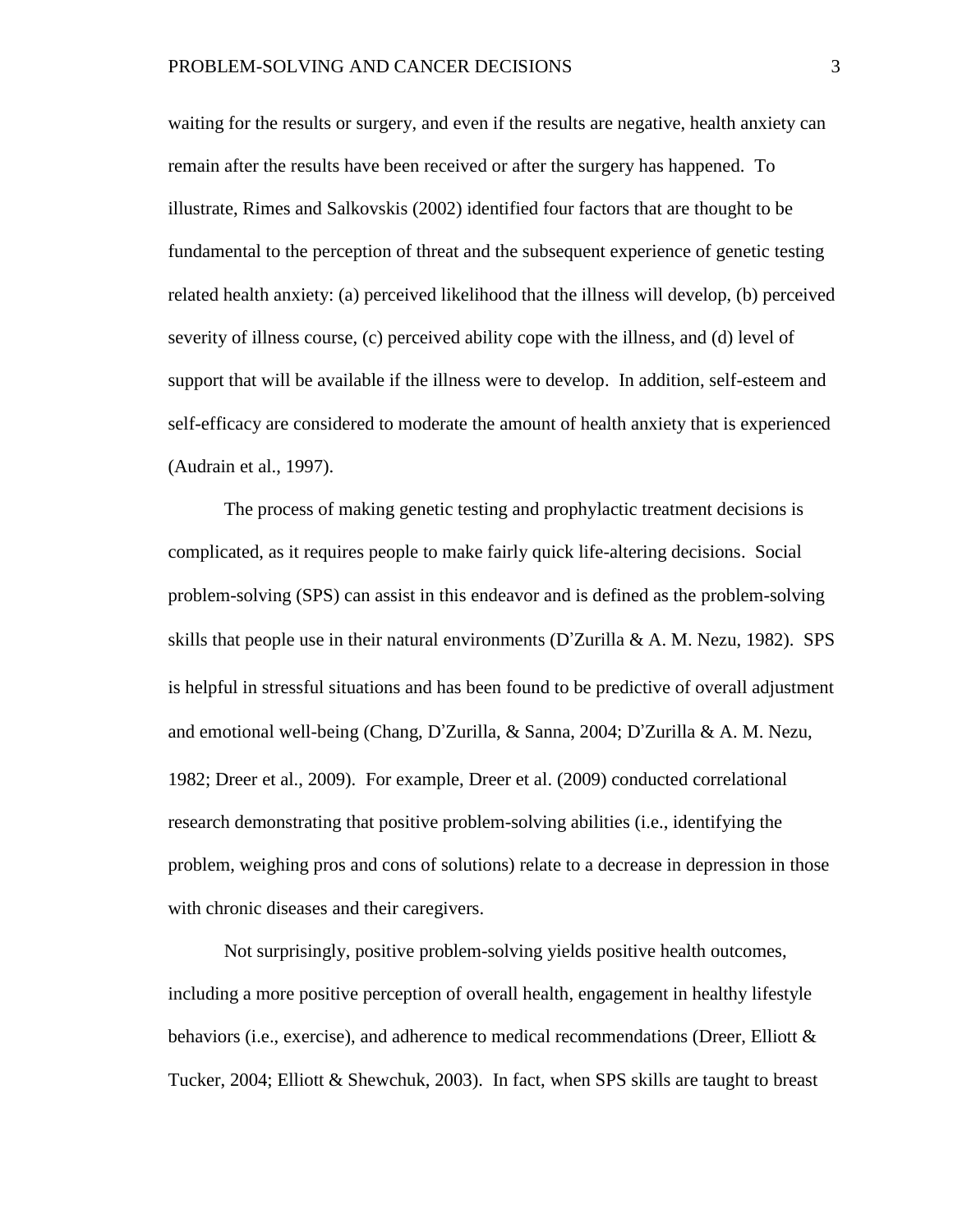cancer patients and relatives undergoing genetic testing, adaptive coping increases (McClure, A. M. Nezu, C. M. Nezu, O'Hea, & McMahon, 2012). In sum, strong problem-solving skills appear to be associated with multiple positive health-related outcomes and, when applied effectively, may protect against psychological distress and health anxiety.

## **Purpose of the Study**

The purpose of this study was to examine the factors that may predict FDR's BRCA1/BRCA2 genetic testing and prophylactic decisions by providing hypothetical vignettes to a sample healthy of women between the ages of 18 and 35. The current study evaluated whether SPS variables (i.e., problem-solving orientation, rational problem solving, avoidance style, and impulsivity/carelessness style), psychological distress, and health anxiety predict a healthy FDR's hypothetical choice to have genetic testing. Information gained from this study may provide further insight into the genetic testing and prophylactic treatment decision making process.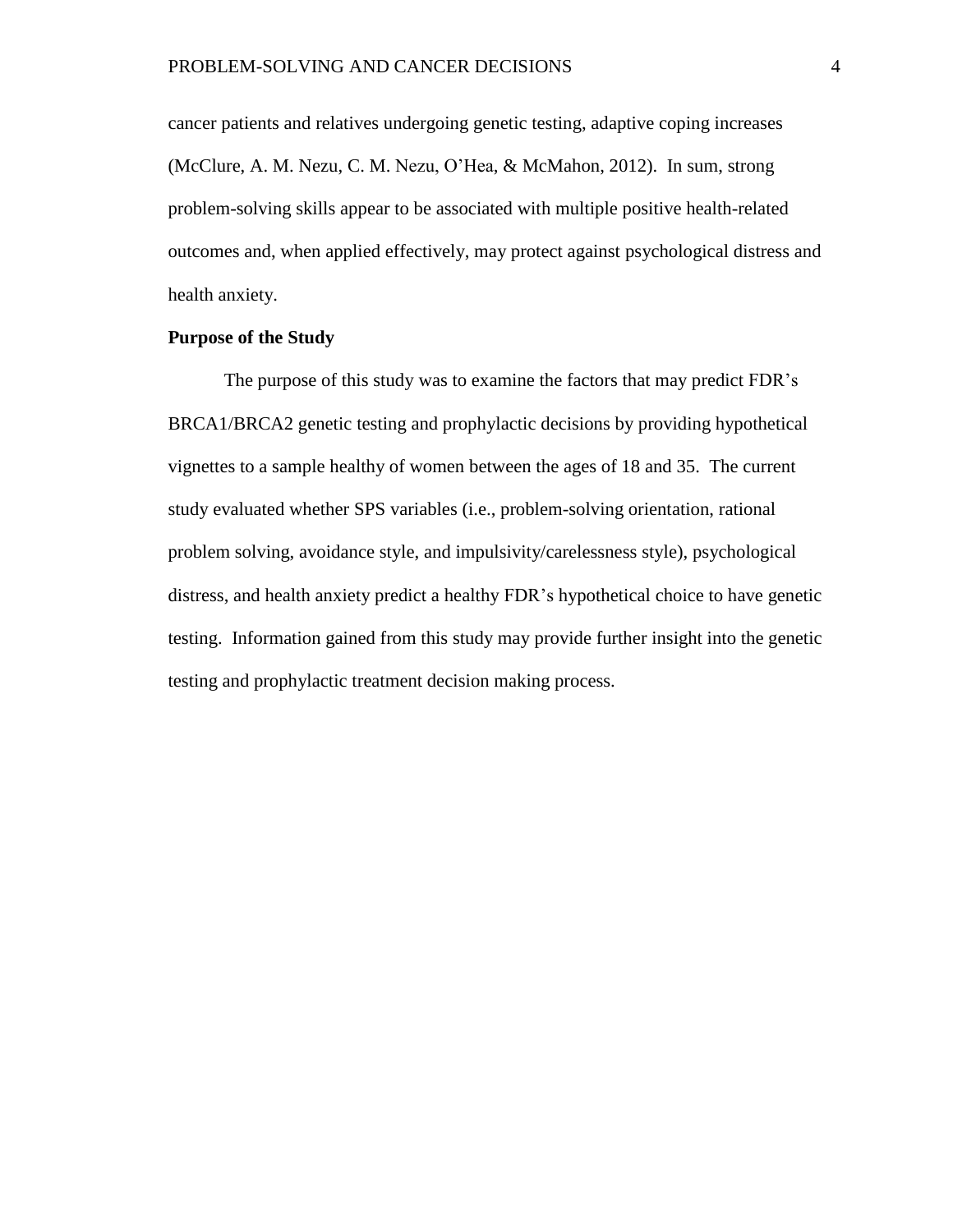#### **Chapter 2: Literature Review**

Breast cancer is the most commonly diagnosed invasive cancer in women in North America and the second leading cause of cancer death in the United States (Ban  $\&$ Godellas, 2014). In 2017, there was an estimated 252,710 new breast cancer diagnoses (15% of all cancer diagnoses) and approximately 40,610 breast cancer related deaths (6.8% of all cancer deaths; Surveillance, Epidemiology, and End Results Program [SEER], 2017). Nevertheless, advances in medicine (i.e., adjuvant therapy) and medical technology (i.e., screening advances) have led to earlier breast cancer detection and decreased mortality rates  $(1975^{\rm i}: 105.1 \text{ new cases}, 31.4 \text{ new deaths}; 2014^{\rm iii}: 125.3 \text{ new}$ cases,  $20.5$  new deaths<sup>iv</sup>; Plevritis et al.,  $2018$ ; SEER,  $2017$ ).

#### **Genetic Basis of Breast Cancer**

When working correctly, BRCA1/BRCA2 tumor suppressor proteins play an important role in repairing damaged deoxyribonucleic acid (DNA; Majdak-Paredes & Fatah, 2009). These proteins are integral in securing each cell's genetic material and, therefore, stopping abnormal cell growth (Majdak-Paredes & Fatah, 2009). As a result of their function, mutations in either protein can lead to tumor growth. The BRCA1/BRCA2 mutations are inherited from either parent (autosomal dominant) and occur equally in men and women; however, women are disproportionately affected (Hamilton, Lobel, & Moyer, 2009; Struewing et al., 1997). These mutations exhibit incomplete penetrance (i.e., not everyone who inherits the gene will develop cancer; Parmigiani, Berry, & Aguilar, 1998). The relationship between the mutation and cancer risk is determined not only by genetic factors but by environmental factors as well (Hamilton et al., 2009).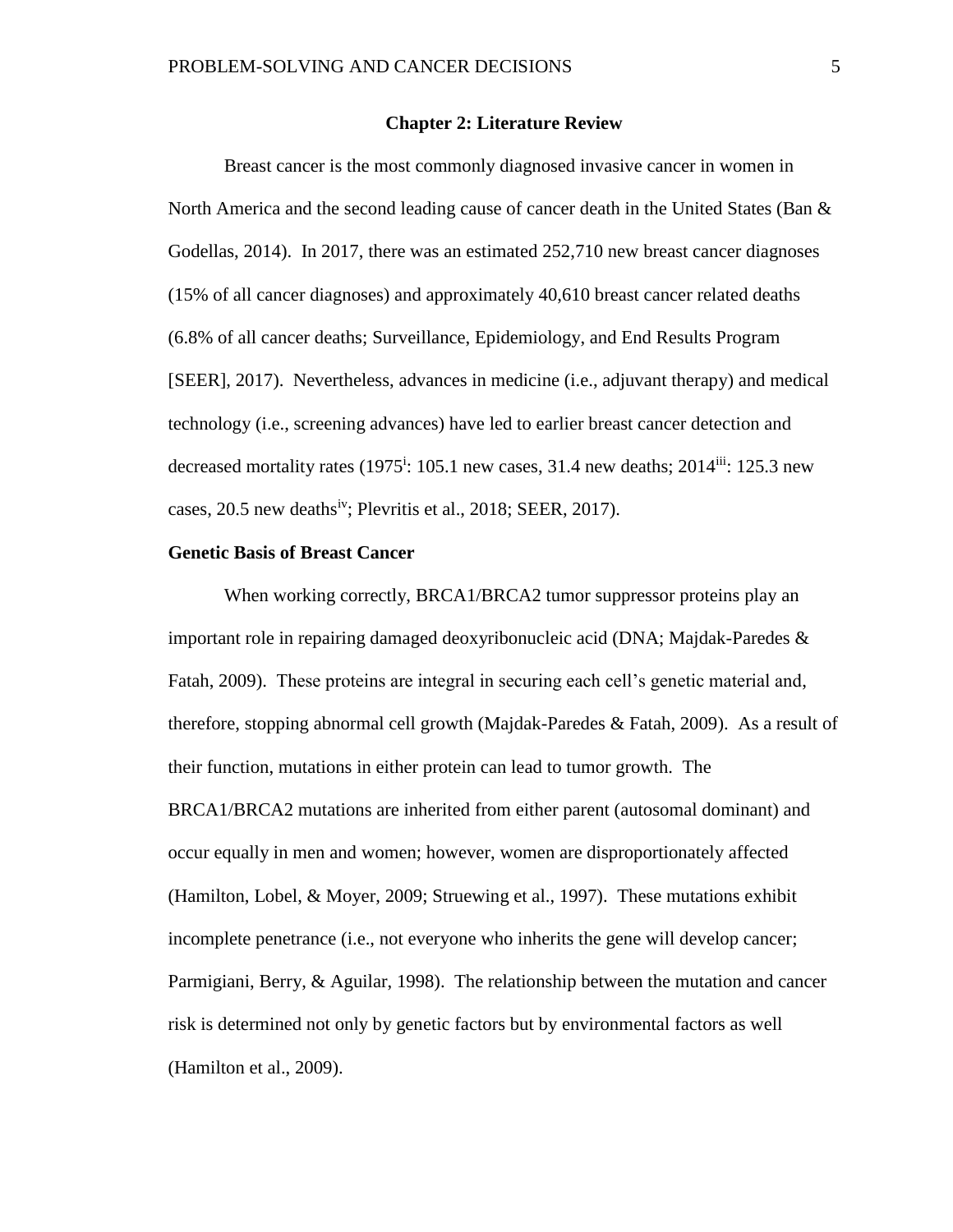When a BRCA1/BRCA2 mutation is inherited, it is classified as BRCA1/BRCA2 associated HBOC (Petrucelli, Daly, & Pal, 2016). In women, BRCA1/BRCA2 associated HBOC increases risk for breast and ovarian cancers, pancreatic cancer, and melanoma (cutaneous and ocular; Petrucelli et al., 2016). Although not entirely within the scope of this paper, there are additional hereditary breast cancer syndromes that are caused by mutations in other proteins (Thull  $& Vogel, 2004)$ . Additional hereditary breast cancer syndromes include site-specific breast cancer (which may be associated with mutations in the BRCA1/BRCA2 genes), Cowden syndrome (CS) or multiple hamartoma syndrome, LieFraumeni syndrome (LFS), Peutz-Jegher syndrome (PJS), ataxia-telangiectasia (AT) syndrome, and low-penetrance breast cancer allele CHEK2\*1100delC (Thull & Vogel, 2004). The risk for HBOC cancers are dependent on which mutation occurs (BRCA1 or BRCA2; Petrucelli et al., 2016).

## **BRCA1/BRCA2 Risk Factors**

Having a comprehensive knowledge of the risk factors for the BRCA1/BRCA2 mutation is the first step in making informed prophylactic treatment decisions (i.e., mastectomy and oophorectomy). Recent literature suggests that awareness of risk prior to genetic testing can predict levels of psychological distress post-testing (higher risk increases psychological distress; Cicero et al., 2017; Himes et al., 2016). Yet, even with this knowledge, the risk factors are complex and uncertainty persists pre- and posttesting. Genetic testing is typically recommended in patients who have personal and/or family histories (first, second, or third degree relative) and any of the following characteristics: (a) two or more family members diagnosed with breast cancer, with at least one diagnosed at less than 50 years of age; (b) three or more family members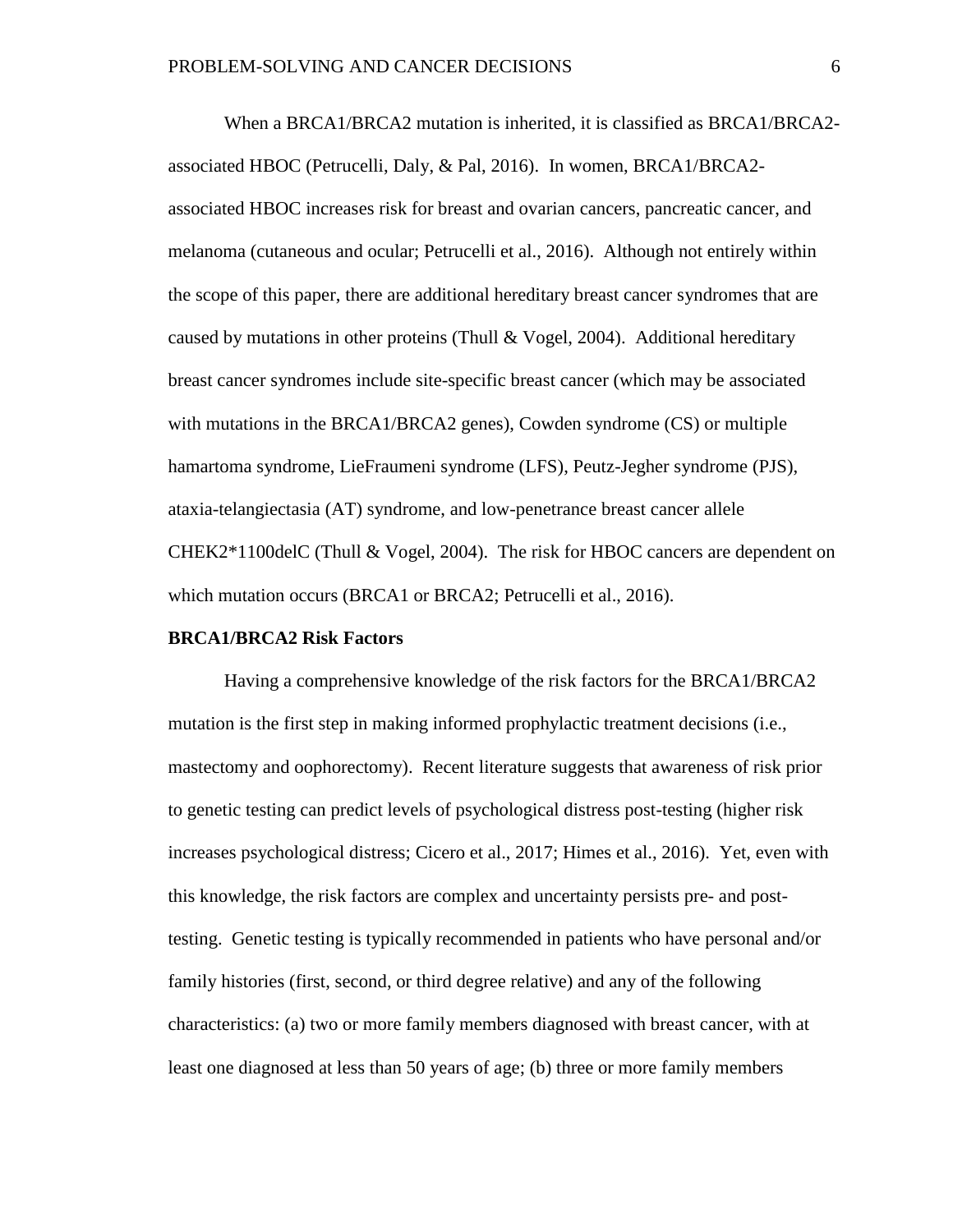diagnosed with breast cancer at any age; (c) family history of male breast cancer; (d) a breast cancer diagnosis prior to age 51; I past or current diagnosis of ovarian cancer; (f) history of multiple primary breast cancers in one or both breasts; (f) personal or family history of triple-negative (estrogen receptor-negative, progesterone receptor-negative, and human epidermal growth factor receptor [HER2/neu] 2-negative) breast cancer, particularly when diagnosed before age 60 years; (g) a relative with the BRCA1/BRCA2 mutation (Kim, Puymon, Qin, Guru, & Mohler, 2013).

In HBOC families at high risk for the BRCA1/BRCA2 mutation, age is an important factor. The U.S. Preventive Services Task Force (USPSTF) reviewed the literature and provided recommendations for risk assessment, genetic counseling, and genetic testing for the BRCA1/BRCA1 mutations for asymptomatic women with a family history of breast or ovarian cancer (Moyer, 2014). The USPSTF recommends women from high risk families undergo genetic testing at age 18, even though the risk of developing breast cancer in the 18 to 24 age range is only approximately 1% (Moyer, 2014; Patenaude et al., 2013).

Despite low risk in some women who test positive, decreasing the risk of breast cancer begins early and continues throughout the lifespan. The National Comprehensive Cancer Network (NCCN; 2018) outlined the following guidelines for BRCA mutationpositive women: (a) women between the ages of 18 and 24 should begin monthly breast self-exams (BSE) at the end of menses, (b) at age 25, BRCA1/BRCA2 positive mutation carriers are highly advised to begin receiving clinical breast exams from their obstetrician-gynecologist (OB-GYN) every 6 to 12 months and getting annual breast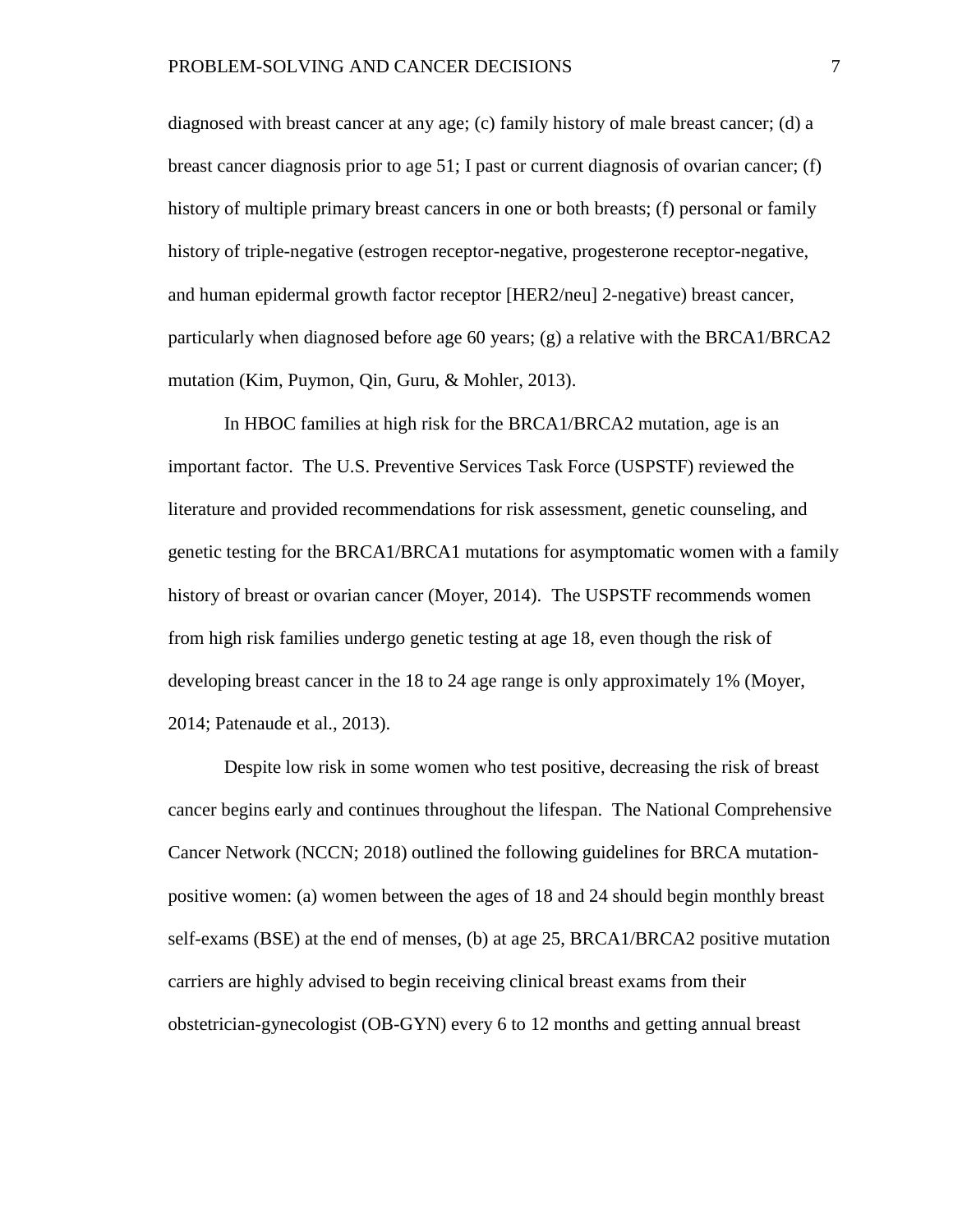MRIs with contrast, and (c) from age 30 to 75, women are strongly encouraged to continue to receive their annual breast MRIs along with annual mammographies.

In addition to age, environmental factors can increase the risk of developing breast cancer in mutation carriers (Friebel, Domchek, & Rebbeck, 2014). In a metaanalysis completed by Friebel et al. (2014), 44 studies were reviewed to assess for potential BRCA1/BRCA2 protein risk modifiers. Certain reproductive factors and environmental exposures were found to influence breast cancer risk separately in each gene, specifically oral contraceptive use, smoking (greater than 4 years), nulliparity, and earlier age at menarche (Table 1; Friebel et al., 2014).

Table 1

|                  | <b>BRCA1</b>                                                    | BRCA <sub>2</sub>                                                                                                                   |
|------------------|-----------------------------------------------------------------|-------------------------------------------------------------------------------------------------------------------------------------|
| Reproductive     | Nulliparity versus Parity:<br>Each live birth decreases<br>risk | Nulliparity versus Parity:<br>$\bullet$<br>More than three live<br>births decreases risk<br><b>Breastfeeding: Null</b><br>$\bullet$ |
|                  | Breastfeeding: Reduced<br>$\bullet$<br>risk if breastfeeding    | results reported                                                                                                                    |
|                  | occurred for longer than<br>one year                            | Age at Menarche: Null<br>$\bullet$<br>results reported                                                                              |
|                  | Age at Menarche:<br>Reduced risk with later                     |                                                                                                                                     |
|                  | age                                                             |                                                                                                                                     |
| <b>Exposures</b> | Oral contraceptive use:<br>$\bullet$<br>Increased risk          | Oral contraceptive use:<br>$\bullet$<br>Increased risk                                                                              |

*Risk Modifiers in BRCA1/BRCA2 Mutation Carriers*

*Note.* Data for risk modifiers in BRCA1/BRCA2 mutation carriers from Friebel et al. (2014)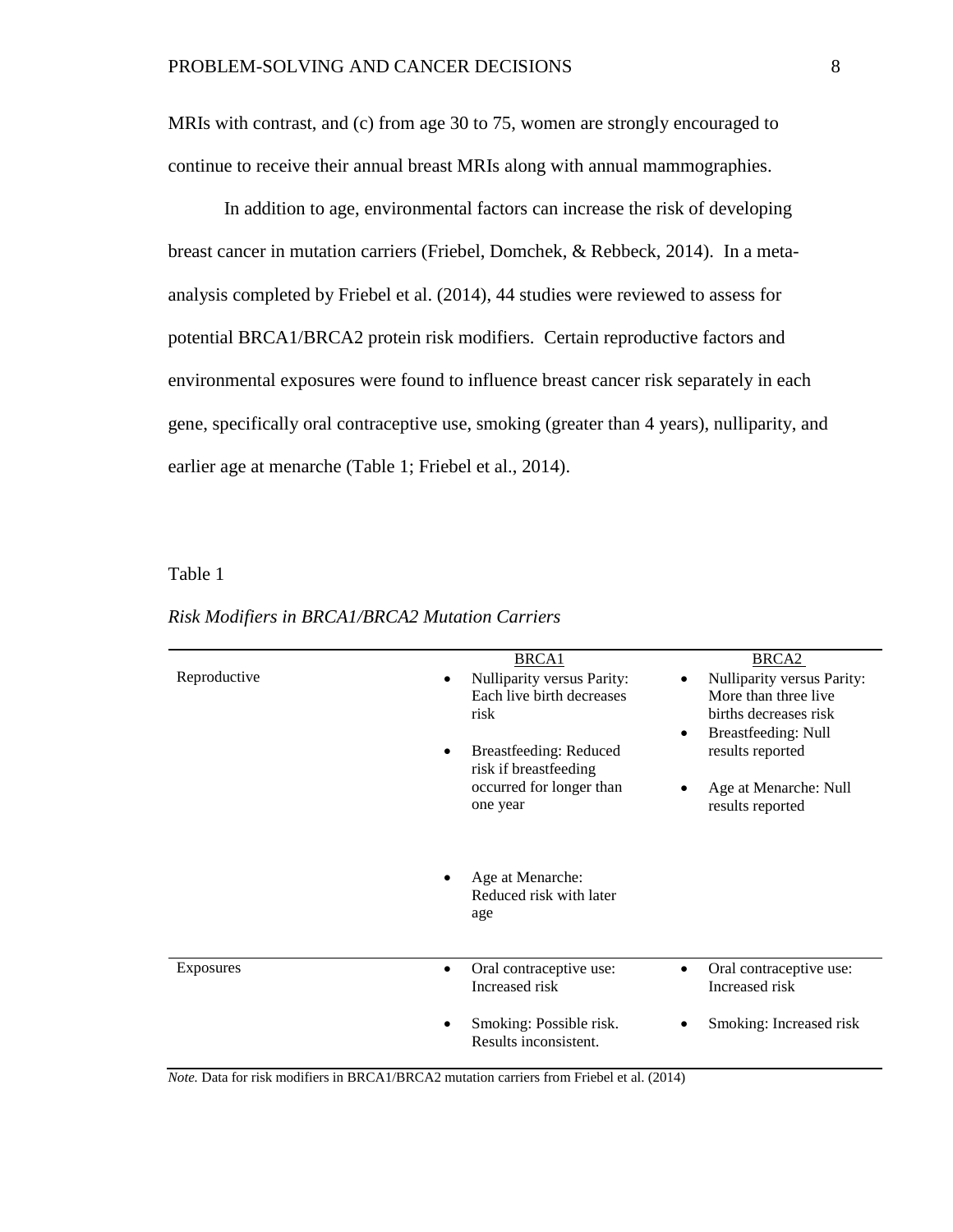#### **Race and Ethnicity**

Even with advancements in medical treatment and technology, there continues to be racial and ethnic differences in diagnosis, survival, and treatment access (Iqbal, Ginsburg, Rochon, Sun, & Narod, 2015). This has been found to be especially true in African American women, about whom there has been research to support differences between the biology of their tumors and those of other races/ethnicities (Iqbal et al., 2015). For example, Newman et al. (2006) identified 20 studies in which survival rates were reported and found that, even after adjusting for socioeconomic status (SES), African American ethnicity was an independent and significant predictor of poorer survival from breast cancer. In regard to treatment access, McCarthy et al. (2016) reported differences in recommendations for BRCA1/BRCA2 testing between white and black women, where black women are less likely to receive a recommendation for genetic testing from an oncologist or surgeon. While the reasons were unclear the authors suggested the physician's concerns about costs and lack of insurance coverage and the possibility of an incomplete family history (McCarthy et al., 2016; Murff, Byrne, Haas, Puopolo, & Brennan, 2005). Samson et al. (2016) also showed that despite being screened for breast cancer, Black women are at a higher risk of being diagnosed in later stages and having a poorer chance for survival. Low adherence, which can be accounted for by socioeconomic factors, may contribute to these findings (e.g.,, lack of insurance leading to nonadherence to treatment recommendations; Adams et al., 2009).

Women minorities are also often suspicious of their medical providers, subsequently increasing the chance for low adherence and poor treatment outcomes (Table 2; Matthews, Sellergren, Manfredi, & Williams, 2002). To combat the patient's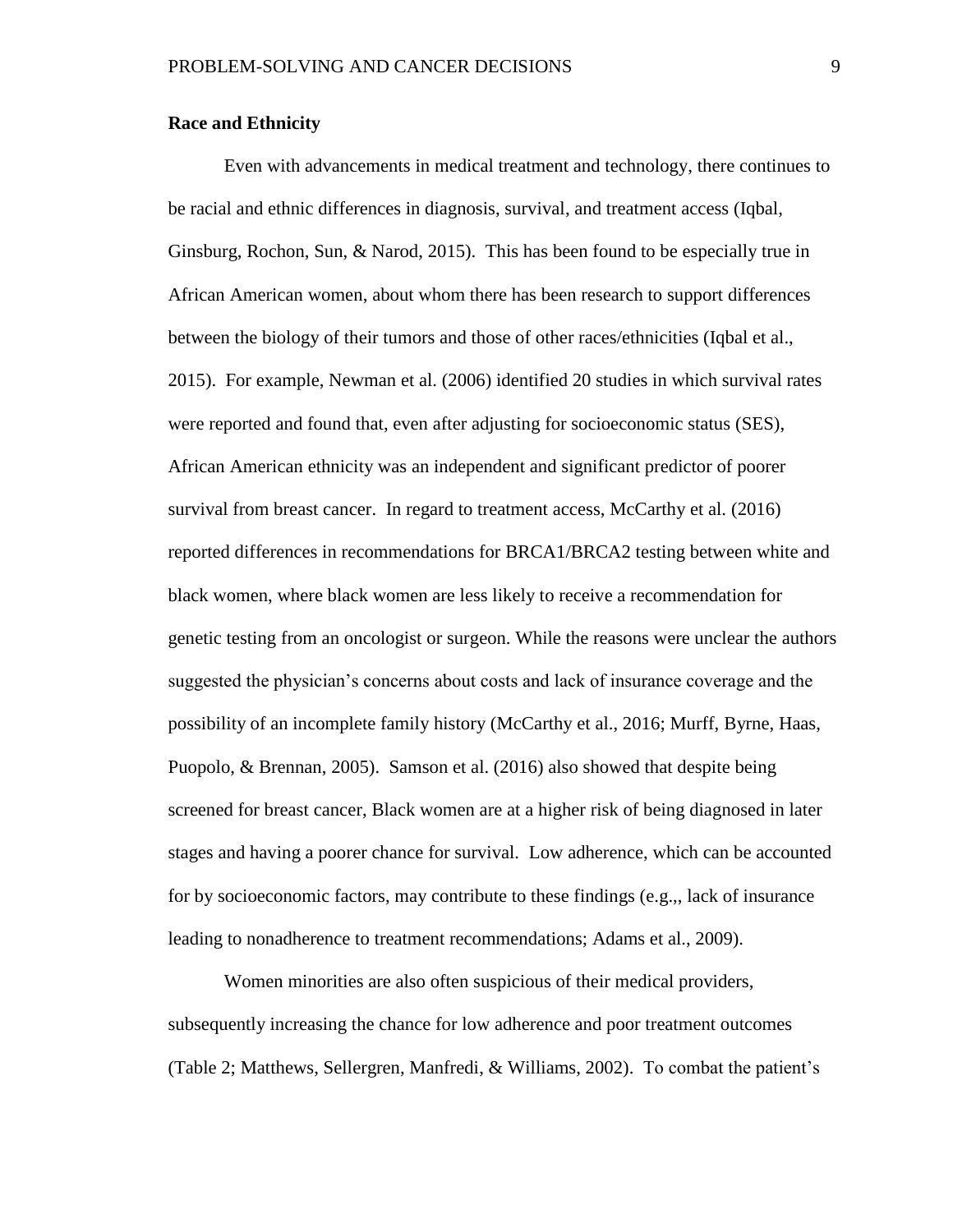uneasiness, evidence suggests that medical providers should pay close attention to their own biases, as they can impact patients' communication styles and self-concepts (Ashton et al., 2003). Additional recommendations include providing adequate time and appropriate prompts to allow the patient ask questions and express concerns (Ashton et al., 2003).

## Table 2

## *Age-Adjusted Rates of Diagnosis and Survival by Race in Breast Cancer*

|                    | Age-adjusted<br>diagnosis rates<br>(per $100,000$ ) | Survival rates<br>$(crude 10-year)$ |
|--------------------|-----------------------------------------------------|-------------------------------------|
| Non-hispanic white | 129                                                 | 80%                                 |
| <b>Black</b>       | 123                                                 | 66%                                 |
| Hispanic American  | 94                                                  | 82%                                 |
| Asian              | 93                                                  | 78%                                 |

*Note.* Data for rates of diagnosis and percentage of survival from Howlader et al. (2012)

## **Genetic Testing**

Genetic testing is a type of medical test that identifies mutations in DNA proteins (Calzone & Biesecker, 2002). Genetic tests are routinely performed prenatally to assess for chromosome abnormalities in the fetus (Calzone & Biesecker, 2002). Outside of prenatal care, genetic testing is now being used to assess for risk for various diseases (Calzone & Biesecker, 2002). The three types of genetic testing that are available are carrier, pre-symptomatic, and predisposition. Carrier testing is typically done to look at reduced enzyme activity in recessive gene mutations, as reduced enzyme activity can be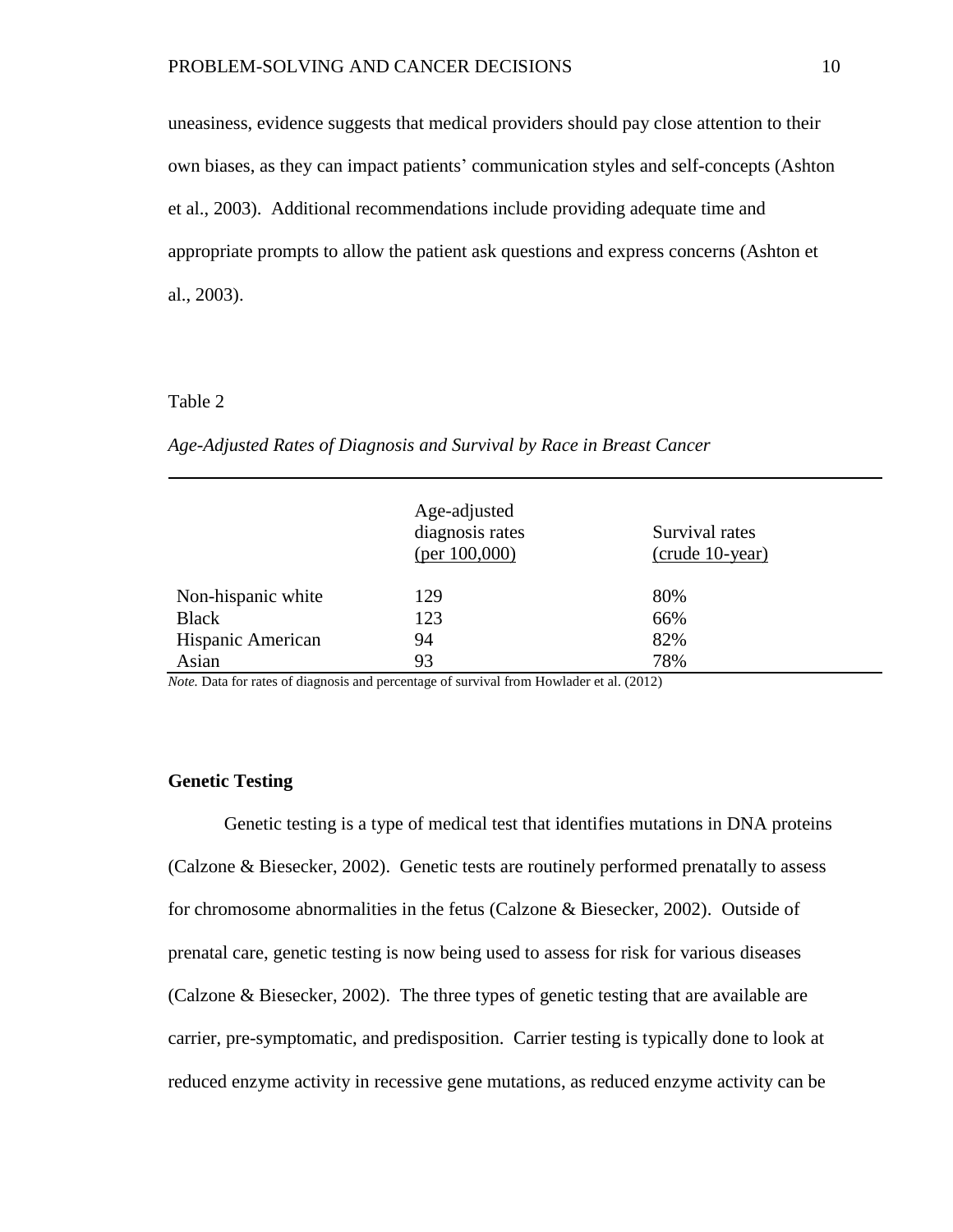indicative of specific types of gene mutations (e.g., cystic fibrosis; Mansoura & Collins, 1998). In conditions such as Alzheimer's disease, pre-symptomatic testing determines with certainty if the disease will develop. Finally, predisposition testing is used in healthy people to determine their risk of developing a disease (e.g., BRCA1/BRCA2 mutation; Mansoura & Collins, 1998).

Predisposition testing is linked to an increase in distress and anxiety because of the chance for uncertain outcomes, as testing results can be positive or negative, and include variants of uncertain significance (VUS) falling between 0.05 and 0.949 probability of pathogenesis (B. K. Eccles, Copson, Maishman, Abraham, & D. M. Eccles, 2015; Lumish et al., 2017). Moreover, the incidence of VUS differs based on race and ethnicity (African Americans = 21%; European Americans = 5% to 6%; Lindor, Goldgar, Tavtigian, Plon, & Couch, 2013). Lumish and colleagues (2017) surveyed 232 patients with HBOC who had previously undergone pre-symptomatic genetic testing and found that those who reported increased distress had no prior history of cancer and had received a VUS. Conversely, patients who have received pre-symptomatic genetic testing for Huntington's disease (HD) trend toward less distress post-testing, but this result is contingent on whether one is a mutation carrier and the disease in question, as being a mutation carrier in HD means that there is a 100% chance that the disease will develop (Crozier, Robertson, & Dale, 2015).

Genetic testing uptake rates vary and are determined by a myriad of factors, including personal and/or family history of breast cancer. For instance, among FDRs, the possibility that a positive test could mean the need for prophylactic treatment can complicate matters further and increase the risk for the onset of psychological distress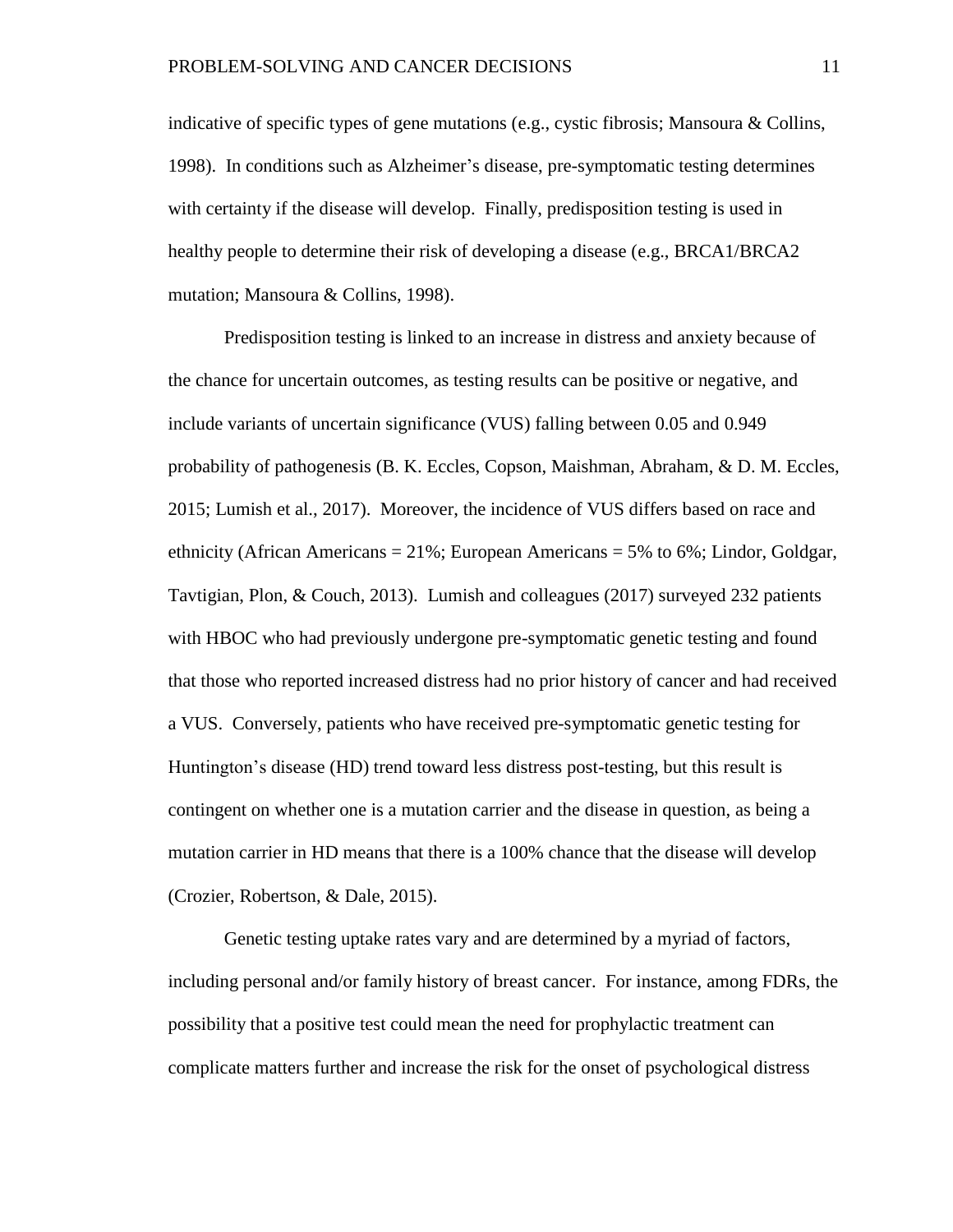(Metcalfe et al., 2010; Schwartz et al., 2002). Another factor contributing to the complexity of genetic testing and prophylactic decisions is that genetic testing uptake rates vary; research has yet to determine exactly what causes this variability. It is clear that personal and/or family history of breast cancer impacts decisions, but the type of research design (e.g., hypothetical vs real) appears to have an impact on the amount of genetic testing uptake that is reported (Ropka, Wenzel, Phillips, Siadaty & Philbrick, 2006). For example, Ropka et al. (2006) systematically reviewed 40 studies and determined that the mean genetic testing uptake in BRCA1/BRCA2 FDRs was 66% (range  $= 20\%$  to 96%) in hypothetical studies and 59% (range  $= 25\%$  to 96%) in real scenarios. To summarize, the large amount of variance in genetic testing and prophylactic treatment uptake rates are most likely due to study methodology as well as the variety of personal and environmental factors that contribute to the decision.

#### **Genetic Testing and Psychological Variables**

**Psychological distress.** As genetic testing has been on the rise, so has the discussion about the role that psychological variables play in the process. Psychological distress is defined as a persistent worry, anxiety, and decreased mental health in response to a stressful life event (Audrain et al., 1997). Baum, Friedman, and Zakowski (1997) proposed a model, based on Lazarus and Folkman's (1984) theory of stress and coping to explain the relationship between stress and genetic testing. The authors proposed that individuals at risk for genetically inherited diseases that received positive results and were also low in coping skills, support, and/or psychosocial resources would have higher stress levels (Baum, Friedman, & Zakowski, 1997).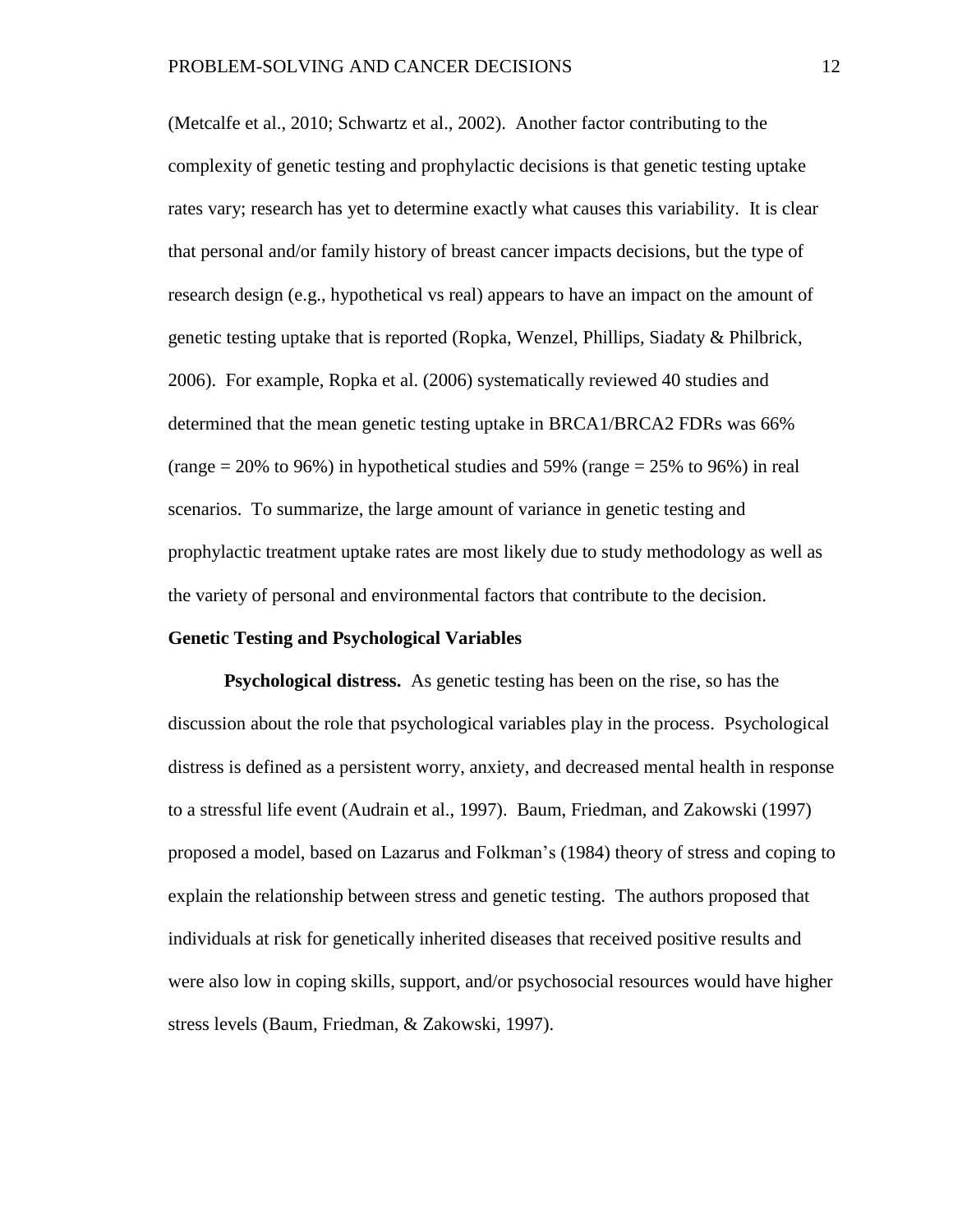Similarly, Hamilton and Bowers (2007) developed a theory of genetic vulnerability where they outlined six concepts that contribute to one's distress pre and post-testing: (a) experiencing cancer within the family, (b) testing for a mutation, (c) understanding disease risk, (d) foregrounding the disease, (e) responding to knowledge of genetic vulnerability, and (f) altering or avoiding the family history of disease. In addition, a prior occurrence of cancer in the family can influence how one copes throughout the genetic testing and prophylactic process (Hamilton & Bowers, 2007).

In other words, the authors found that a past history of cancer in the family can impact perceived risk, the amount of distress that is felt in respect to telling one's family about the test result (i.e., foregrounding: bringing the disease to the forefront), the ability to cope with the results of the genetic test, and how one incorporates the information into one's prior experiences with the disease (Hamilton & Bowers, 2007). Ultimately, the decision-making process is highly influenced by past experiences, especially if the cancer occurred within the immediate family system (Hamilton & Bowers, 2007).

Although not applied formally, the themes of Baum et al. (1997) and Hamilton and Bowers (2007) are seen throughout the BRCA1/BRCA2 genetic testing literature. For example, Fletcher et al. (2006) determined factors associated with psychological distress in first-degree female relatives  $(N = 624)$  of newly diagnosed cancer patients. Fletcher and colleagues found that greater optimism was associated with low cancerrelated and general distress; however, avoidance of disease-related stimuli and a close relationship with the cancer patient resulted in higher levels of cancer-specific distress and low levels of general distress (Fletcher et al., 2006).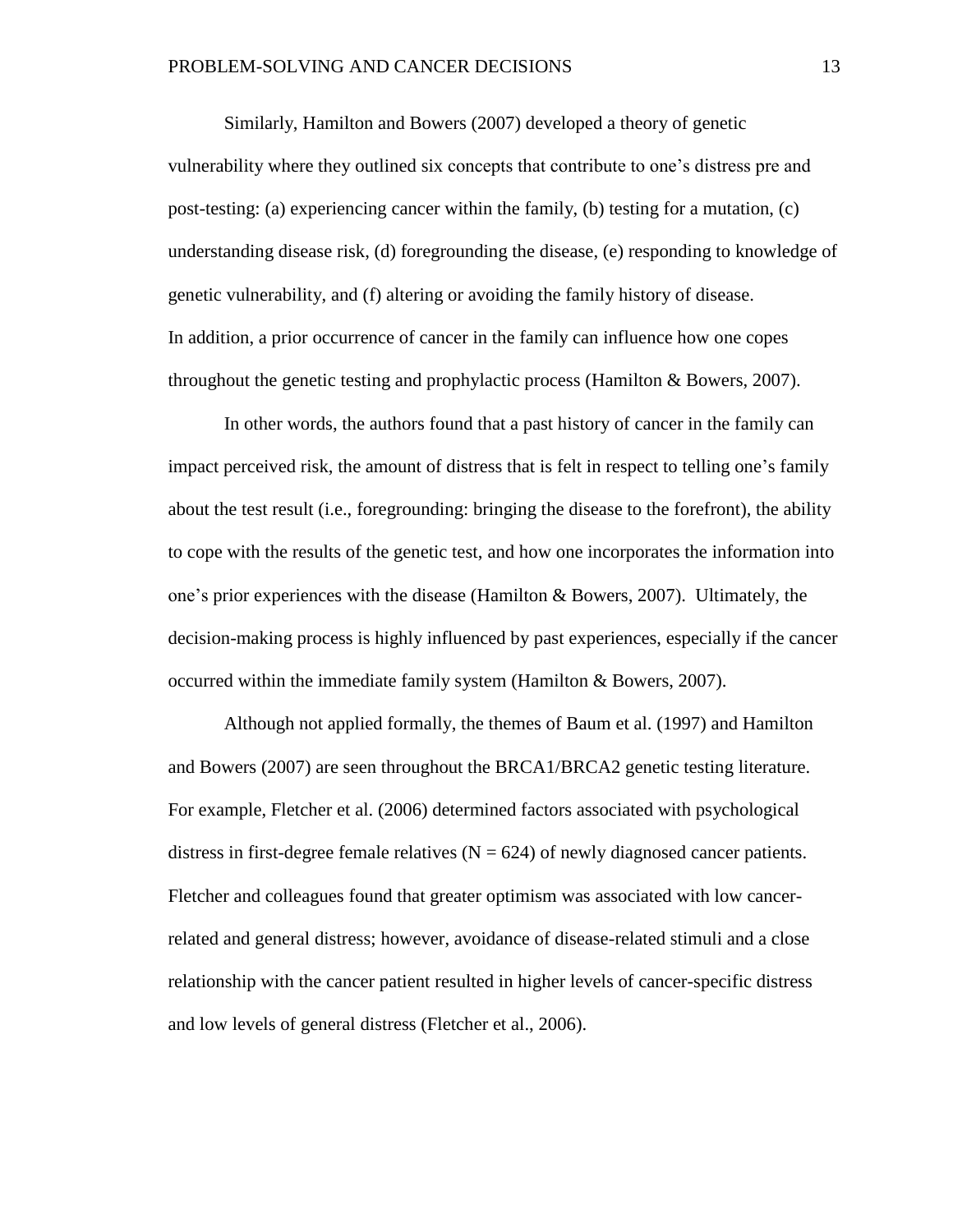Ringwald et al. (2016) reviewed 1,243 studies that included measures of psychological distress, anxiety, and depression among cancer-affected BRCA1/BRCA2 mutation carriers post-genetic testing. The results of this review were contradictory. In general, a positive test result increased depression, distress, and anxiety for 12 months post-testing (Ringwald et al., 2016); however, the authors also identified multiple studies which found the opposite, in which both cancer-affected and non-affected mutation carriers did not display increased levels of depression or anxiety (e.g., Claes et al. 2004; Schwartz et al. 2002).

Smith et al. (2008) also assessed psychological distress and quality of life in those with a family and personal history of breast cancer. Interestingly, findings indicated that women who declined to be tested reported a higher incidence of distress compared to women who received negative or uncertain results. Consistent with previous literature, women who received a positive result experienced heightened distress for a short period of time (approximately three months), with distress levels returning to baseline a few months after the results were received (Smith et al., 2008).

In general, it is clear that there is significant variability with regard to the way people respond to and are affected by genetic testing decisions. The inconsistency in the psychological distress literature could be attributed to individual variation in decision making and problem-solving processes, availability of pre-testing genetic counseling services, levels of general psychological distress pre-testing, demographic variables, past history of cancer, and past psychiatric history (e.g., premorbid depression and anxiety; Catania et al., 2016; Reichelt, Møller, Heimdal, & Dahl, 2008; Ringwald et al., 2016). Overall, the research demonstrates several themes: (a) genetic testing can prove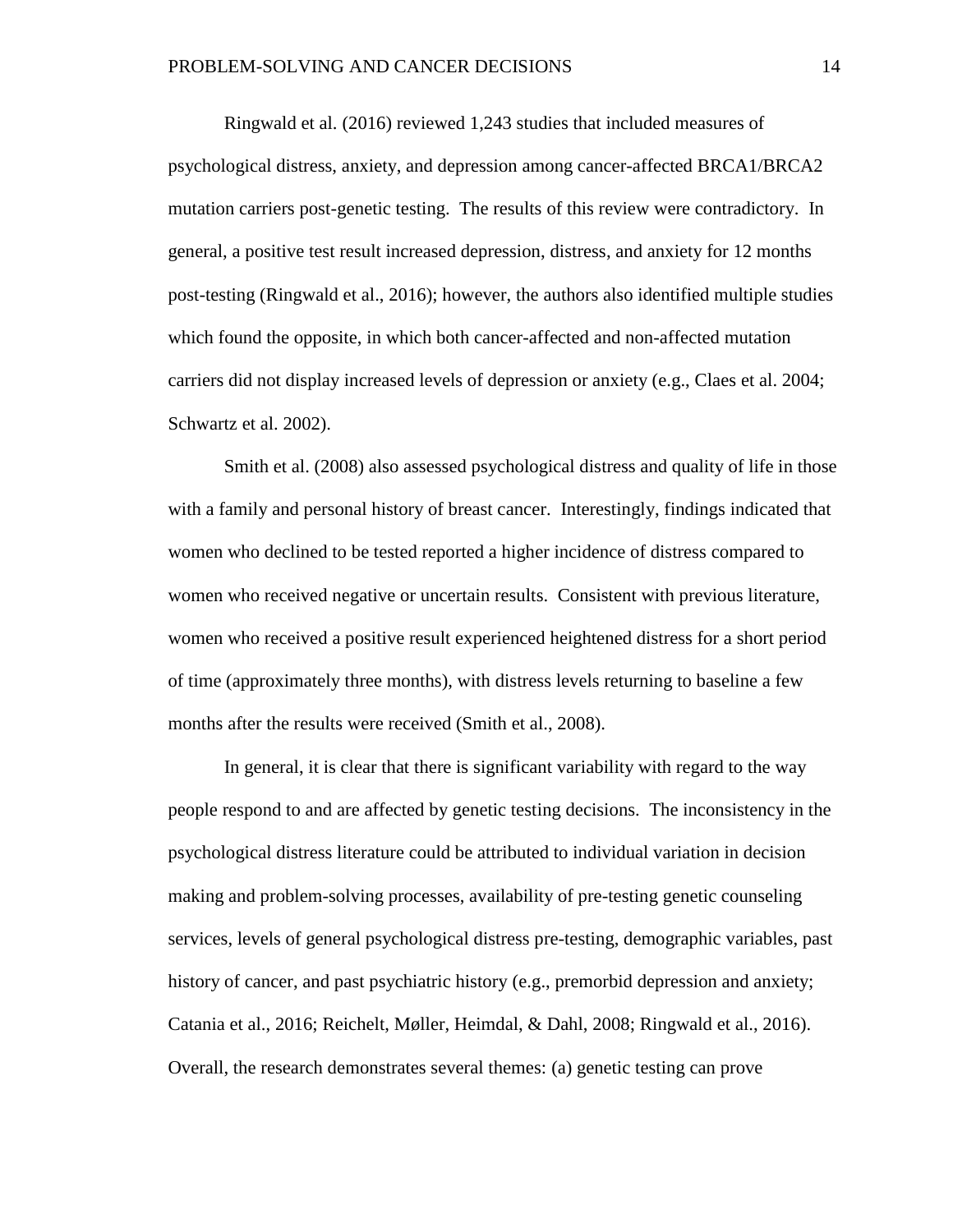psychologically beneficial for many individuals, (b) not knowing results of genetic testing tends to have a negative impact on distress levels, and (c) perceived risk (i.e., the amount of risk a person thinks he or she has of developing the disease) seems to be heightened in women who decline genetic testing. Given the inconsistent findings, more research is needed understand fully how genetic testing decisions are made and the psychological impact that occurs both pre- and post-testing and in regard to prophylactic treatment.

**Health anxiety.** Health anxiety—which has a lifetime prevalence of approximately 5% and is now classified as illness anxiety disorder in the fifth edition of the *Diagnostic and Statistical Manual of Mental Disorders* (*DSM-5*)—is persistent anxiety about health that includes little to no somatic complaint (American Psychiatric Association, 2013; Starcevic, 2013; Tyrer et al., 2014). Typically, within medical illness, a cognitive-behavioral (CB) model of health anxiety is applied. The CB model of health anxiety is based on Lazarus and Folkman's (1984) theory, which states that, in the absence of psychological arousal, how life events are appraised depends on whether the situation is deemed "good" or "bad," as well as the perceived causes of the event. Therefore, a situation that is appraised as a threat will be placed in a negative category and cause feelings of fear and anxiety (Lazarus & Folkman, 1984). Comparatively, the CB model suggests that those at risk for health anxiety interpret medical information negatively (i.e., as a threat) and that the appraisals are influenced by preexisting health beliefs, beliefs about the disease (i.e., belief that breast cancer will lead to role changes and, ultimately, death), and the amount of anxiety that occurs after the appraisal has been made (Warwick & Salkovskis, 1990).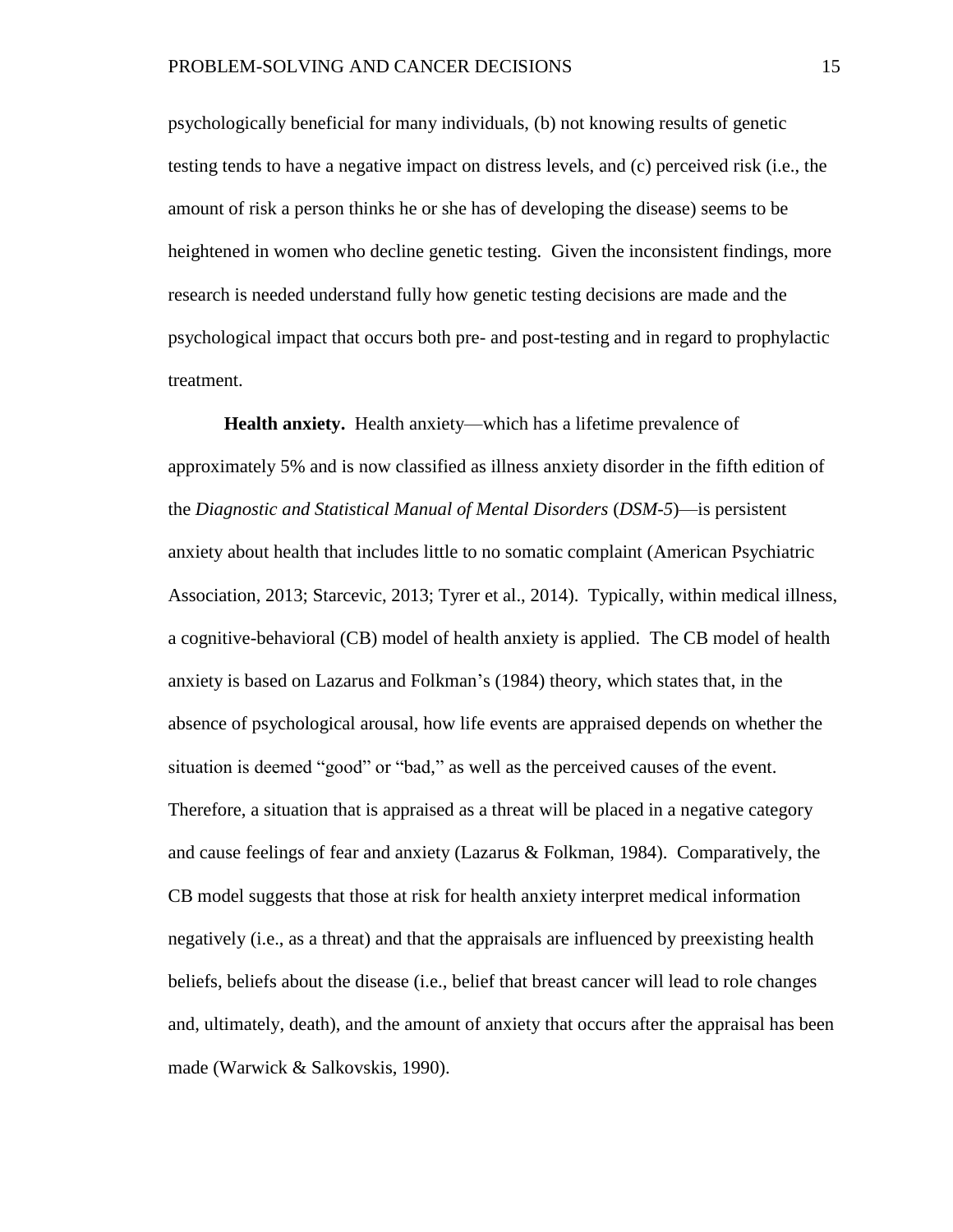Within the CB model of health anxiety, there are fundamental cognitions that lead to the development or maintenance of the disorder that include perceived risk both for illness diagnosis and severity, perceived ability to cope with the diagnosis, and perceived effectiveness of available treatments (e.g., chemotherapy; Salkovskis & Warwick, 2001; Warwick, 1989). The research on health anxiety, breast cancer, and genetic testing is limited, with the majority of the research measuring generalized anxiety, state/trait anxiety, or general distress. Nonetheless, Rimes et al. (2006) assessed patients<sup>'v</sup> ( $N =$ 218) responses to genetic counseling using the CB model of health anxiety. The results were consistent with the CB model, as study participants' preexisting health anxiety and interpretations predicted levels of health anxiety and distress post-counseling (Rimes, Salkovskis, Jones, & Lucassen, 2006). Interestingly, compared to those with a family history of colon cancer, FDRs of breast and ovarian cancer patients were significantly more anxious post-counseling (Rimes et al., 2006).

Perceived risk of having a positive genetic test is another important factor when determining the rate of health anxiety that a person may experience. Research has shown that prior to genetic testing, patients tend to overestimate their risk, but the majority of the time, anxiety returns to baseline, especially if a patient feels that he or she has a competent medical team (Burke et al., 2000; Cicero et al., 2017; Katapodi, Facione, Humphreys, & Dodd, 2005; Sanders, Campbell, Sharp, & Donovan, 2003). Nevertheless, Sanders et al. (2003) found that perceived risk and subsequent distress were dependent on whether the individual had experienced the death of a relative from the disease, because it brought about thoughts of his or her own mortality.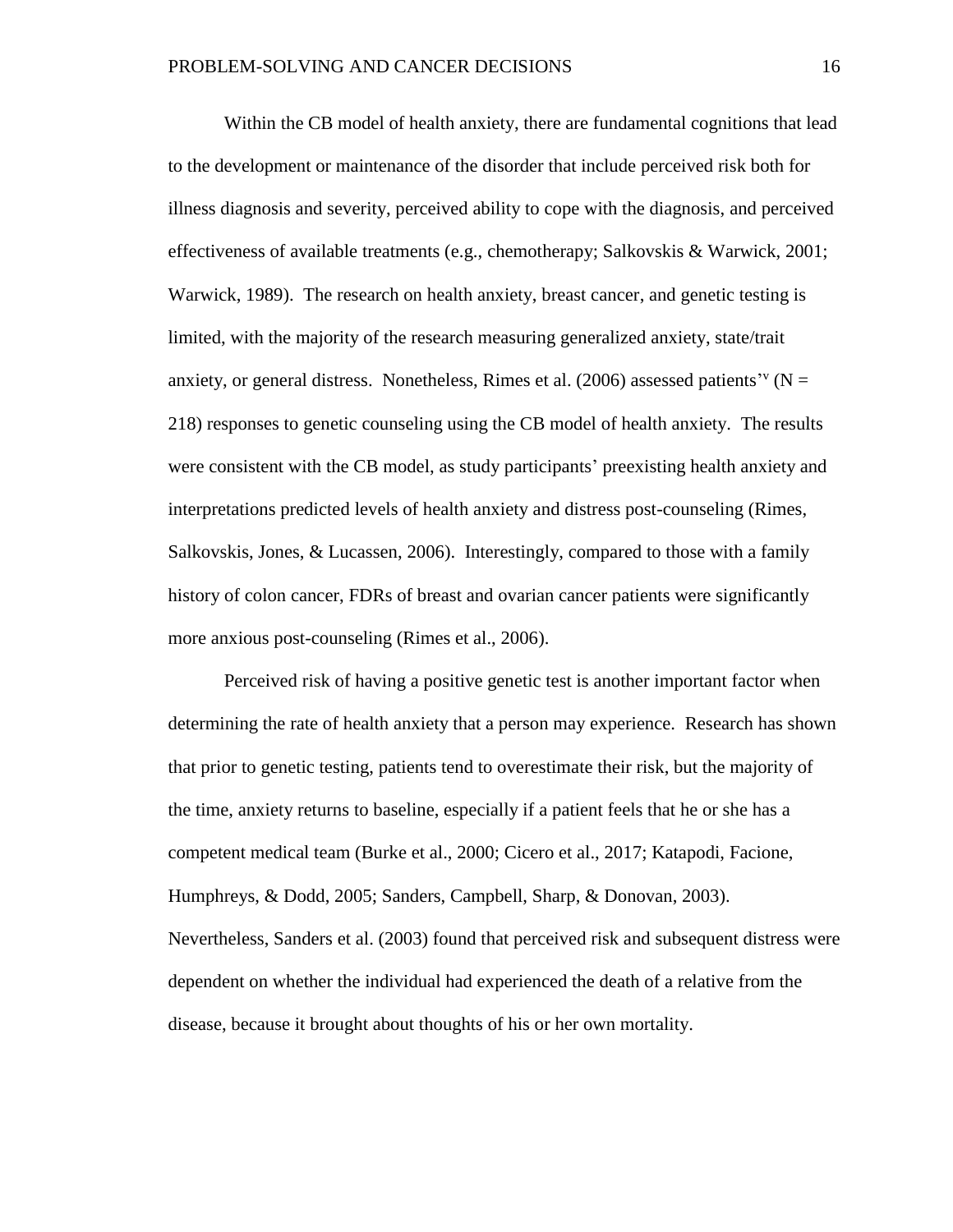In addition, factors have been found to account for higher levels of both health and generalized anxiety, including older age (younger women are more agreeable to being in a surveillance program and less likely to experience health anxiety when they do not undergo genetic testing), having children, a high level of uncertainty, a current diagnosis of cancer, being unmarried, receiving a lower level of education, having a lower level of optimism, and endorsing feelings of not being in control (Audrain et al., 1997; Lodder et al., 2003).

In sum, premorbid health anxiety, preexisting interpretations about health, and experiences with cancer in the family can all impact the amount of health anxiety that occurs both before and after genetic testing. Health anxiety can increase the risk for maladaptive behaviors (i.e., avoidance); however, genetic counseling can decrease health anxiety if the following occurs: (a) the genetic counselor is aware of the individual's past medical, family, psychological, and emotional history and (b) the genetic counselor provides enough information and education that a patient believes that he or she understands his or her level of genetic risk (Meiser & Halliday, 2002).

**Social problem-solving.** Social problem-solving (SPS) is defined as how people solve problems in their natural environments (D'Zurilla & A. M. Nezu, 1982, 1999). In other words, SPS is the CB process that facilitates one's own coping mechanisms (adaptive or maladaptive) when faced with problems in everyday life  $(D^{\prime}Zurilla \& A. M.$ Nezu, 1982, 1999). SPS consists of two processes: (a) problem-solving orientation (i.e., the motivational component: a negative or positive schema that influences whether a person believes that everyday problems can be solved), and (b) problem-solving styles (i.e., the person's set of problem-solving skills: the cognitive and behavioral process that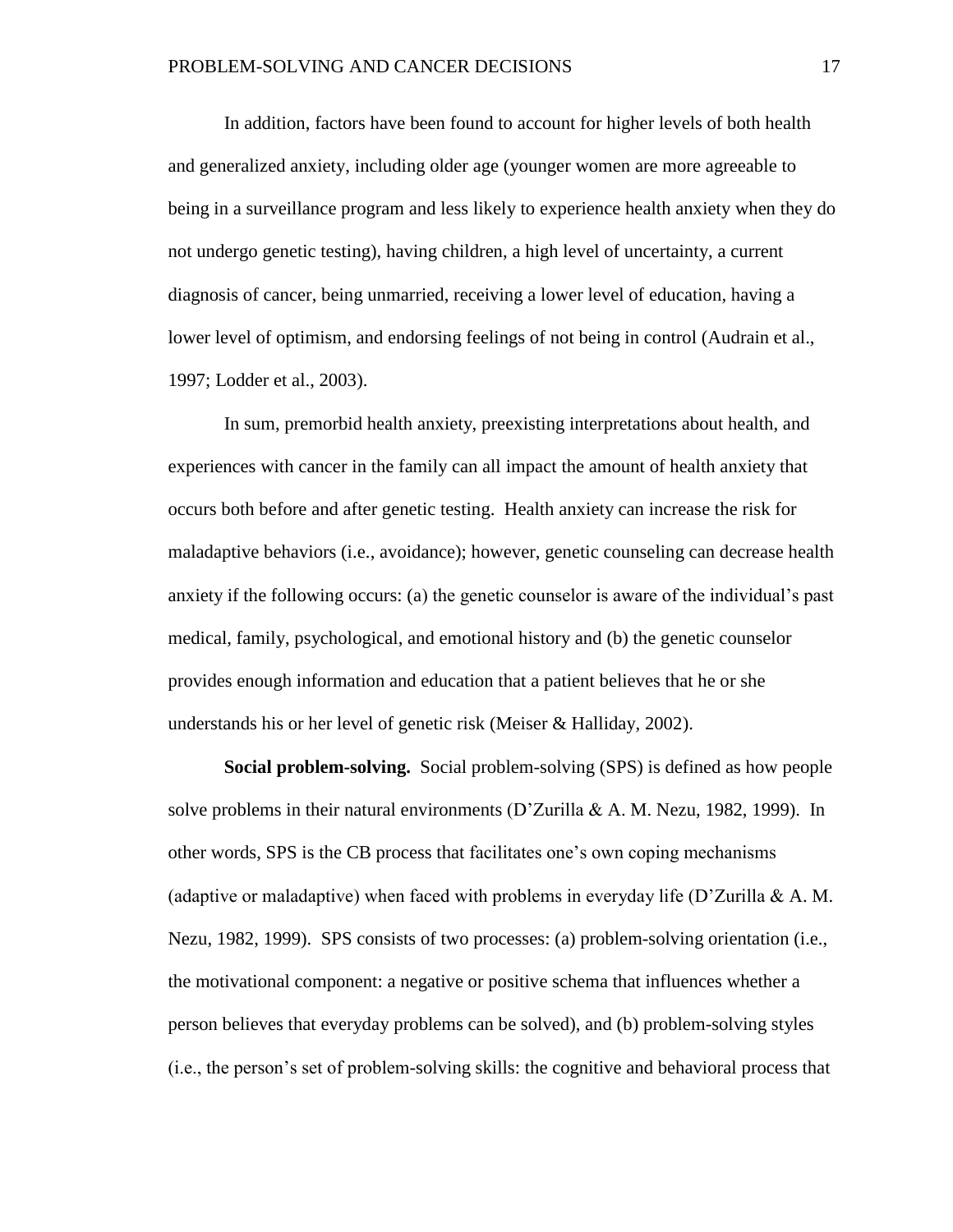an individual uses to determine which coping mechanisms he or she should apply to the problematic situation; A. M. Nezu, C. M. Nezu, & Perri, 1989).

The way in which a problem is approached and solved is based primarily on how problems were solved in the past and how those situations shaped how a person thinks and feels about his or her ability to solve problems effectively  $(D^2 \text{Zurilla} \& A. M. Nezu,$ 1990). Research demonstrates the effectiveness of problem-solving training (SPS applied in a treatment protocol) in a wide variety of settings and diagnoses (e.g., breast cancer patients and increasing adherence in diabetes management; Hill-Briggs et al., 2011; Hopko et al., 2011). Thus, it is not surprising that recent research has shown adaptive SPS skills to be a protective factor against the psychological distress that may occur as a result of cancer (Hopko et al., 2011). To illustrate, when an individual applies adaptive problem-solving processes, he or she does not see the problem as one that cannot be solved and, thus, engages a series of skills (e.g., running through a list of possible of solutions and their alternatives) that decrease the chance that he or she will be unhappy with the outcome (Chang et al., 2004).

*Problem orientation.* Problem orientation is a schema (negative or positive) that influences how an individual copes with the everyday problems that he or she encounters (D'Zurilla & A. M. Nezu, 1990). A. M. Nezu et al.  $(1989)$  explains that the cognitiveaffective-behavioral response guides the problem orientation and the problem-solving process. The cognitive subcomponent of problem orientation is a set of fixed attributions, appraisals, and expectations about problems and problem-solving that tend to generalize across situations (D'Zurilla & A. M. Nezu, 1990). The emotional (affective) state is the positive (e.g., hope) or negative (e.g., anger) feelings that are experienced in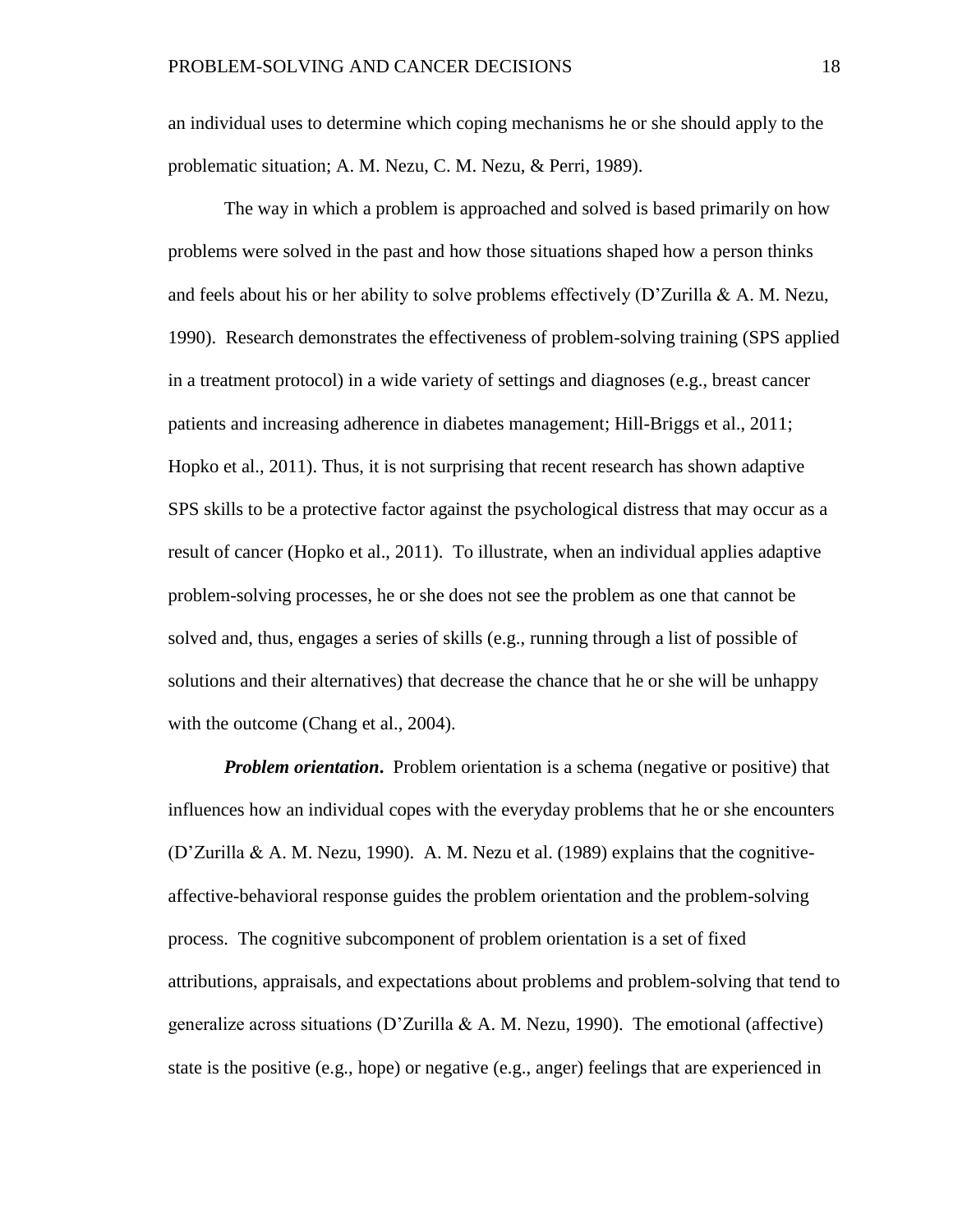reaction to the problem (D'Zurilla & A. M. Nezu, 1990). How the individual chooses to respond to the problem (i.e., weigh pros and cons versus avoidance) is the behavioral subcomponent (D'Zurilla & A. M. Nezu, 1990). These subcomponents of problem orientation dictate whether the person has a positive problem orientation (PPO) or a negative problem-solving orientation (NPO; Chang et al., 2004).

PPO is a set of cognitive, affective, and behavioral skills that lend themselves to adaptive problem-solving abilities (Chang et al., 2004). Those with a PPO tend to have the following characteristics: (a) the ability to appraise problems as a positive challenge; (b) the belief that problems can be solved, but that solving them may take time, effort and perseverance; and (c) the belief that they have the ability to solve problems and the willingness to invest in the problem-solving process (Chang et al., 2004). Conversely, those with a negative problem orientation (NPO) tend to (a) see problems as a significant threat, (b) doubt their own ability to solve problems effectively, and (c) are easily discouraged when confronted with everyday problems (Chang et al., 2004).

A. M. Nezu et al. (1999) looked at the role of SPS in women ( $N = 105$ ) with newly diagnosed cancer (41% with breast cancer). The results demonstrated the important role that adaptive (PPO) and maladaptive (NPO) problem-solving skills have in the management of cancer-related distress. More specifically, patients with a NPO, reported higher rates of depression, anxiety, and cancer-related distress (A. M. Nezu, C. M. Nezu, Houts, Friedman, & Faddis, 1999). Similarly, McClure et al. (2012) assessed problem-solving abilities, depression, and relationship satisfaction in 63 couples with one partner diagnosed with cancer. The authors found that partners who viewed solving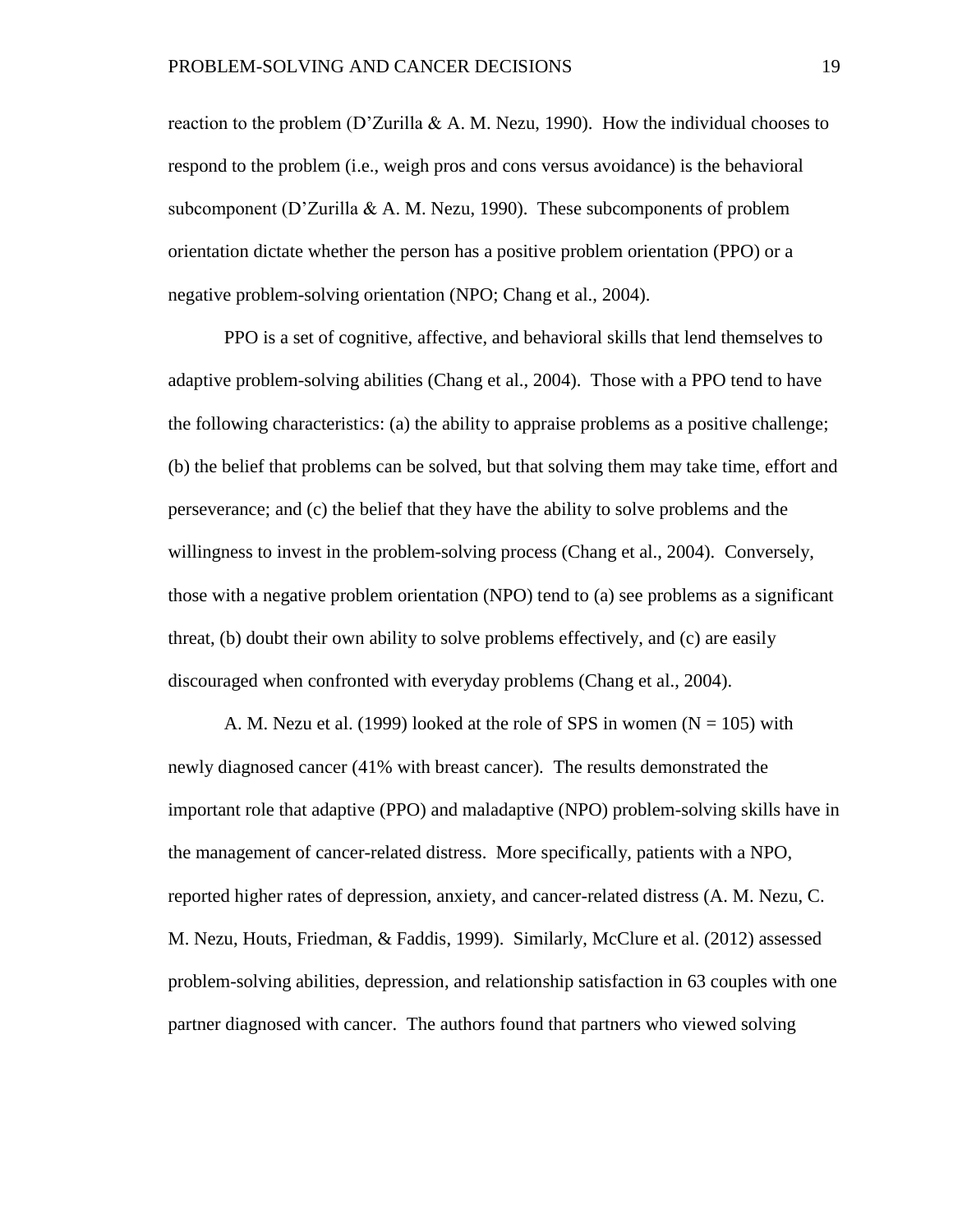problems more positively were less likely to experience depression (McClure et al., 2012).

*Problem-solving styles.* Problem-solving styles are the cognitive and behavioral processes that determine which coping mechanisms are applied to problematic situations (D'Zurilla & A. M. Nezu, 1990). Problem-solving styles include rational problem solving (RPS), impulsivity/carelessness style (ICS), and avoidance styles (AS; D'Zurilla & A. M. Nezu, 1990). RPS is an adaptive problem-solving style that is defined as the deliberate and systematic application of effective problem-solving skills (D'Zurilla & A. M. Nezu, 1990). Successfully applying RPS requires systematically collecting information about the problem, identifying obstacles, setting realistic goals, generating a list of alternative solutions, hypothesizing possible consequences of each solution, weighing the pros and cons of each of the alternatives and implementing the chosen solution, while also evaluating the outcome (D'Zurilla & A. M. Nezu, 1990).

In contrast to the positive and proactive RPS style, ICS and AS problem-solving styles are considered dysfunctional. To illustrate, compared to the systematic problemsolving skills used in RPS, ICS is marked by impulsive choices, in which there is little thought put into how to go about solving the problem and the consequences that could result from the chosen solution. In other words, the first solution that comes to mind is typically the solution that is implemented (D'Zurilla & A. M. Nezu, 1990). Similarly, AS problem-solving includes avoidant behaviors, such as procrastination (D'Zurilla & A. M. Nezu, 1990). These individuals avoid in the hopes that the problem will resolve on its own and, and when problems do not resolve, accountability is often placed on others (D'Zurilla & A. M. Nezu, 1990). In sum, the consistent use of ICS and AS problem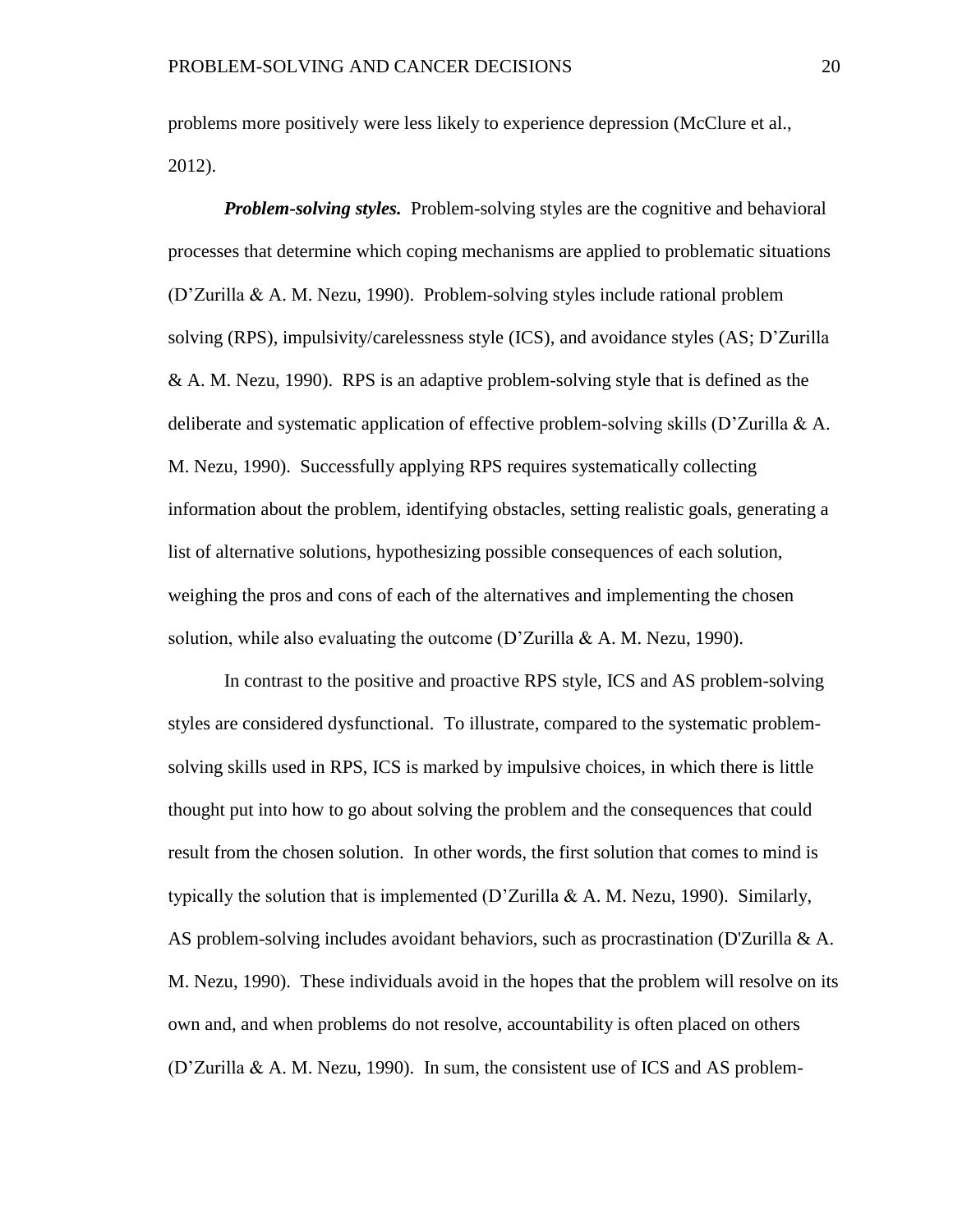solving sets results in an inability to cope when confronted with problems which, over time, lowers self-efficacy (D'Zurilla & A. M. Nezu, 1990; King et al., 2010). The relationship between consistently poor problem solving, lower self-efficacy and depression has been reported in both the diabetes self-management and suicidal risk literature (D'Zurilla, Chang, Nottingham, & Faccini, 1998; King et al., 2010). In general, the ability to apply adaptive problem-skills is related to higher self-efficacy and optimism, which makes for improved coping and better adherence to treatment recommendations (D'Zurilla et al., 1998; King et al., 2010).

*Problem-solving training.* The research on SPS and genetic testing decisions is limited. Yet, there is literature to suggest that problem-solving training (PST) can decrease distress (Schwartz et al., 1998). PST is a CB intervention that teaches people how to choose and carry out the most effective coping strategies (D'Zurilla, 1988). PST teaches patients how to proceed systematically through the problem-solving process and includes the following components: (a) defining the problem (i.e., obtain information about the problem, challenging cognitive distortions, set goals), (b) generate alternative solutions, (c) decision making, and (d) solution implementation and verification (A. M. Nezu, C. M. Nezu, Friedman, Faddis, & Houts, 1998).

Nezu et al. (1998) argued that cancer is a secondary stressor that makes dealing with primary stressors (i.e., daily life events) much more stressful. Additionally, poor premorbid problem-solving abilities increase the risk for cancer-related distress. Thus, it is believed that improving SPS with PST can decrease general distress and cancer-related distress (A. M. Nezu et al., 1999). Schwartz et al. (1998) demonstrated the effectiveness of PST in 144 women who had family histories of breast cancer. The authors found that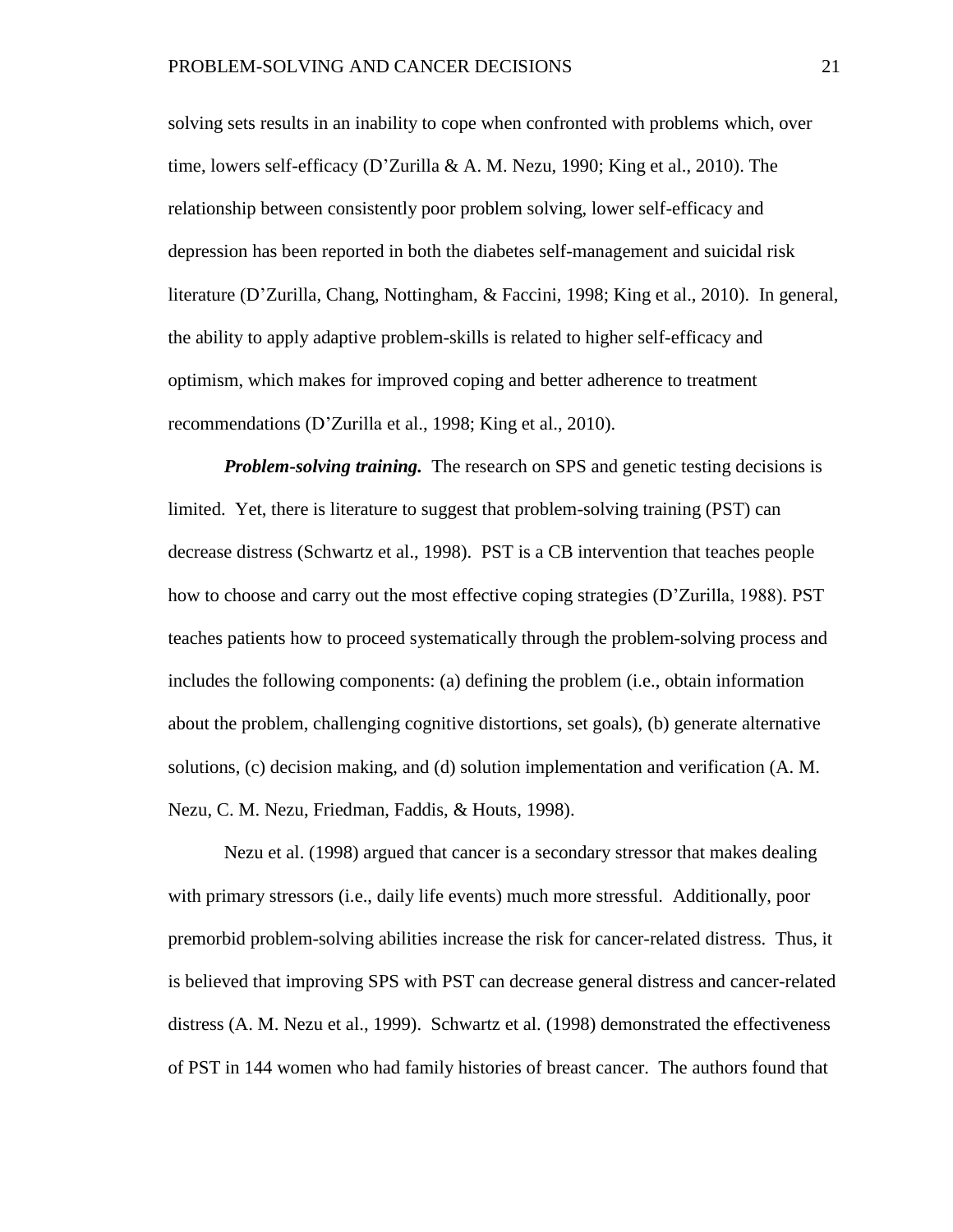women who received PST showed a significant decrease in cancer-related distress (Schwartz et al., 1998).

#### **Prophylactic Treatment**

The decision about whether to obtain genetic testing is complex due to the overlapping social, emotional, and biological consequences (Calzone & Biesecker, 2002). To decrease breast cancer risk, prophylactic treatment (e.g., mastectomy) is often recommended to high risk FDRs who have received positive genetic test results (Hartmann et al., 1999). Nevertheless, the decision to undergo major life-changing surgery is not an easy one, especially for young women (Lerman et al., 2000). There are numerous possible post-surgical outcomes that one may endure.

Prophylactic treatments can include mastectomy (removal of either one or both of the breasts), oophorectomy (removal of the ovaries), chemoprevention (e.g., tamoxifen), or surveillance (e.g., frequent mammograms; Meijers-Heijboer et al., 2000). Mastectomy is typically recommended in high risk cases, with bilateral mastectomy decreasing the risk of breast cancer by 95% (Rebbeck et al., 2004). Although older research established a relationship between oophorectomy and decreased breast cancer risk in BRCA1 mutation carriers, more recent research has negated this finding (Heemskerk-Gerritsen et al., 2015; Kotsopoulos et al., 2016; Rebbeck, Kauff, & Domchek, 2009). In addition to or combined with surgical interventions, there are chemopreventive treatments such as tamoxifen, which is an estrogen blocker that aids in the prevention of breast cancer (Cuzick et al., 2015). Although tamoxifen decreases breast cancer risk, it increases menopause-like symptoms and the risk for uterine cancer, which makes the treatment undesirable to many women (Cuzick et al., 2015).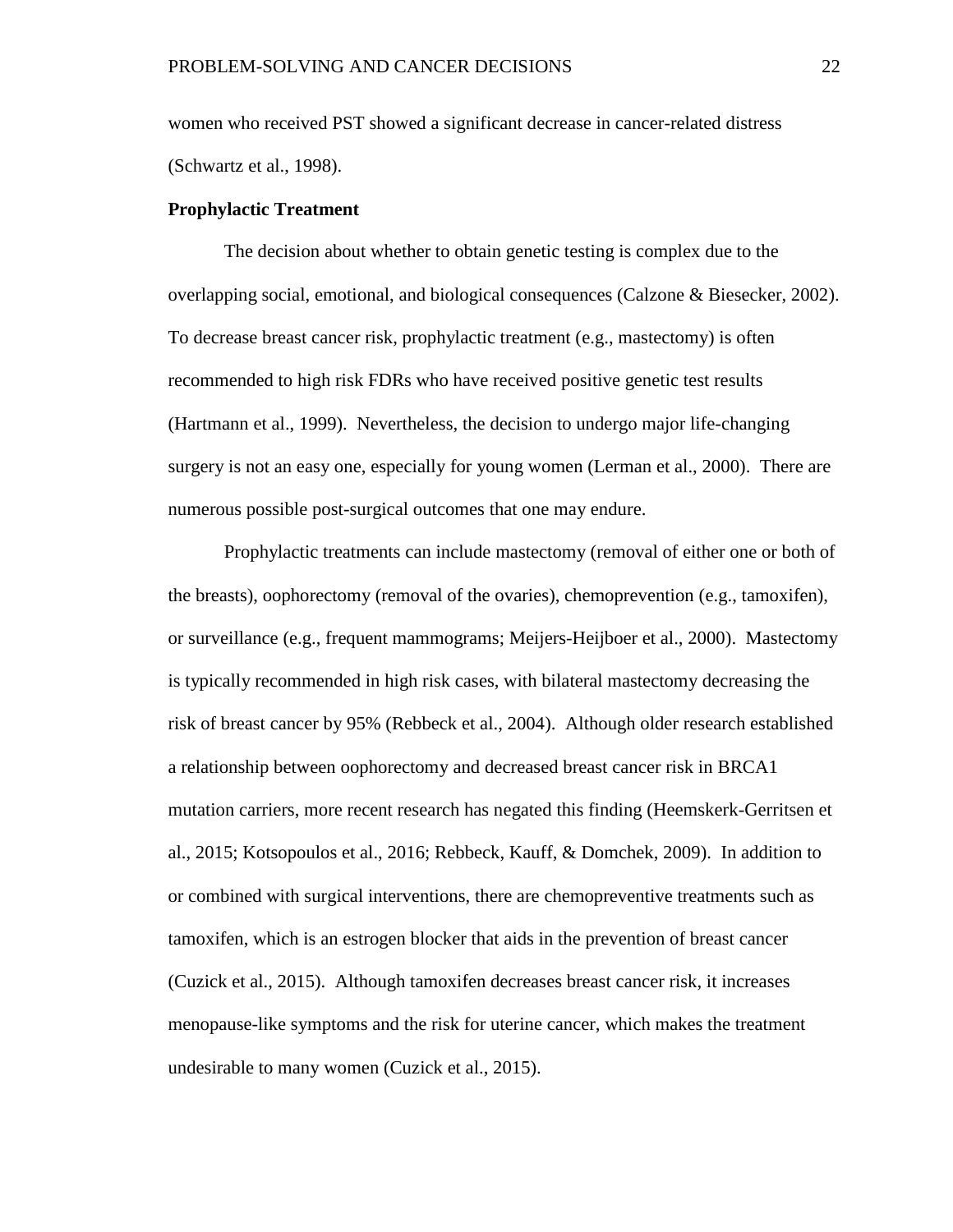It is should not be surprising that weighing the pros and cons of preventative options can have a psychological impact. When considering prophylactic treatments, level of cancer-related distress (i.e., anxiety; depression) can be exacerbated by younger age, past history of diagnosis, perceived risk, having young children, and a family history of cancer (Claes et al., 2005; Graves et al., 2012). In addition, changes in fertility and body image are also significant components, as many of the women who are making these decisions are younger than age 35. Conversely, there has been research that suggests that prophylactic surgery can decrease psychological morbidity due to the decrease in breast cancer risk (Brandberg et al., 2008). In general, the influence that prophylactic treatment has on the genetic testing decision cannot be underestimated.

# **Summary**

Genetic testing decisions are complex and uncertain. The decision can be influenced by problem-solving abilities, health anxiety, and psychological distress. Previous exposure to a family member's battle with breast cancer can further intensify and confound the decision (Dreer et al., 2009). Other factors contributing to the decisionmaking process are lack of resources (e.g., insurance, medical care, and education) and previous health behaviors (e.g., eating habits and adherence to medical recommendations; Lipscomb et al., 2012). The implications of this study are twofold: First, the relationship between SPS, health anxiety, and psychological distress has yet to be evaluated in the context of BRCA1/BRCA2 genetic testing and prophylactic decisions. Moreover, significant findings may suggest that the assessment of one's SPS skills, health anxiety, and psychological distress should be incorporated into the pre- and post-genetic counseling sessions. The ability to predict problem-solving skills post-genetic testing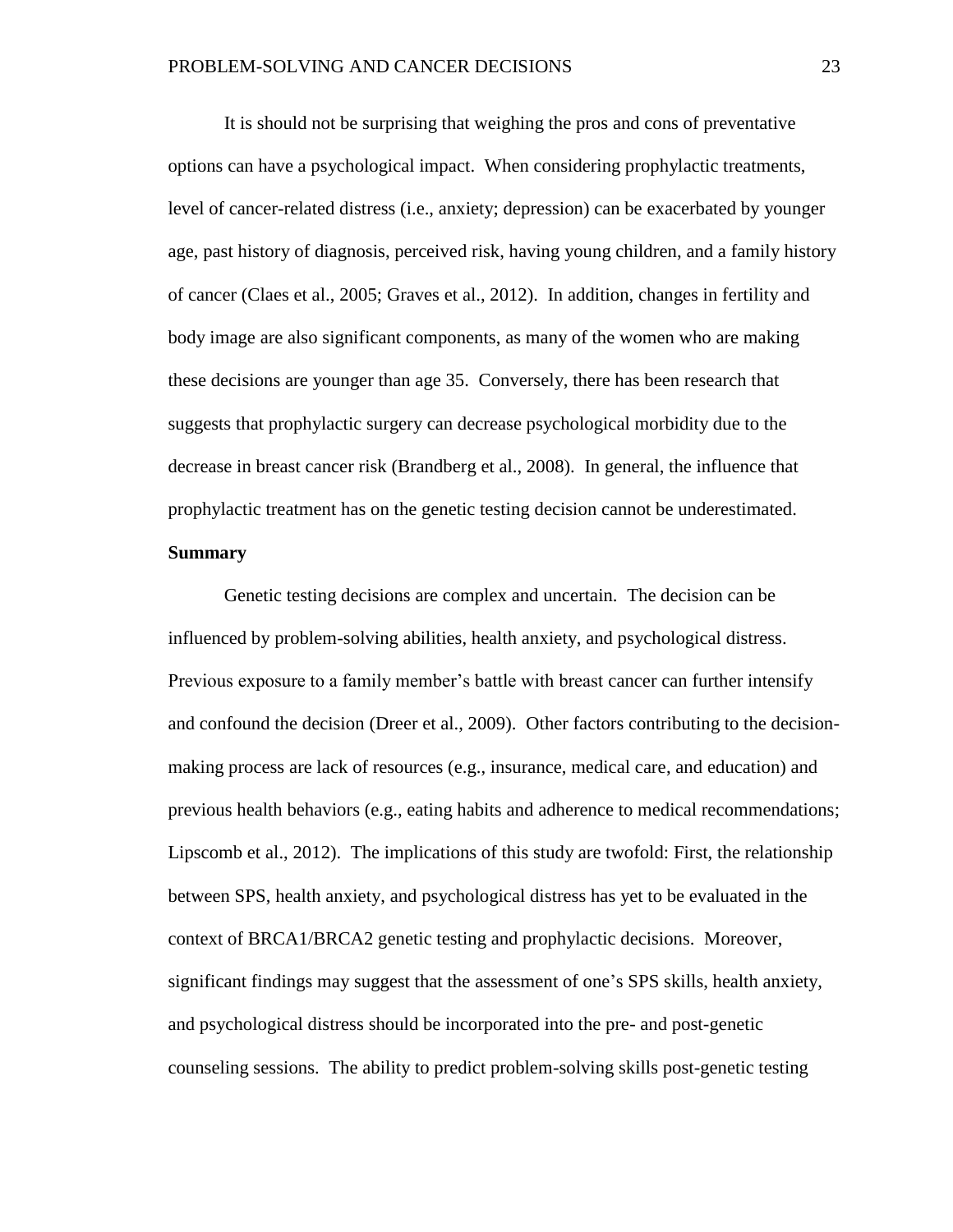may allow medical providers to address these issues from the beginning, thus helping the patients to feel empowered and to make decisions that are right for them. Second, by examining SPS in relation to genetic testing, the hope was to provide a more concrete explanation for genetic testing and prophylactic treatment decisions, as the current body of literature is fairly small and inconsistent. Thus, using hypothetical vignettes and a healthy sample, the aim of the current study was to determine how SPS, health anxiety, and psychological distress influence genetic testing and prophylactic decisions.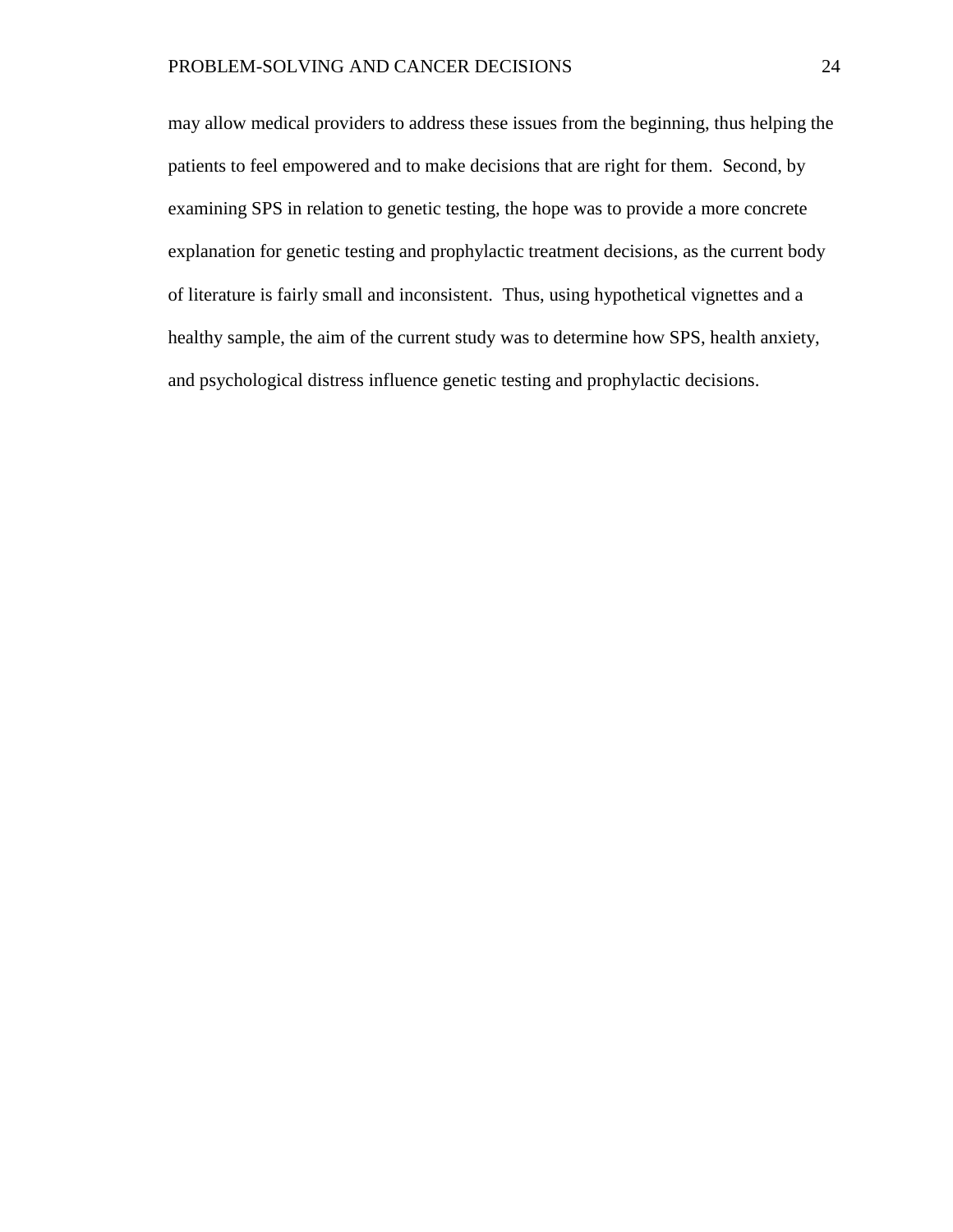#### **Chapter 3: Hypothesis**

This study explored the relationship between genetic testing decisions, SPS variables (i.e., problem-solving orientation, rational problem-solving style, avoidance and impulsivity/carelessness), psychological distress, and healthy anxiety. This was examined by providing a healthy population with hypothetical vignettes about specific breast cancer scenarios.

#### **Hypothesis**

It was hypothesized that when provided with hypothetical vignettes in which a first degree relative has been found to have the BRCA1 and/or BRCA2 mutation, PPO, NPO, RPS, AS, ICS, levels of psychological distress, and/or health anxiety would predict the likelihood of whether women would elect to obtain genetic testing and/or prophylactic treatment.

#### **Rationale**

Individuals who utilize RPS are able to effectively and systematically define the problem, generate alternatives, evaluate alternatives, implement solutions, and then evaluate solutions. These individuals were surmised to be more likely to feel less psychological distress than individuals who have less effective RPS skills. Conversely, individuals with poor problem-solving abilities have a difficult time solving problems effectively and have a tendency to solve problems in an impulsive and careless style. Moreover, they also have a tendency to put off solving problems. This type of dysfunctional problem-solving may lead to psychosocial distress. Similarly, persons with high levels of health anxiety tend to make negative interpretations about health information, which can lead to increased anxiety. In sum, regardless of decision,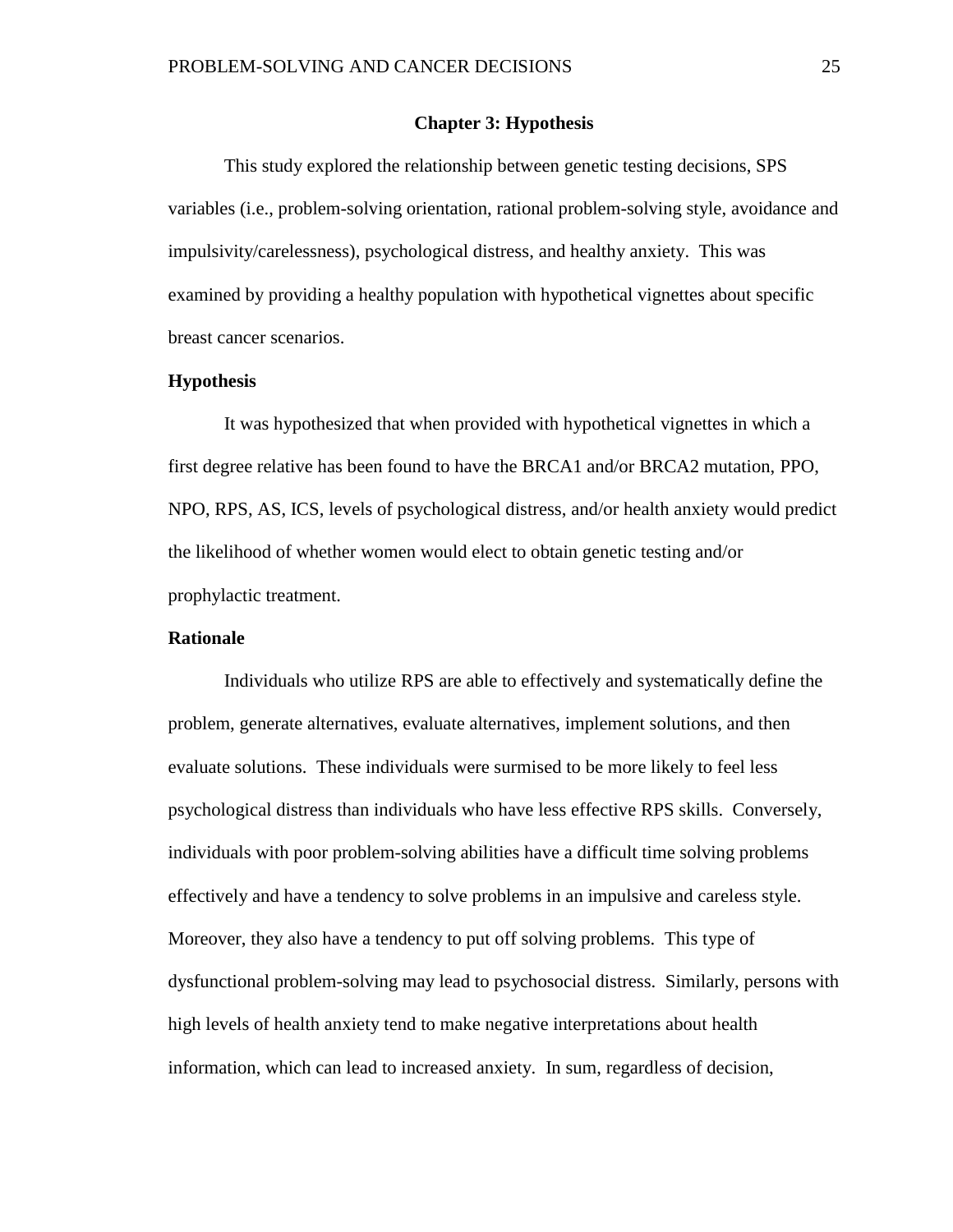participants who have a PPO and apply positive problem-solving skills are predicted to be more likely to agree to both genetic testing and prophylactic treatment.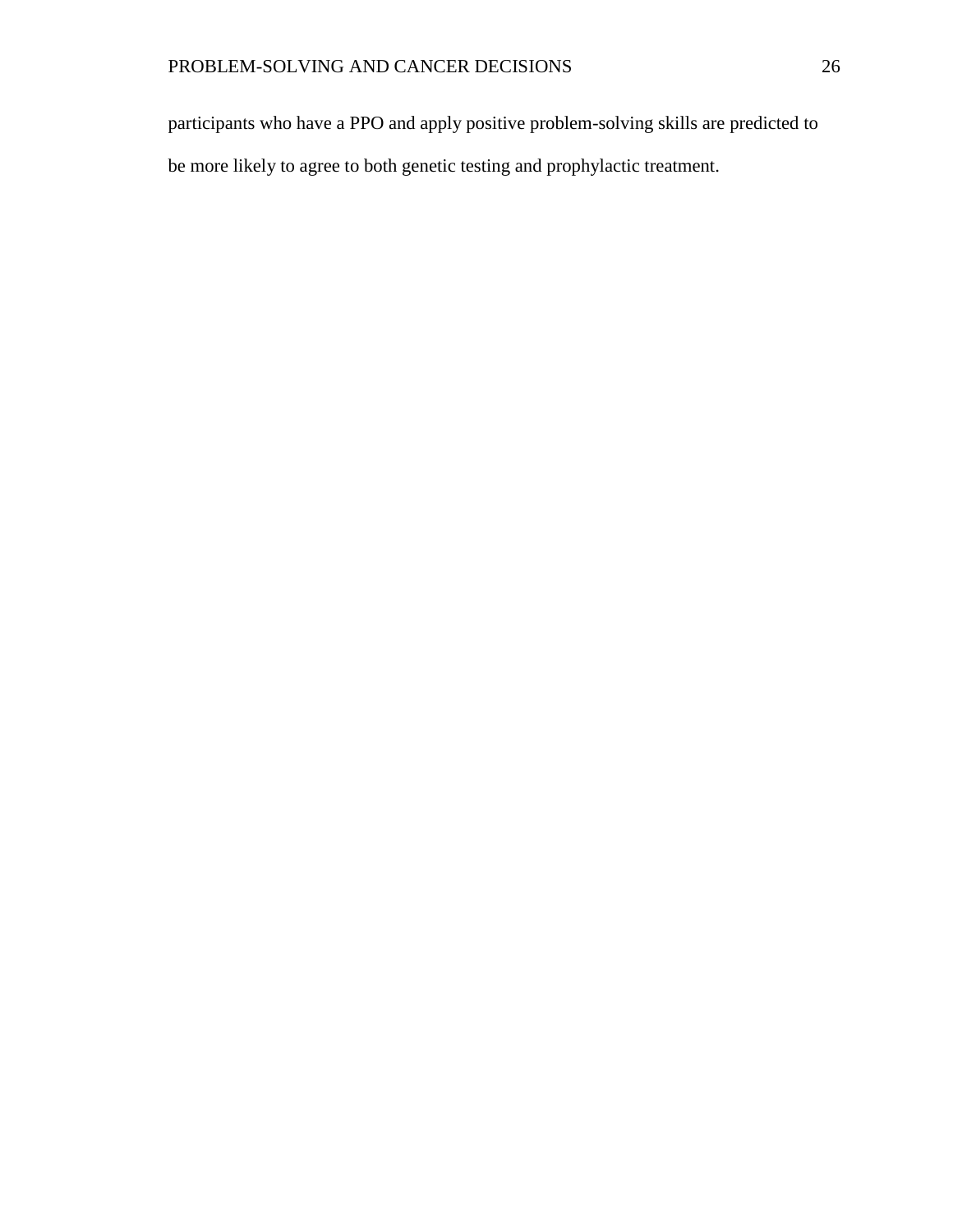### **Chapter 4: Method**

## **Research Design and Design Justification**

In order to ensure the representativeness and generalizability of the sample, the study used a cross-sectional design. The purpose of the current study was to examine the relationship between genetic testing and prophylactic decisions, SPS variables (i.e., problem-solving orientation, rational problem solving, avoidance and impulsivity/carelessness), psychological distress, and health anxiety. The variables of interest were assessed by incorporating measures into an Internet survey format. Webpage-based surveys offer consistency, as they appear identical to all participants, have the ability to target a large demographic, and obtain data in a systematic fashion (Gray, Mann, & Stewart, 2001).

## **Participants and Recruitment**

Due to the hypothetical nature of this study, the sample was drawn from a sample of healthy women ( $N = 130$ ). An effort was made to recruit a minimum of 102 participants to reflect a .05 alpha and medium effect size (Cohen, 1992). Participants were between the ages of 18 and 35. The method of recruitment and study design required participants to have access to the Internet. Efforts were made to recruit persons from diverse racial backgrounds.

Inclusion criteria. Participants considered for this study were healthy adult women with no prior or current diagnosis of breast cancer, no family history of breast cancer (in first or second-degree relatives), and/or had never tested positive for the BRCA1 or BRCA2 genetic mutation. Eligible participants were between the ages of 18 and 35, as research indicates that age is the biggest predictor in the decision to agree to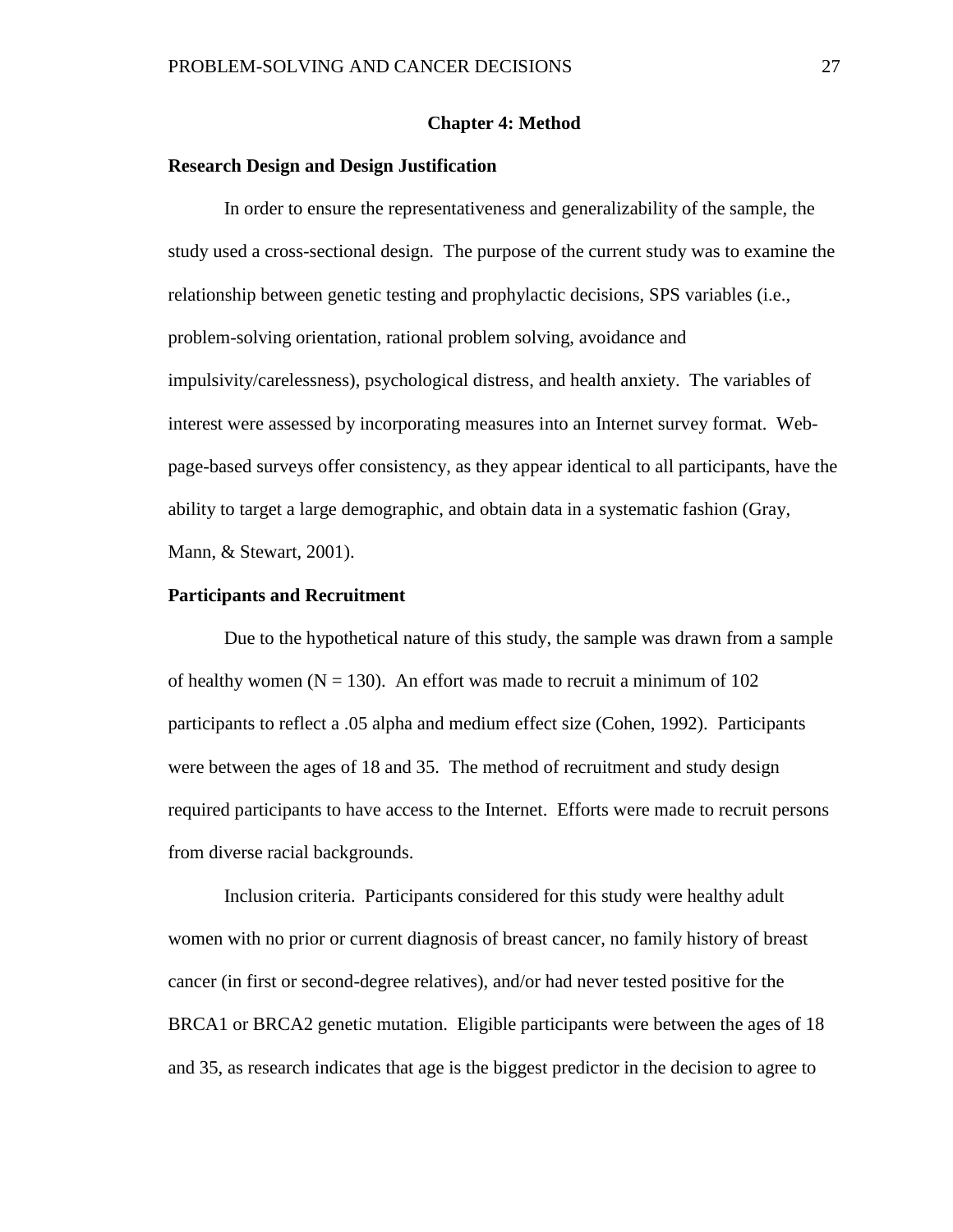genetic testing, and that women over the age of 35 are generally more willing to obtain genetic testing (Alterkruse et al., 2010). Participants were fluent in English and at a sixth grade reading level or higher, as determined by self-identification and the ability to comprehend the informed consent. Participants of all races and ethnicities who met these stated criteria were included.

**Exclusion criteria.** Participants with a current or prior breast cancer diagnosis, the BRCA1 or BRCA2 genetic mutation, an FDR with a past or present history of cancer, and/or a second degree relative diagnosed with breast cancer were excluded from the study.

**Recruitment.** Recruitment for the study was done via ResearchMatch, a national health volunteer registry that was created by several academic institutions and supported by the U.S. National Institutes of Health as part of the Clinical Translational Science Award (CTSA) program. ResearchMatch has a large population of volunteers who have consented to be contacted by researchers about health studies for which they may be eligible.

#### **Procedure**

Survey Monkey, an online resource used to create and administer surveys, was used to obtain the data. Each survey included the informed consent, SPSI-R:S (D'Zurilla, Nezu, & Maydeu-Olivares, 2002), Short Health Anxiety Inventory (SHAI; Salkovskis, Rimes, Warwick, & Clark, 2002), Brief Symptom Inventory-18 (BSI-18; Derogatis, 2001), and a demographics questionnaire. The measures took approximately 30 minutes to complete. After the survey was completed, participants were directed to a separate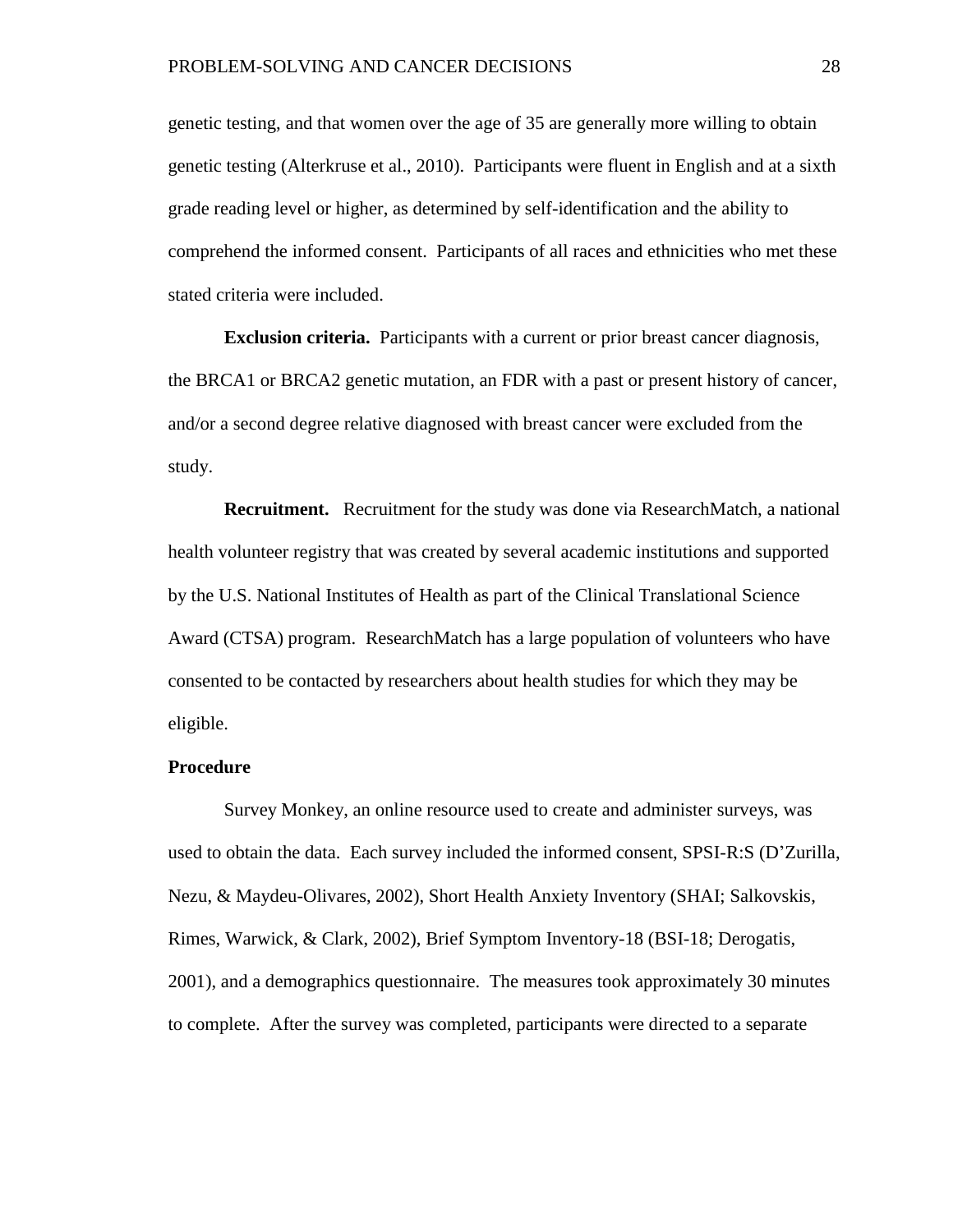survey, where they had the option to enter their e-mail addresses for a 1 in 10 chance to win a Target gift card. The lottery drawing occurred after recruitment ended.

**Security.** Considerable steps were taken to ensure the protection of study participants. Prior to the initiation of the study, the Institutional Review Board of the Philadelphia College of Osteopathic Medicine reviewed and approved the study. Recruitment for the study conducted through ResearchMatch and all study participants were recruited without coercion and were prompted to review the informed consent thoroughly before proceeding. Participants were not identified by their names and all data were kept confidential with the use of a secure e-mail address.

## **Measures**

**Clinical vignettes.** Hypothetical vignettes were presented to study participants as two distinct clinical scenarios, one addressing genetic testing decisions and the other addressing prophylactic decisions (Appendix). Only those who indicated that they were willing to obtain genetic testing were evaluated on prophylactic decisions. Participants' responses were scored on a Likert scale (extremely unlikely; unlikely; likely; extremely likely). A neutral choice was not an option because in genetic testing and prophylactic decisions, a choice must be made; thus, choice was forced in these scenarios as well.

**Social Problem-Solving Inventory-R:S (SPSI-R:S).** The SPSI-R:S is a widely utilized self-report measure that assesses everyday problem-solving abilities in five domains (D'Zurilla et al., 2002). The SPSI-R:S assesses both problem orientation and problem-solving style. Domains on the measure include, NPO, PPO, RPS, ICS and AS (D'Zurilla & A. M. Nezu, 1999; Yetter & Foutch, 2014). The measure consists of 25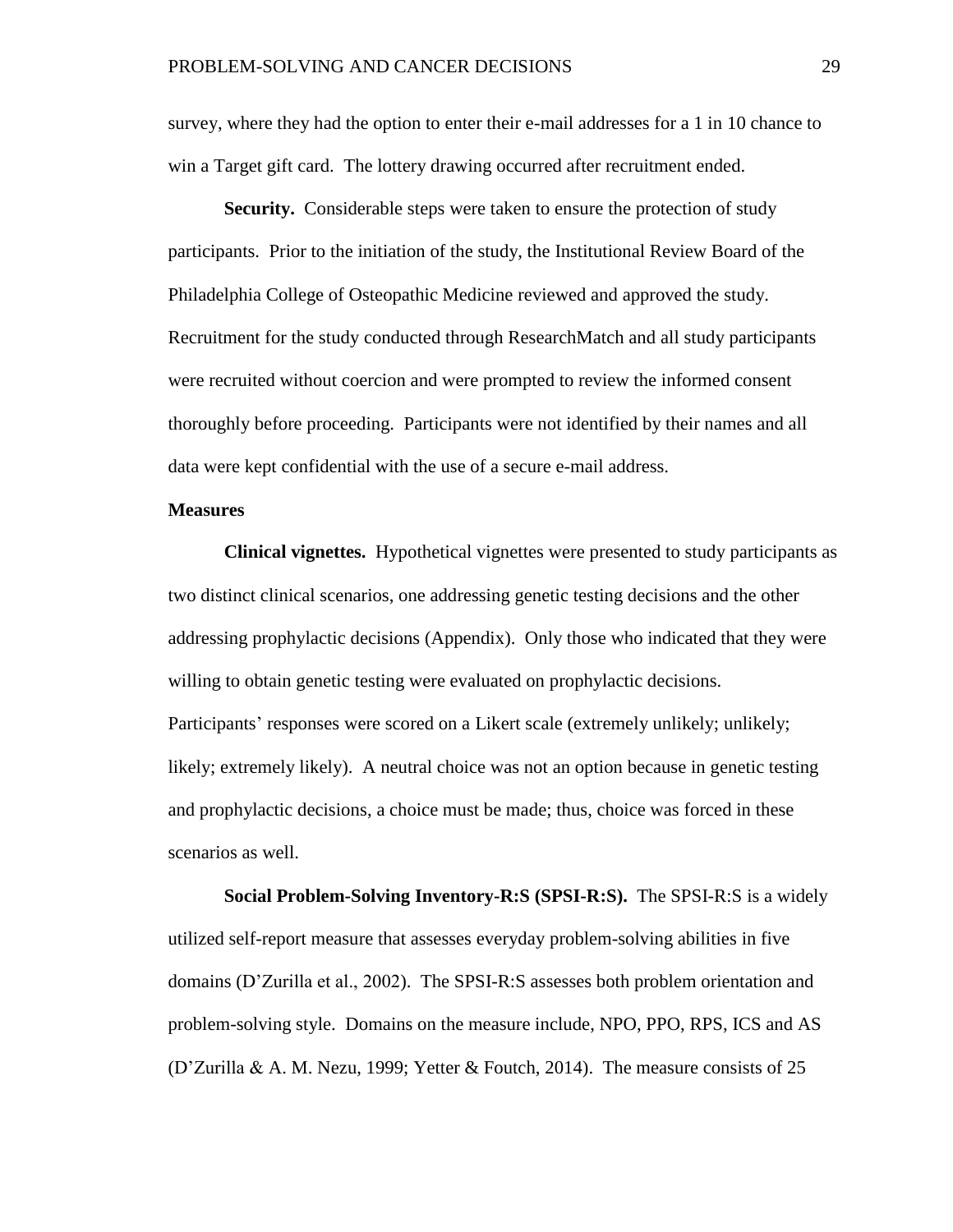items with five scales and a total global score (Dreer et al., 2009). Items are assessed on a 5-point Likert-type scale ranging from 0 (*not at all true of me*) to 4 (*extremely true of me*; Dreer et al., 2009). The scales have a standardized mean of 100 and a standard deviation of 15. Scores equal to or above 145 are considered to be extremely above norm group average and scores equal to or below 55 are considered to be extremely below norm group average (D'Zurilla et al., 2002). The items on this measure have been found to have satisfactory predictive, convergent, structural, and discriminant validity (D'Zurilla et al., 2002). The internal consistency ranges from .60 to .90 and the testretest reliability ranges from .68 to .91 (D'Zurilla et al., 2002).

**Short Health Anxiety Inventory (SHAI).** The SHAI is an 18-item self-report questionnaire that measures normal health concern and more severe health anxiety (Salkovskis et al., 2002). The SHAI includes four statements that ask about the level of health concerns over the past 6 months (Salkovskis et al., 2002). Items are scored from 0 to 3 and are added to obtain a main score, a negative consequences score. and a total score ranging from 0 to 54 (Alberts, Hadjistavropoulos, Jones, & Sharpe, 2013). In the development of the SHAI, Salkovskis et al. (2002) reported norm scores among nonpsychiatric populations for illness anxiety ( $M = 9.4$ ;  $SD = 5.1$ ), negative consequences (M)  $= 2.2$ , *SD* = 2.1), and total score (*M* = 12.2, *SD* = 6.2). The authors also reported the health anxiety norm scores for the main section  $(M = 30.1, SD = 5.5)$ , negative consequences ( $M = 7.8$ ,  $SD = 2.8$ ), and total score ( $M = 37.9$ ,  $SD = 6.8$ ; Salkovskis et al., 2002). Alberts et al. (2013) found that the internal consistency ranged from good to excellent (.74 to .96).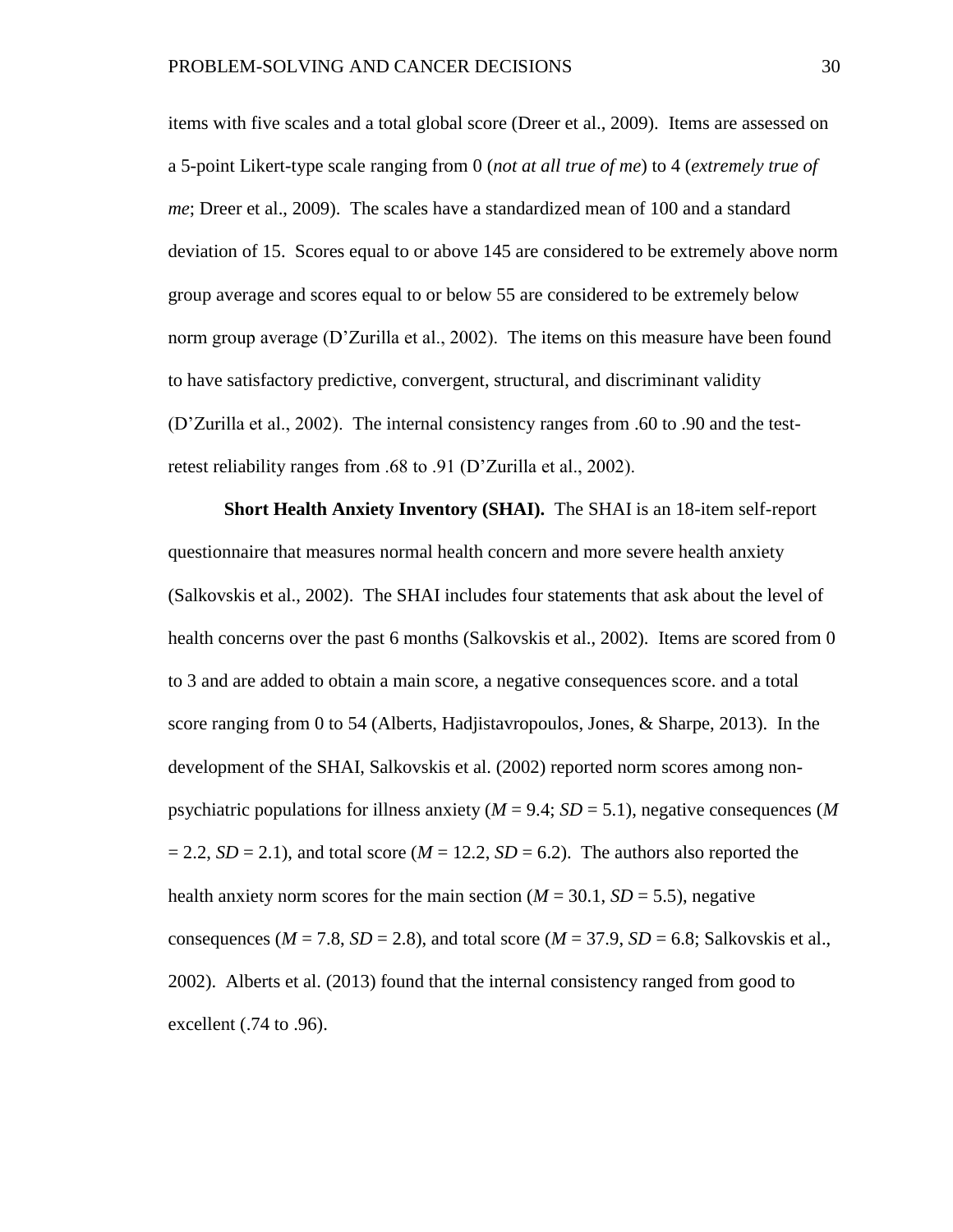**Brief Symptom Inventory-18 (BSI-18).** The BSI-18 (Derogatis, 2001) is derived from the 53 item BSI (Derogatis & Spencer, 1993), and the SCL-90-R (Derogatis & Unger, 2010). The BSI-18 consists of three 6-item scales that measure both physical and emotional complaints on a 5-point Likert scale that measure psychological distress (Derogatis, 2001). Raw scores are converted into *T*-scores, and a *T*-score greater or equal to 63 on any scale indicates a positive score for that scale. Overall distress is determined by a *T*-score greater or equal to 63 on the Global Severity Index (GSI) or on two or more of the subscales. The scales include somatization (SOMA), anxiety (ANX), depression (DEPR), and the GSI (Derogatis, 2001). The BSI-18 has been found to be valid and reliable in patients with varying medical and mental illnesses (Carlson et al., 2004).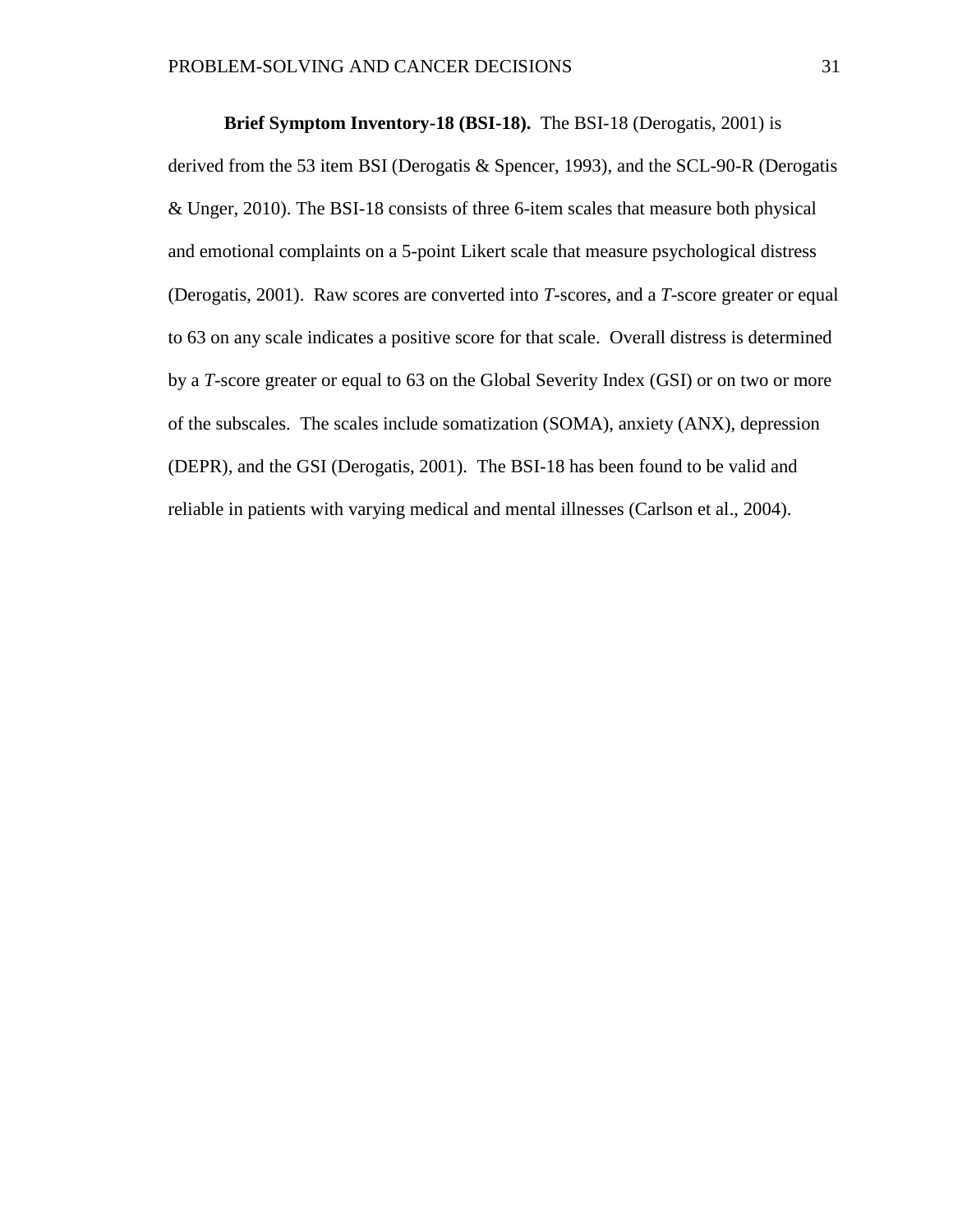#### **Chapter 5: Results**

## **Statistical Analysis**

A stepwise multiple regression was conducted to test the hypothesis that the SPS variables, health anxiety, and psychological distress would predict genetic testing and prophylactic decisions. Relevant assumptions of the statistical analysis were tested. The assumptions of singularity and collinearity statistics were tested and all independent variables were found to be sufficiently separate from each other  $(VIF = 1.00)$ . Personal information and predictor variables were analyzed with descriptive statistics (i.e., frequencies, means, standard deviations, and comparison), and Pearson product-moment correlations were conducted to identify possible relationships among variables.

## **Demographic Information**

Descriptive statistics were calculated for all participants within the overall sample  $(N = 130)$  to summarize basic features of the data. The mean age of the sample was 28.42 ( $SD = 3.15$ ). Means and frequencies were used to describe the main characteristics of the sample (Table 3). Any variable with missing data was replaced by using series means.

One hundred and twenty-four participants reported their age, with 68.48% of women being 27 or older ( $M = 28.42$ ,  $SD = 3.15$ , age range: 18-35 years). Of the one hundred and thirty participants who responded to the question of marital status, 60 reported being single, six engaged, 53 married, one divorced, zero widowed and 10 lives with a domestic partner. 130 participants responded about their education, including two with a high school diploma or GED, 9 with some college, six with an Associate's Degree, 54 with a Bachelor's or four-year degree, 45 with a Master's or other graduate degree and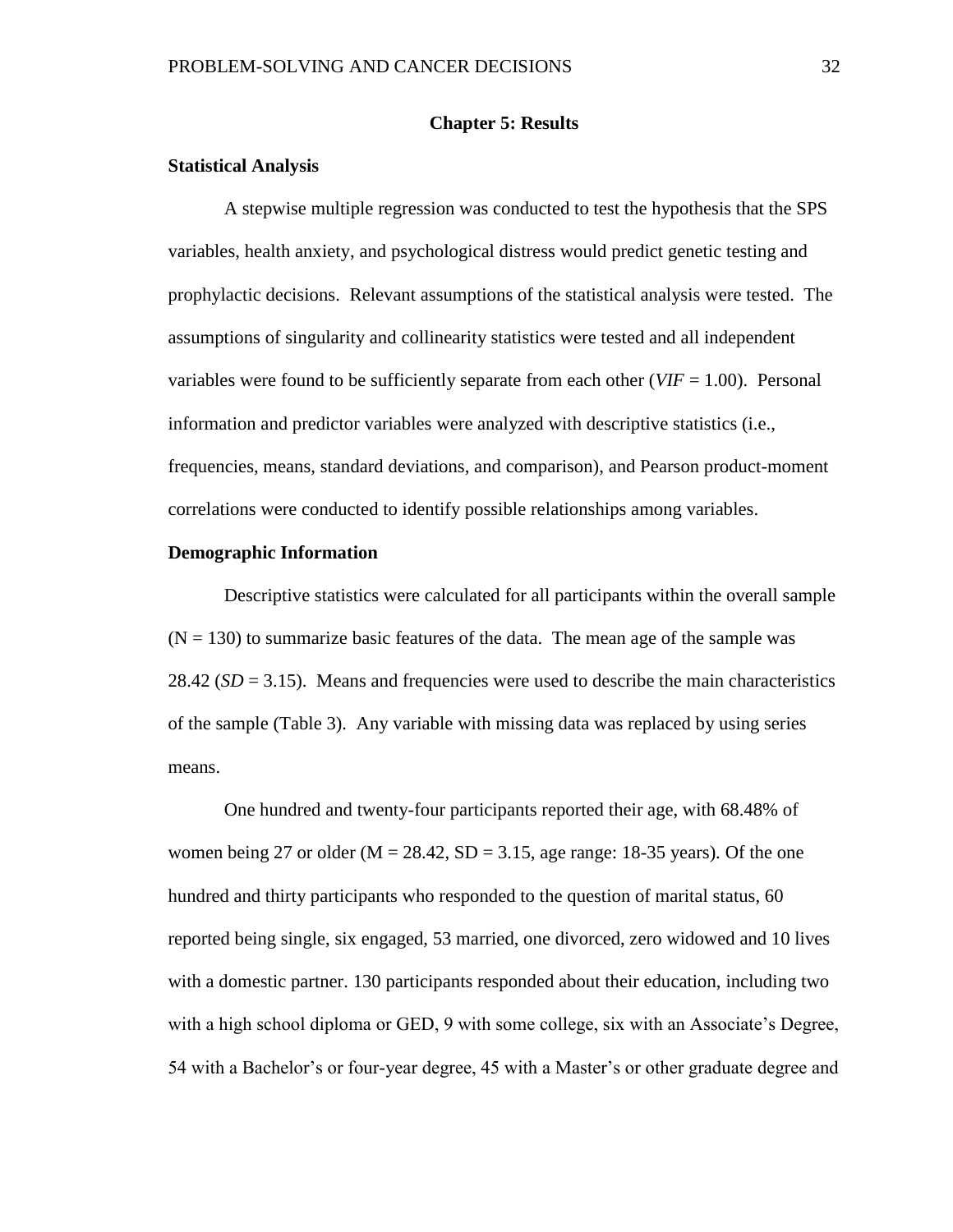14 with a doctorate or other professional degree. 130 answered about their employment status, with 94 participants employed for wages, three that were self-employed, two that were out of work but not currently looking for work, give that were homemakers and 26 students.

# Table 3

# *Participant Demographics*

|                                     | $\%$  | $\mathbf N$    |  |
|-------------------------------------|-------|----------------|--|
|                                     |       |                |  |
| <b>Marital Status</b>               |       |                |  |
| Single                              | 46.15 | 60             |  |
| Married                             | 40.77 | 53             |  |
| Divorced                            | 0.77  | $\mathbf{1}$   |  |
| Engaged                             | 4.62  | 6              |  |
| Living with a domestic<br>partner   | 7.69  | 10             |  |
| <b>Education</b>                    |       |                |  |
| High School Graduate or             | 1.54  | $\overline{2}$ |  |
| <b>GED</b>                          |       |                |  |
| Some College                        | 6.92  | 9              |  |
| <b>Associates Degree</b>            | 4.62  | 6              |  |
| Bachelor or 4-year degree           | 41.54 | 54             |  |
| Masters or other graduate<br>Degree | 34.62 | 45             |  |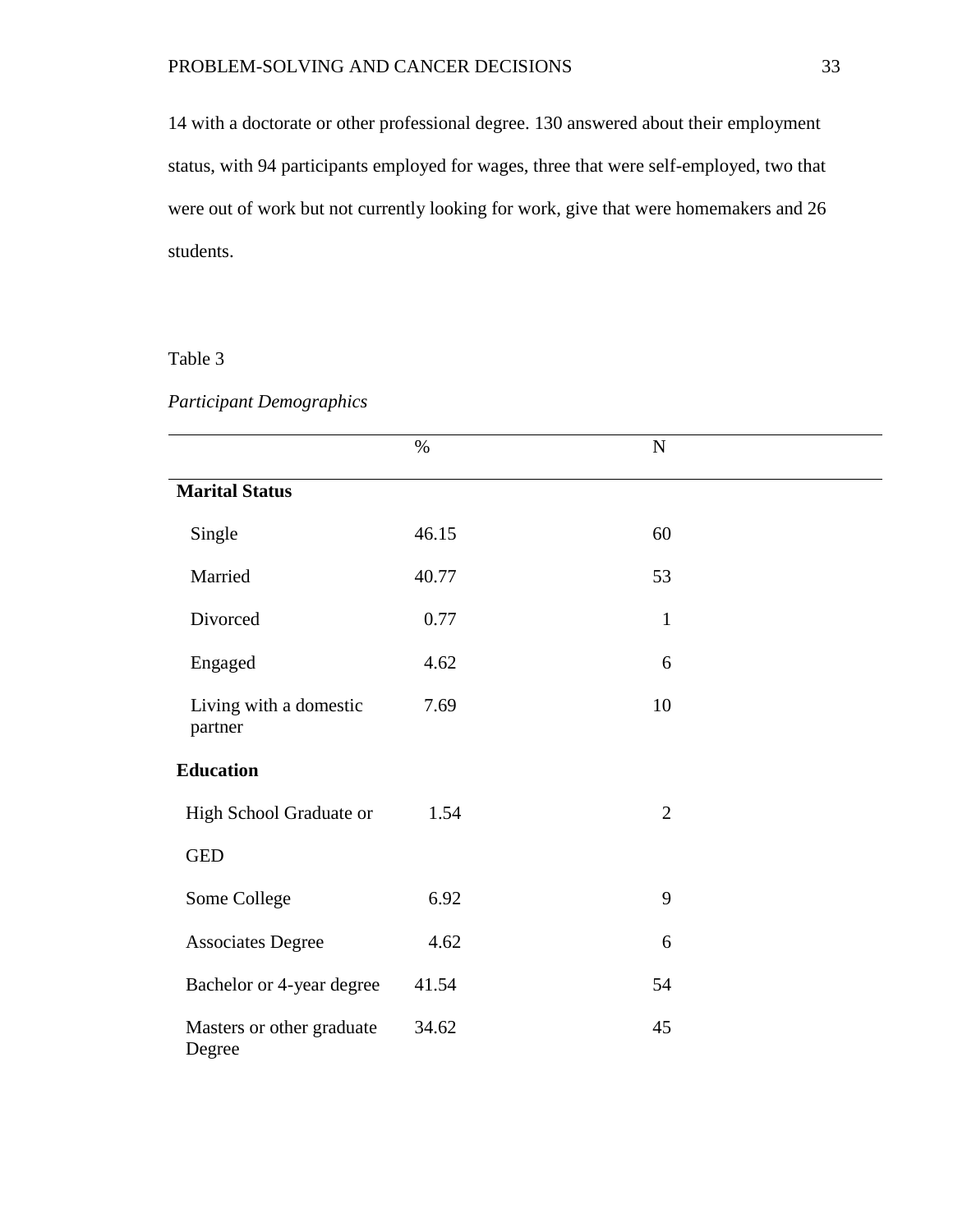| Doctoral or other<br>professional degree             | 10.77 | 14 |  |
|------------------------------------------------------|-------|----|--|
| <b>Employment Status</b>                             |       |    |  |
| Employed for wages                                   | 72.31 | 94 |  |
| Self-employed                                        | 2.31  | 3  |  |
| Out of work but not<br>currently looking for<br>work | 1.54  | 2  |  |
| Homemaker                                            | 3.85  | 5  |  |
| Student                                              | 20.00 | 26 |  |

## **Health Behaviors**

The demographics questionnaire asked questions about specific health behaviors and diagnoses, including tobacco use, alcohol and drug use, past and current medical and psychiatric diagnoses, and compliance with medical appointments and recommendations (e.g., yearly physical, monthly self-breast exams, and gynecological appointments). Out of the 130 participants who responded, 95.38% of participants denied tobacco use, 76.92% responded "yes" to current alcohol use, and 34.62% admitted to using illicit/recreational drugs (current or past use was not indicated). When asked about current medical diagnoses ( $N = 130$ ), seasonal allergies ( $n = 6, 4.17\%$ ) and migraines (n  $= 6, 4.17\%)$  were the most prevalent. Anxiety (n = 41, 28.47%) and depression (n = 41, 28.47%) were the most frequently reported psychiatric disorders among participants ( $N =$ 130), followed by posttraumatic stress disorder ( $n = 7, 4.86\%$ ), bipolar disorder ( $n = 3$ , 2.08%), and attention-deficit/hyperactivity disorder ( $n = 6, 4.17$ %). The majority of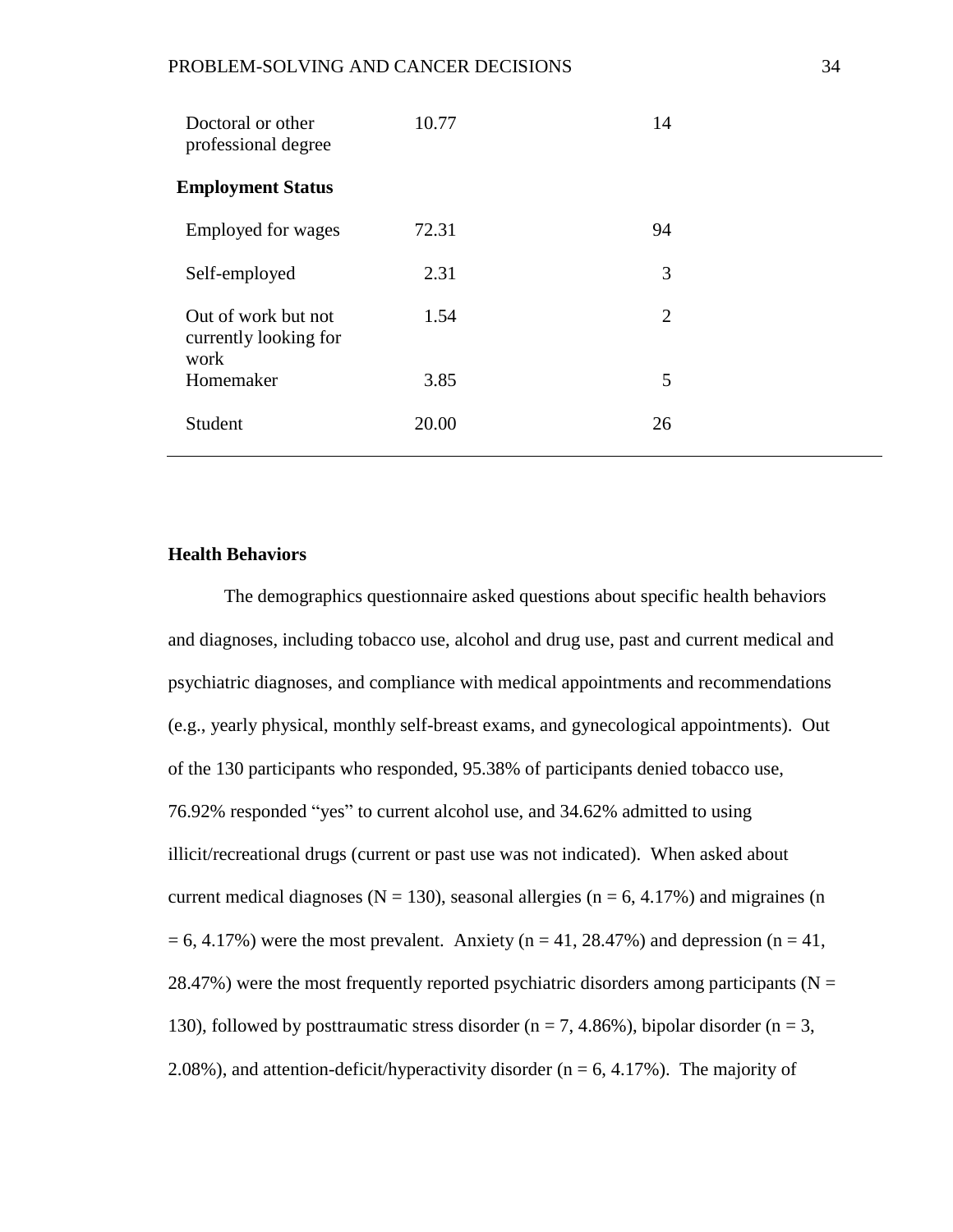participants indicated that they receive annual check-ups from their primary care physicians (PCPs;  $n = 100$ , 69.44%) and OB-GYNs (ages 18-20:  $n = 25$ , 17.36%; ages 21-29,  $n = 65, 45.14\%$ ; ages 30-35,  $n = 58, 40.28\%$ ). In spite of these findings, more than half of the participants reported that they do not perform breast self-exams on a monthly basis ( $n = 100, 69.44\%$ ).

### **Hypothetical Vignettes**

For Vignette 1 (Table 4), scores ranged from 1 to 5 ( $M = 4.33$ ,  $SD = 0.96$ ). More than half  $(51\%; n = 77)$  reported that they would be "extremely likely" to obtain genetic testing, 36.11% ( $n = 52$ ) said they "likely" would, 8.33% ( $n = 12$ ) said it would be "unlikely" for them to receive testing, and  $2.08\%$  (n = 3) said it would be "extremely" unlikely." For Vignette 2 (Table 5), participants who answered "likely" or "extremely likely" in Vignette 1 were asked to respond to a second vignette that addressed whether they would be open to receiving prophylactic treatment (i.e., mastectomy) if they were found to have the BRCA1 or BRCA2 genetic mutation. One hundred twenty-nine participants responded (range  $= 1-4$ ;  $M = 2.76$ ,  $SD = 0.82$ ). Fifty-eight participants (38.40%) reported that they would be "likely," 39 (25.80%) said "unlikely," 24 (15.90%) said "extremely likely," and 8 (5.30%) said "extremely unlikely."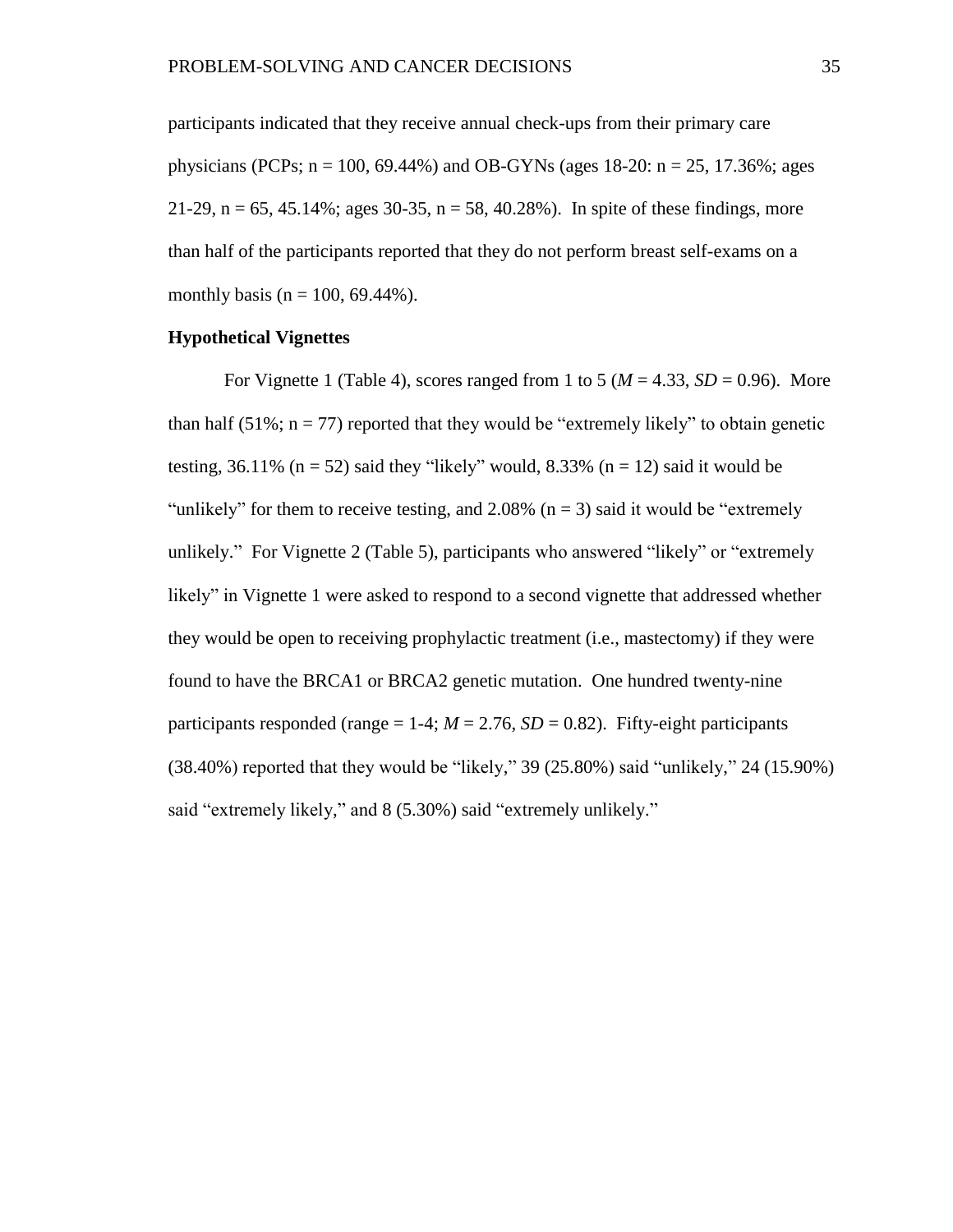## Table 4

|  |  |  |  |  |  | Vignette 1: Descriptive Statistics Table |  |
|--|--|--|--|--|--|------------------------------------------|--|
|--|--|--|--|--|--|------------------------------------------|--|

|                           | $\%$ |    |  |
|---------------------------|------|----|--|
| <b>Extremely Unlikely</b> | 2.0  |    |  |
| Unlikely                  | 7.9  |    |  |
| Likely                    | 34.4 | 52 |  |
| <b>Extremely Likely</b>   | 51.0 | 77 |  |

## Table 5

*Vignette 2: Descriptive Statistics Table*

|                           | %    | ↖    |  |
|---------------------------|------|------|--|
| <b>Extremely Unlikely</b> | 5.3  |      |  |
| Unlikely                  | 25.8 | 39   |  |
| Likely                    | 38.4 | 58   |  |
| <b>Extremely Likely</b>   | 24.0 | 15.9 |  |

## **Social Problem-Solving**

The mean score on the SPSI-R:S (Table 6) was 106.39 (*SD* = 13.21; range: 62-

135;  $63$  = very much below norm group average;  $135$  = above norm group average). The

majority of participants ( $N = 137$ ) fell within the norm group average. Having average

problem-solving skills increases the likelihood that one will be able to cope effectively

and experience less psychological distress when negotiating stressful situations.

Table 6

## *Social Problem-Solving Inventory-Revised, Short Form Descriptive Statistics*

| Subscale | Minimum | Maximum | Mean | Standard  |
|----------|---------|---------|------|-----------|
|          |         |         |      | Deviation |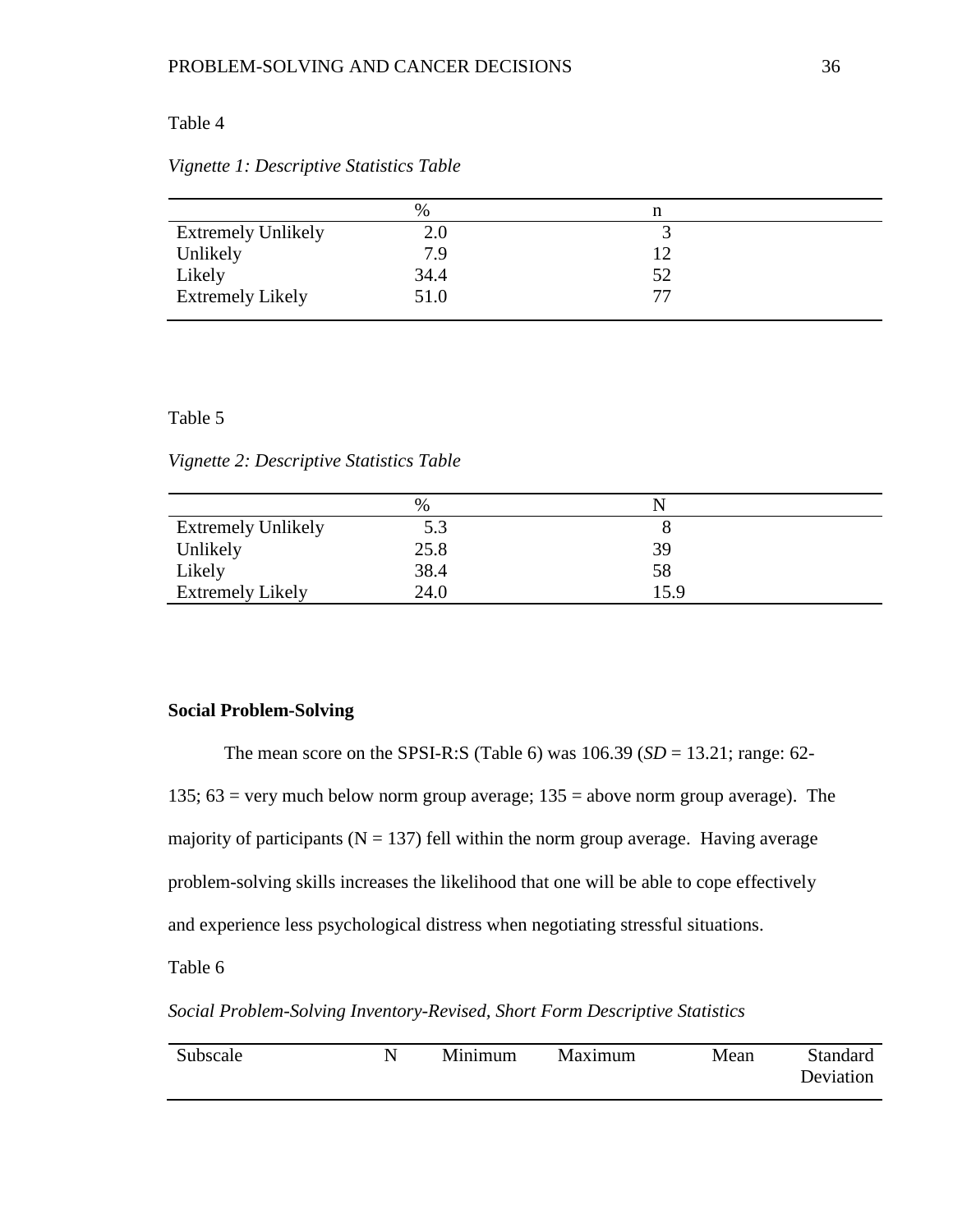## PROBLEM-SOLVING AND CANCER DECISIONS 37

| Positive<br>Problem<br>Orientation    | 137 | 62 | 131 | 98.94  | 16.61 |
|---------------------------------------|-----|----|-----|--------|-------|
| Negative<br>Problem<br>Orientation    | 137 | 74 | 135 | 94.10  | 12.09 |
| Rational<br>Problem<br>Solving        | 137 | 64 | 136 | 98.74  | 16.05 |
| Impulsivity/<br>Carelessness<br>Style | 137 | 73 | 134 | 92.36  | 11.34 |
| Avoidance<br>Style                    | 137 | 78 | 125 | 86.97  | 11.57 |
| <b>SPSIRS</b><br><b>Total Score</b>   | 137 | 63 | 135 | 106.39 | 13.21 |

# **Health Anxiety**

The SHAI (range: 0-54) has two distinct components. The first assesses the person's perceived likelihood that he or she will become ill (illness likelihood [IL]) and the second assesses the perceived consequences of having the illness (negative consequences of illness [NC]). The mean scores ( $N = 137$ ; total SHAI:  $M = 29.37$ ,  $SD =$ 5.63) of the components were IL ( $M = 29.37$ ,  $SD = 5.14$ ) and NC ( $M = 4.97$ ,  $SD = 1.39$ ). Table 7 illustrates results of the SHAI.

Table 7

*Short Health Anxiety Inventory Descriptive Statistics*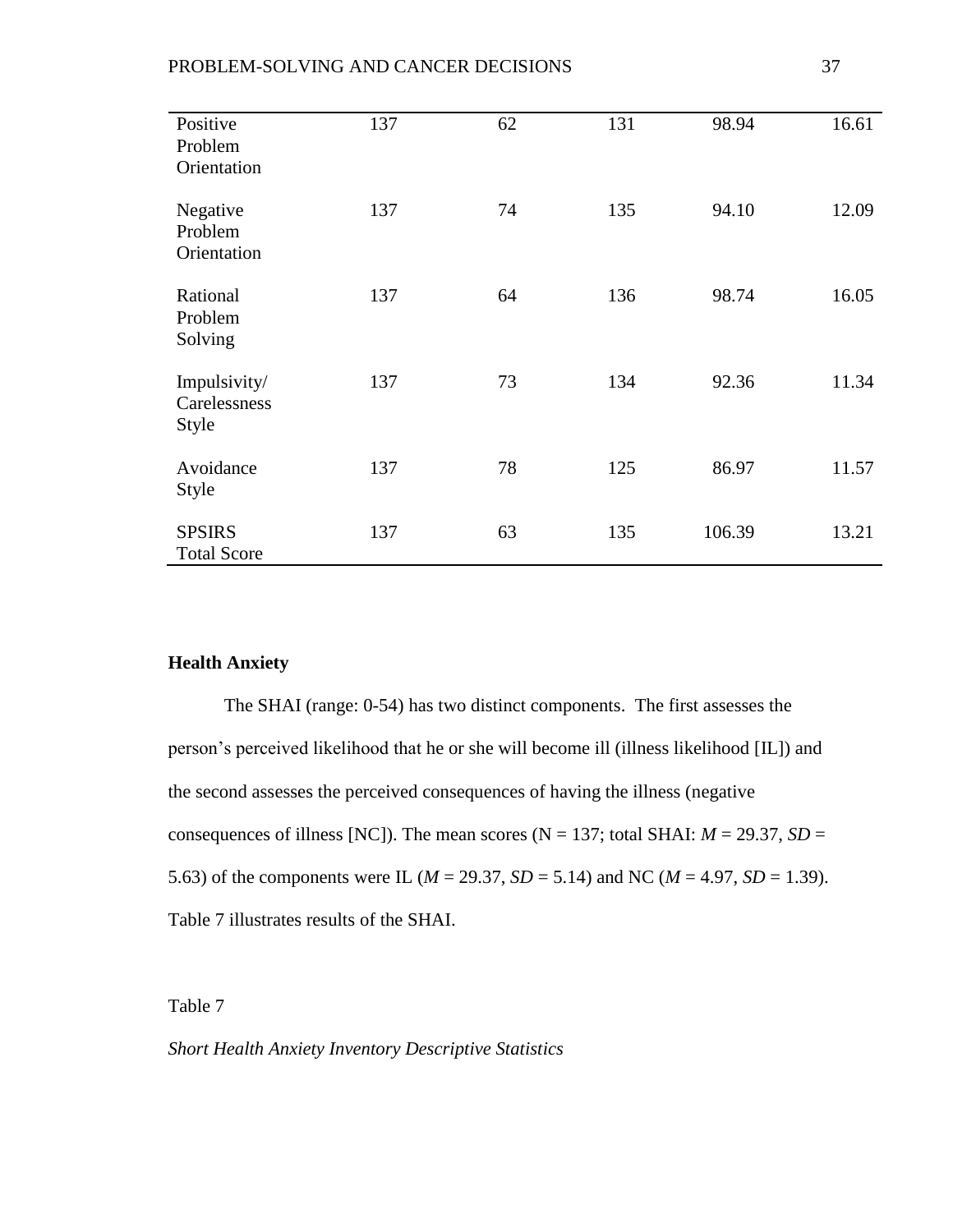## PROBLEM-SOLVING AND CANCER DECISIONS 38

| Subscale                                      | N   | Minimum | Maximum | Mean  | Standard<br>Deviation |
|-----------------------------------------------|-----|---------|---------|-------|-----------------------|
| Illness<br>Likelihood<br>(IL)                 | 140 | 15      | 46      | 24.40 | 5.14                  |
| Negative<br>Consequence<br>of Illness<br>(NC) | 140 | 3       | 10      | 4.97  | 1.39                  |
| <b>Total Score</b>                            | 140 | 19      | 53      | 29.37 | 5.63                  |

# **Psychological Distress**

The BSI-18 was used assess current psychological distress over the past 7 days. In addition to the GSI (max raw score  $= 72$ ), separate scores were calculated on three subscales: SOM, DEP, and ANX, with six questions contributing to each subscale (max raw score = 24). The mean scores on all subscales and the GSI showed increased levels of psychological distress. Table 8 displays results of the BSI-18.

# Table 8

*Brief Symptom Inventory-18 (Scaled Scores) Descriptive Statistics*

| Subscale            | N   | Minimum | Maximum | Mean  | Standard  |
|---------------------|-----|---------|---------|-------|-----------|
|                     |     |         |         |       | Deviation |
| Somatization        | 137 | 41      | 69      | 48.24 | 7.33      |
| Depression          | 137 | 40      | 74      | 48.91 | 8.50      |
| Anxiety             | 137 | 38      | 81      | 49.21 | 9.01      |
| Global              | 137 | 33      | 75      | 48.60 | 8.57      |
| <b>Scaled Score</b> |     |         |         |       |           |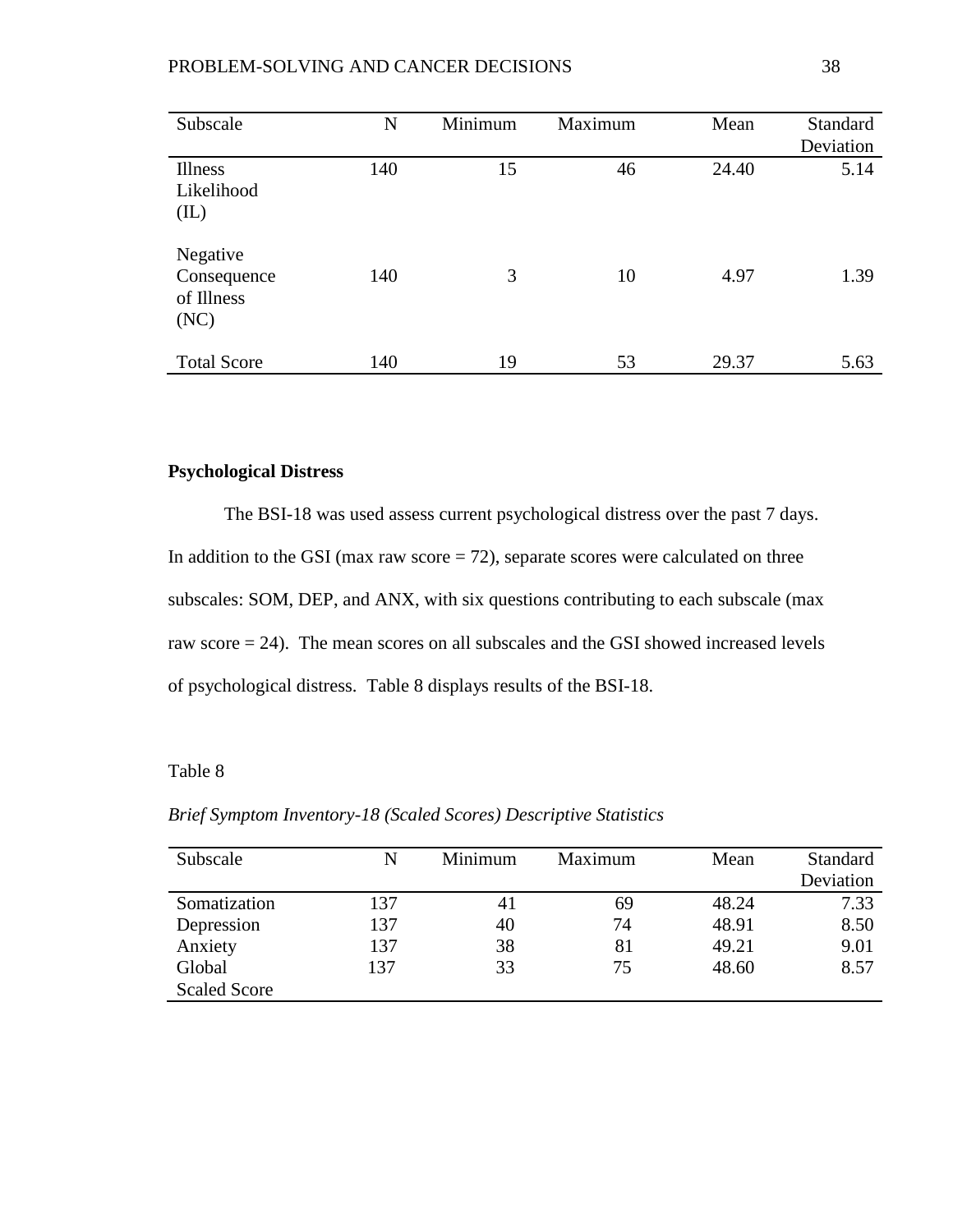## **Stepwise Regression Analysis: Vignette 2**

A multiple stepwise regression was completed to determine the best linear combination of scores on the SPSI-R:S, SHAI, and BSI-18 for predicting BRCA1/BRCA2 genetic testing decisions in hypothetical FDRs. It was hypothesized that the three measures as well as problem-solving orientation and styles on the SPSI-R:S (PPO, NPO, RPS, ICS, and AS) would predict the decision of whether to receive genetic testing (Vignette 1) and, if yes, prophylactic treatment. PPO significantly predicted prophylactic treatment decisions,  $F(1,121) = 3.97$ ,  $p = .05$ . The adjusted R squared equaled .024, meaning that 2.4% of the variance in prophylactic treatment decisions can be predicted from PPO. Tables 9 through 13 depict the stepwise regression analysis.

# Table 9

## *Stepwise Regression Model Summary*

| Model | Variable   |      | R Square | Adjusted R<br>Square | Std. Error of<br>the Estimate |
|-------|------------|------|----------|----------------------|-------------------------------|
|       | <b>PPO</b> | .178 | .032     | .024                 | .82064                        |

## Table 10

*Stepwise Regression Model Summary, Change Statistics*

| Model | Variable | R Square<br>Change | F Change | Df1 | Df2 | Sig. F<br>Change |
|-------|----------|--------------------|----------|-----|-----|------------------|
|       | PPO      | .032               | 3.971    |     |     | .049             |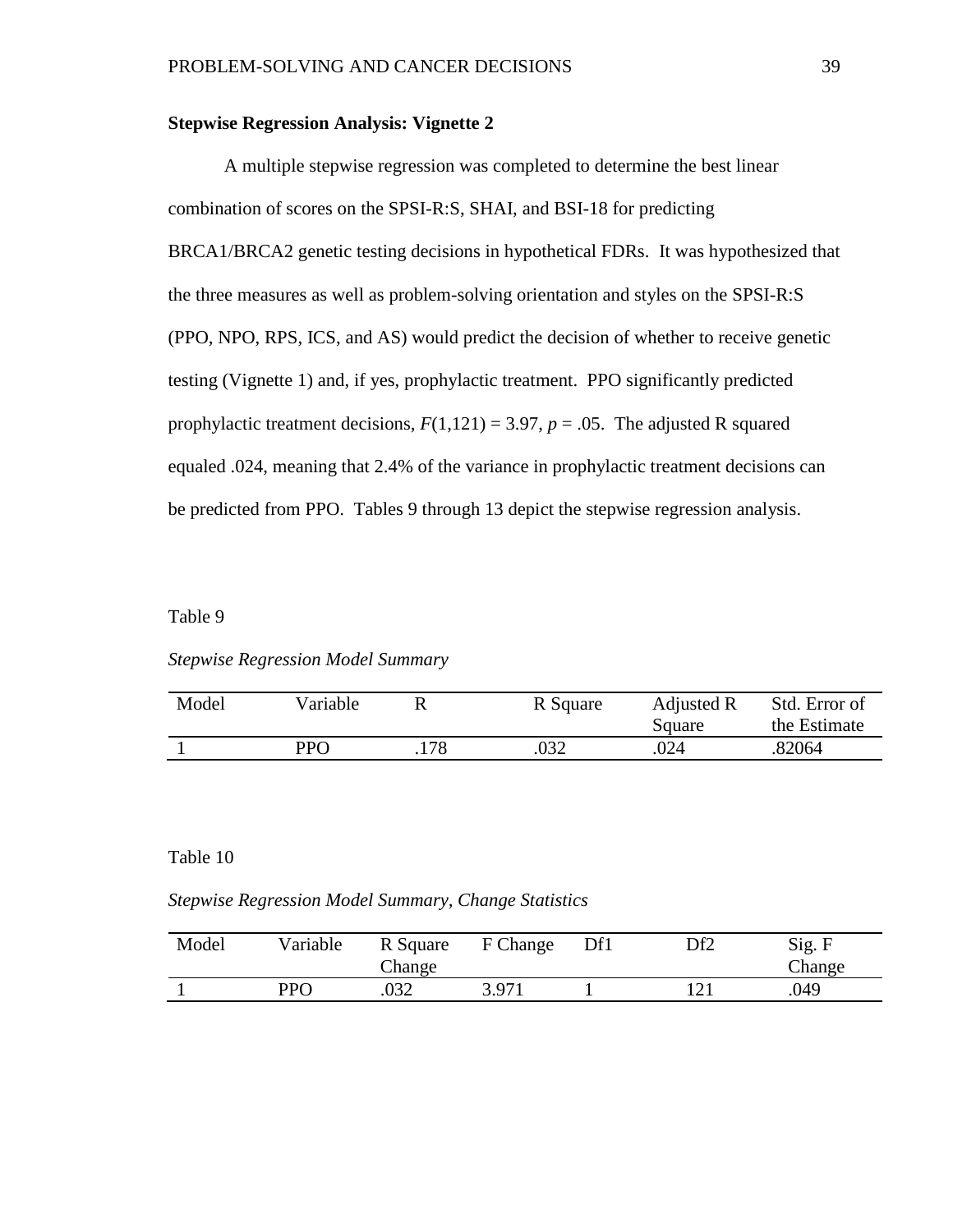# Table 11

| Model | Variable                   | Beta In | T       | Sig. | Partial<br>Correlation | Collinearity<br>Statistics:<br>Tolerance |
|-------|----------------------------|---------|---------|------|------------------------|------------------------------------------|
|       | <b>NPO</b>                 | .016    | .153    | .879 | .014                   | .723                                     |
|       | <b>RPS</b>                 | .108    | .954    | .342 | .087                   | .620                                     |
|       | <b>ICS</b>                 | .020    | .218    | .828 | .020                   | 1.00                                     |
|       | <b>AS</b>                  | $-.030$ | $-.307$ | .760 | $-.028$                | .854                                     |
|       | <b>BSI</b> Global<br>Score | .084    | .913    | .363 | .083                   | .957                                     |
|       | <b>HAI</b> Total<br>Score  | .094    | 1.02    | .309 | .093                   | .948                                     |

# *Stepwise Regression Model Summary, Excluded Variables*

# Table 12

# *ANOVA*

| Model |                  | Sum of<br>Squares | Df  | Mean<br>Square |       | Sig. |
|-------|------------------|-------------------|-----|----------------|-------|------|
|       | Regression 2.674 |                   |     | 2.674          | 3.971 | .049 |
|       | Residual         | 81.488            | 121 | .673           |       |      |
|       | Total            | 84.163            | 122 |                |       |      |

# Table 13

# *Collinearity Coefficients*

| Model                    | Unstandardized<br>Coefficients | Unstandardized<br>Coefficient | Standardized<br>Coefficient | t   | Sig. |
|--------------------------|--------------------------------|-------------------------------|-----------------------------|-----|------|
|                          | B                              | Std. Error                    | В                           |     |      |
| Constant<br><b>PPO</b>   | 1.88                           | .447                          | 2.674                       | 3.9 | .049 |
| <b>Standard</b><br>Score | .009                           | .004                          | .673                        |     |      |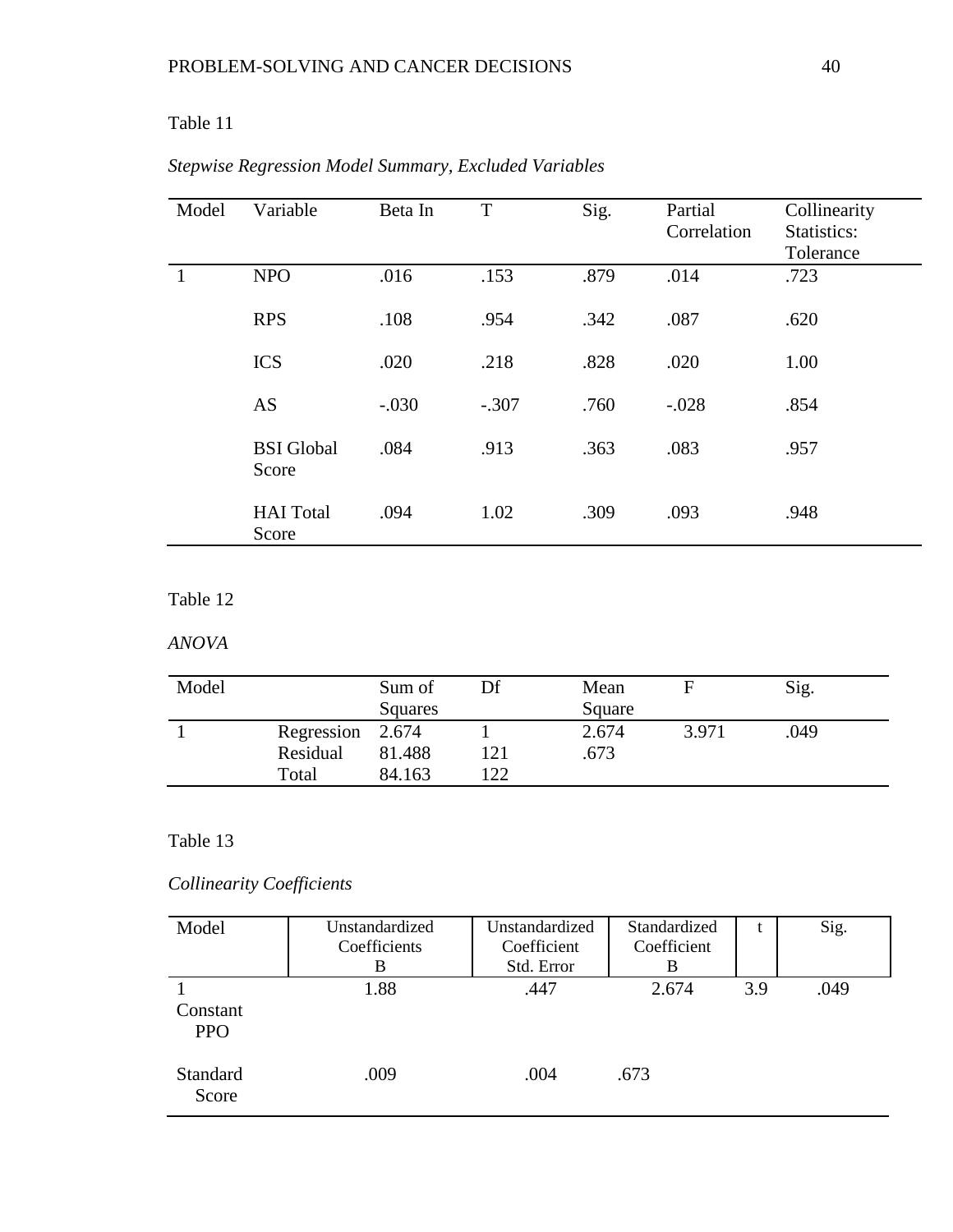## **Chapter 6: Discussion**

## **Demographic Variables**

In the current study, 51% of participants indicated that they would be "extremely likely" to receive genetic testing. This is less than what has been reported in prior research using hypothetical samples. As previously discussed, Ropka et al. (2006) completed a systematic review of breast cancer genetic testing uptake rates in both hypothetical and real scenarios. The authors determined that participants in hypothetical situations were more amenable to testing than participants in real situations (mean hypothetical genetic testing uptake rate  $= 66\%$ ; mean real genetic testing uptake rate  $=$ 59%). Indeed, the uptake rates reported in hypothetical and real breast cancer genetic testing research are variable (range = 20% to 96%; Ropka et al., 2006). The reasons for this variability are likely due to differences in study methodology, sampling strategy (i.e., reference versus convenience), recruitment setting, personal history of breast cancer, and/or family history of breast cancer (Ropka et al., 2006). To illustrate, most studies differ in how they operationally define and measure interest in genetic testing versus intent to obtain genetic testing (Glanz, Grove, Lerman, Gotay, & Le Marchand, 1999). Accordingly, the discrepancies in genetic testing uptake are partly attributable to a body of research that has been unsystematic in its methodology (Bowen, Patenaude, & Vernon, 1999).

The current study faced some of the same issues as other research completed in this area (e.g., homogenous sample; hypothetical, non-patient sample; convenience sampling). As stated previously, the hypothetical nature and the homogeneity of the sample have limited the representativeness and generalizability of the study findings to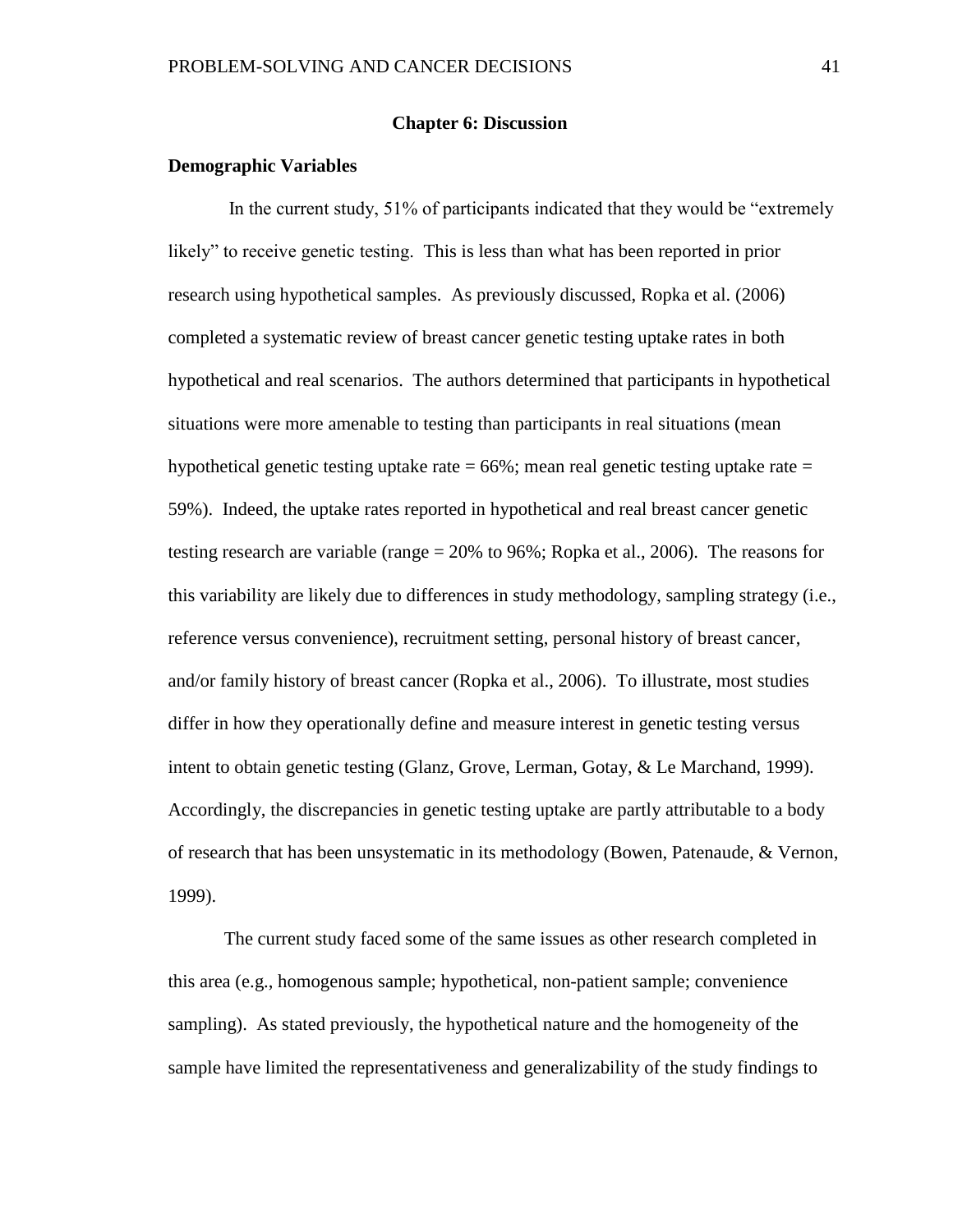the national FDR BRCA1/BRCA2 demographic. The overall mean age for this sample was 28.42 years, with the majority of participants being between the ages of 27 and 35. The mean age of women who responded that they would be "extremely likely" or "likely" to receive genetic testing was 28.50 years. The mean age of women who reported that they would be "extremely likely" or "likely" to obtain prophylactic treatment (i.e., mastectomy) was 29 years. The study only included women in the 18 to 35 age range because there is research suggesting genetic testing decisions in this age range are uniquely complex because of this particular stage of development (i.e., achieving independence from their parents), the reproductive and physical repercussions of having breast cancer (i.e., childbearing, changes in sexual functioning and body image), and the national guidelines in the U.S. (Evans et al., 2016; Patenaude et al., 2013).

Considering that the genetic testing research on young women FDRs is sparse, the current study made the decision to incorporate women between the ages of 18 and 35 to gain a better sense of the determinants of their possible distress, health anxiety, and problem-solving processes. It is unclear whether the uptake rates reported in this study are representative for several reasons: (a) this study was hypothetical and, because of this, the sample cannot be generalized to women in real genetic testing situations and (b) even though younger age is a predictor of willingness to obtain genetic testing, it may have been helpful to include women over the age of 35. Seeing that this study was hypothetical, that genetic testing uptake rates reported in the literature are variable, and that little research has been done in young women in this area, it is unclear whether the uptake rates reported in this study are representative.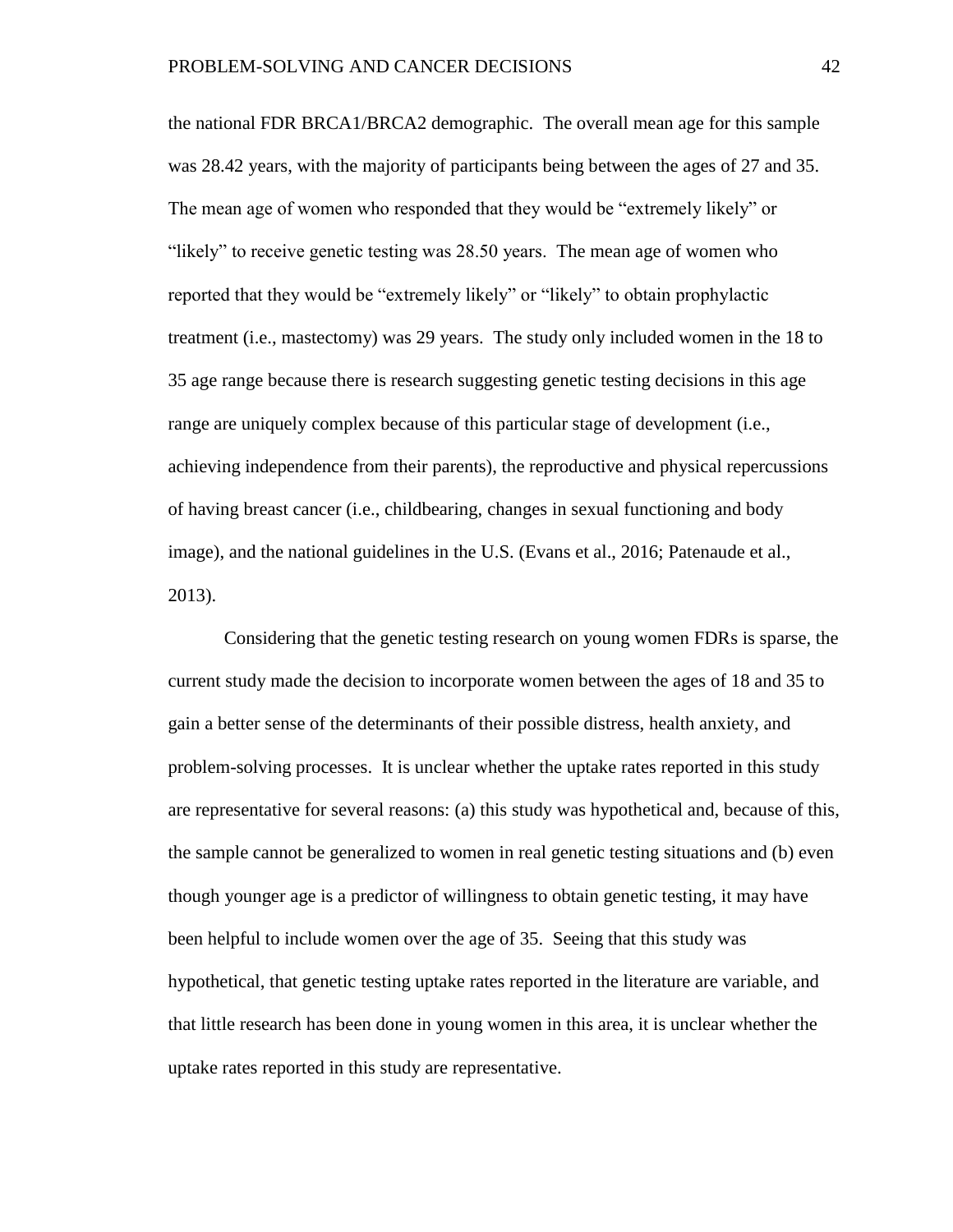Women were also asked about their marital statuses, education levels, employment statuses/types of employment, health information (i.e., medical/mental health histories), health behaviors (i.e., engagement of monthly breast exams), and uptake of yearly physicals and gynecological exams. The majority of women in this study had a bachelor's degree or higher and worked in healthcare professions. Nearly all of the women<sup>vi</sup> reported that they visit their PCPs for yearly physicals  $(69.44\%)$ ; however, women do not visit the OB-GYN as frequently for their yearly or biennial appointments (ages 18-20: 17.36%; ages 21-29: 45.14%; ages 30-35: 40.28%). Correspondingly, 69.44% of women indicated that they do not give themselves monthly breast self-exams (BSE). The American Cancer Society updated the breast cancer screening guidelines, stating that monthly BSE is no longer necessary (Oeffinger et al., 2015). Nevertheless, BSE is still strongly recommended in women who are at a higher risk of developing breast cancer (NCCN, 2018). Therefore, although the study was hypothetical, the decision was made to assess for BSE in the present study. In regard to psychiatric illness, more than half the women (56.25%) in this sample reported the absence of any current or prior psychiatric disorders. Depression and anxiety occurred in 28.47% of the women but did not predict either the decision to obtain genetic testing or to seek prophylactic treatment.

None of the demographic variables were found to be significantly predictive of genetic testing and/or prophylactic decisions. The sample used in this study was homogeneous and represented a group of women who worked primarily in healthcare and who were more highly educated than women in the average population, which could account for the lack of significant findings. Nonetheless, these findings are consistent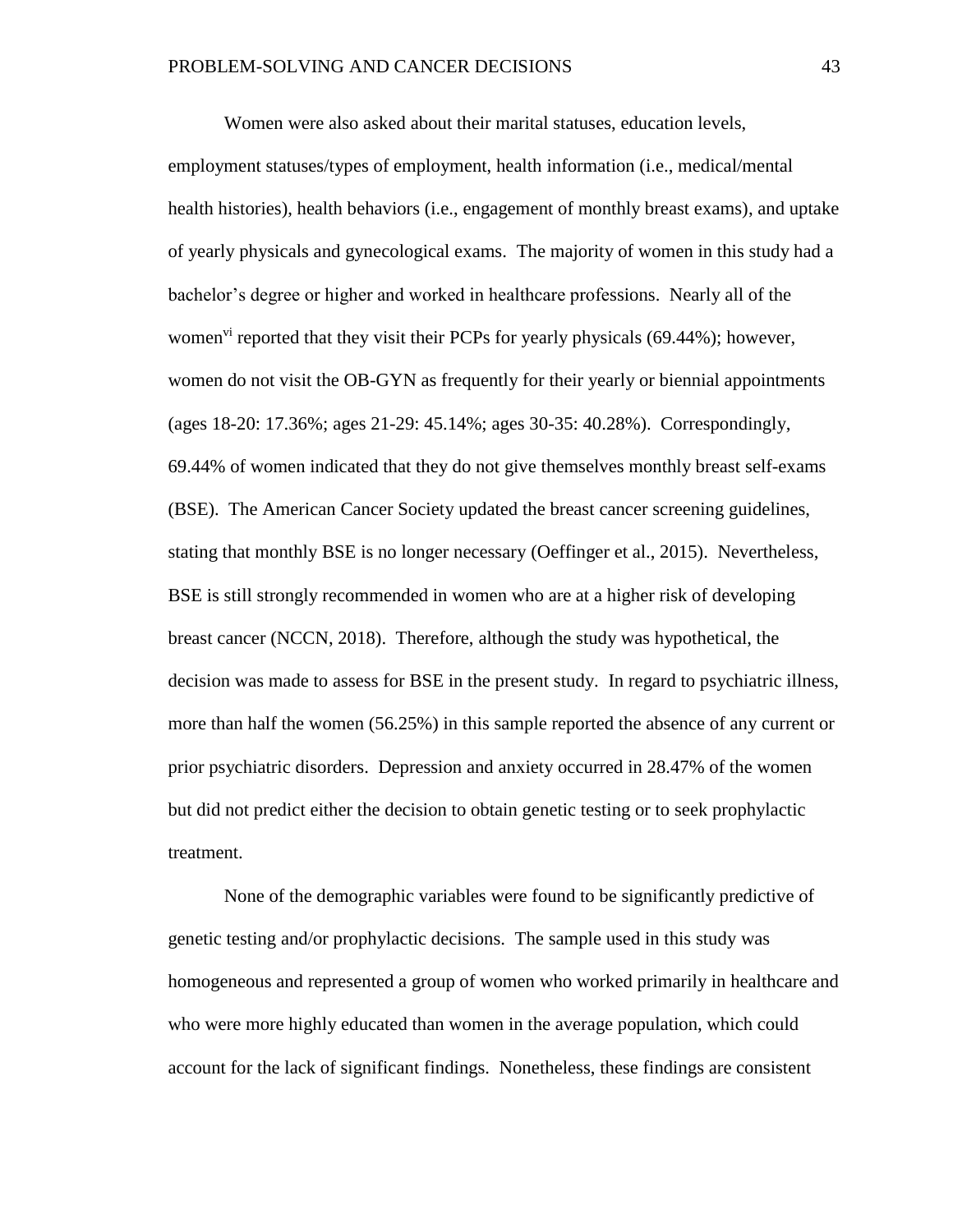with other research that has shown education level, marital status, and psychological distress to be poorly predictive of genetic testing and prophylactic treatment decisions (Bellcross et al., 2015; Meiser et al., 2000; Schwartz et al., 2002). A prior diagnosis of cancer, family history of cancer (particularly in a mother or sibling), levels of cancerrelated distress, and degree of perceived risk are considered to be most predictive of genetic testing uptake (Bellcross et al., 2015; Meiser et al., 2000; Metcalfe et al., 2008).

The fact that women in the current study reported low attendance to OB-GYN appointments was somewhat unexpected. Yet, there is data to suggest that people who have less education and are of lower SES visit their PCPs more frequently than those who are of higher SES (Dunlop, Coyte, & McIsaac, 2000). Conversely, higher SES individuals tend visit PCPs less but are more likely to be given referrals and attend appointments with specialists (Dunlop et al., 2000). The present findings may have implications for genetic testing and prophylactic treatment access in women from low SES backgrounds. For instance, cost, logistical barriers, lack of support, and psychological distress have all been identified as important factors for not following up with genetic testing and are often issues that women from low SES backgrounds face (Willis et al., 2017). Thus, to ensure that these obstacles do not hinder medical access to specialists, it is important for medical providers to identify barriers to treatment early on. Moreover, for the purposes of the current study, findings that higher SES populations are less likely to visit their PCPs may explain the low uptake of medical visits that were reported (i.e., the sample was more highly educated and may have come from higher SES backgrounds).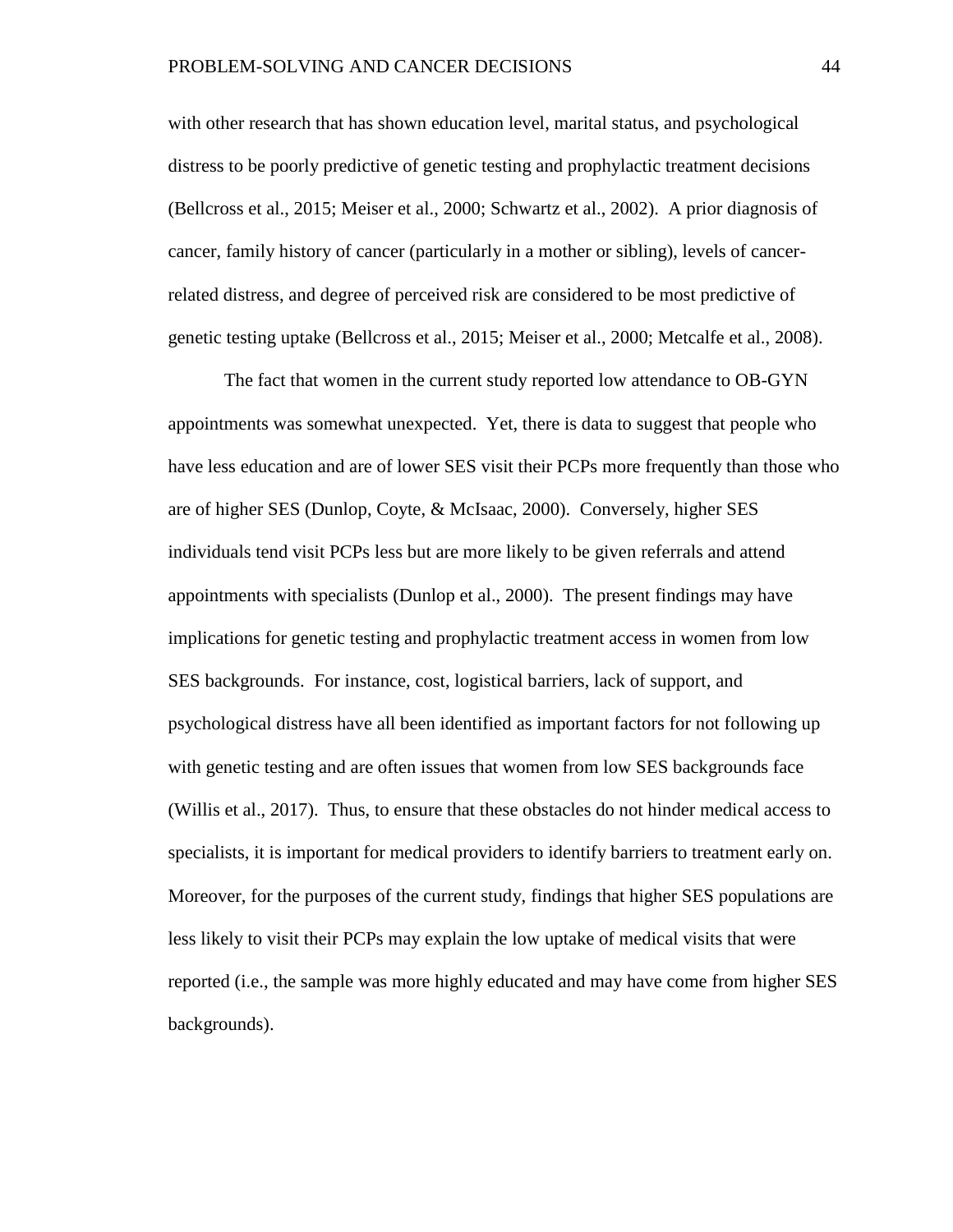### **Psychological Distress, Health Anxiety, and Social Problem-Solving**

The goal of this study was to determine whether SPS variables (i.e., problemsolving orientation, rational problem solving, avoidance, and impulsivity/carelessness), psychological distress, and healthy anxiety predict genetic testing and prophylactic treatment decisions in a hypothetical, non-patient sample. Assessment of these variables was completed via a one-time survey in which participants were asked to complete three questionnaires and respond to two hypothetical vignettes.

Results from this cross-sectional study revealed that mean scores fell within the normal range on the BSI-18, SHAI, and SPSI-R:S (domains PPO, NPO, RPS, ICS, and AS). In other words, women in this study did not demonstrate significant levels of psychological distress or health anxiety and fell in the normal range for problem-solving orientation and ability. With the exception of PPO, none of the questionnaires were significantly predictive of willingness to obtain genetic testing or prophylactic treatments.

Specifically, scores on the BSI-18 ranged from low distress to clinically significant distress, but clinical significance was not reached for any of the scales. Likewise, SHAI scores were broad and ranged from extremely low to extremely high. Subscale scores were higher than those in average non-psychiatric populations; however, psychological distress was not found to be predictive of genetic testing or prophylactic treatment decisions. These findings are consistent with prior research in which levels of cancer-related distress and state-trait anxiety were measured after receiving genetic testing. The psychological distress level of non-carriers returned to normal range pre- to posttest and general levels of distress remained stable (Claes et al., 2005).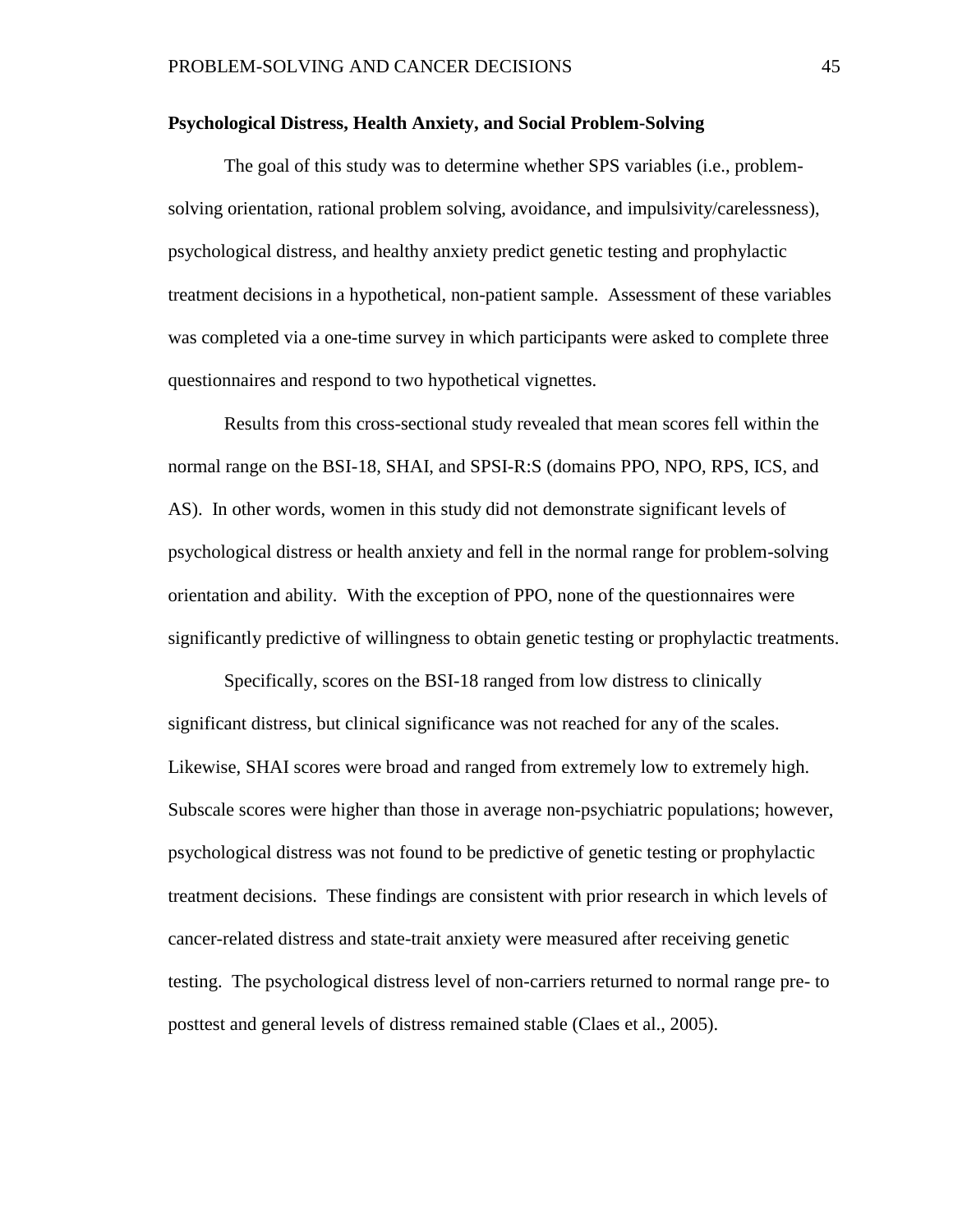Women's scores on the SPSI-R:S fell within the average range. In all domains, scores on this measure ranged from below the norm group average to above the norm group average. Neither problem orientation nor problem-solving style was found to be significantly predictive of genetic testing decisions. In regard to prophylactic decisions, four out of the five domains (NPO, RPS, ICS, & AS) and the total score failed to predict any variance in prophylactic treatment choice. In contrast, PPO was found to significantly predict prophylactic treatment decisions (i.e., mastectomy).

It is worth mentioning that having children can influence genetic and prophylactic treatment decisions, even in hypothetical populations (Meijers-Heijboer et al., 2000). Regrettably, the present study did not ask participants if they had children and the opportunity was missed to evaluate this variable; however, three women in the study (between the ages of 30 and 35) indicated they were currently pregnant. In healthy women, it is widely recognized that carrying more than one baby to full-term reduces breast cancer risk (Lecarpentier et al., 2012). Conversely, there is research to suggest that increased estrogen production in pregnancy increases breast cancer risk in BRCA1 mutation carriers (Andrieu et al., 2006; Antoniou et al., 2006; Lecarpentier et al., 2012; Milne et al., 2010). The research on the risk of pregnancy and breast cancer in BRCA2 mutations is inconclusive (Friebel et al., 2014).

Of the three pregnant women, two responded that they would be willing to receive both genetic testing and prophylactic treatment. The third participant was agreeable to genetic testing but stated that she would not accept prophylactic treatment. The women did not endorse significant symptoms of psychological distress or health anxiety. Interestingly, the participants who were agreeable to both vignettes yielded RPS scores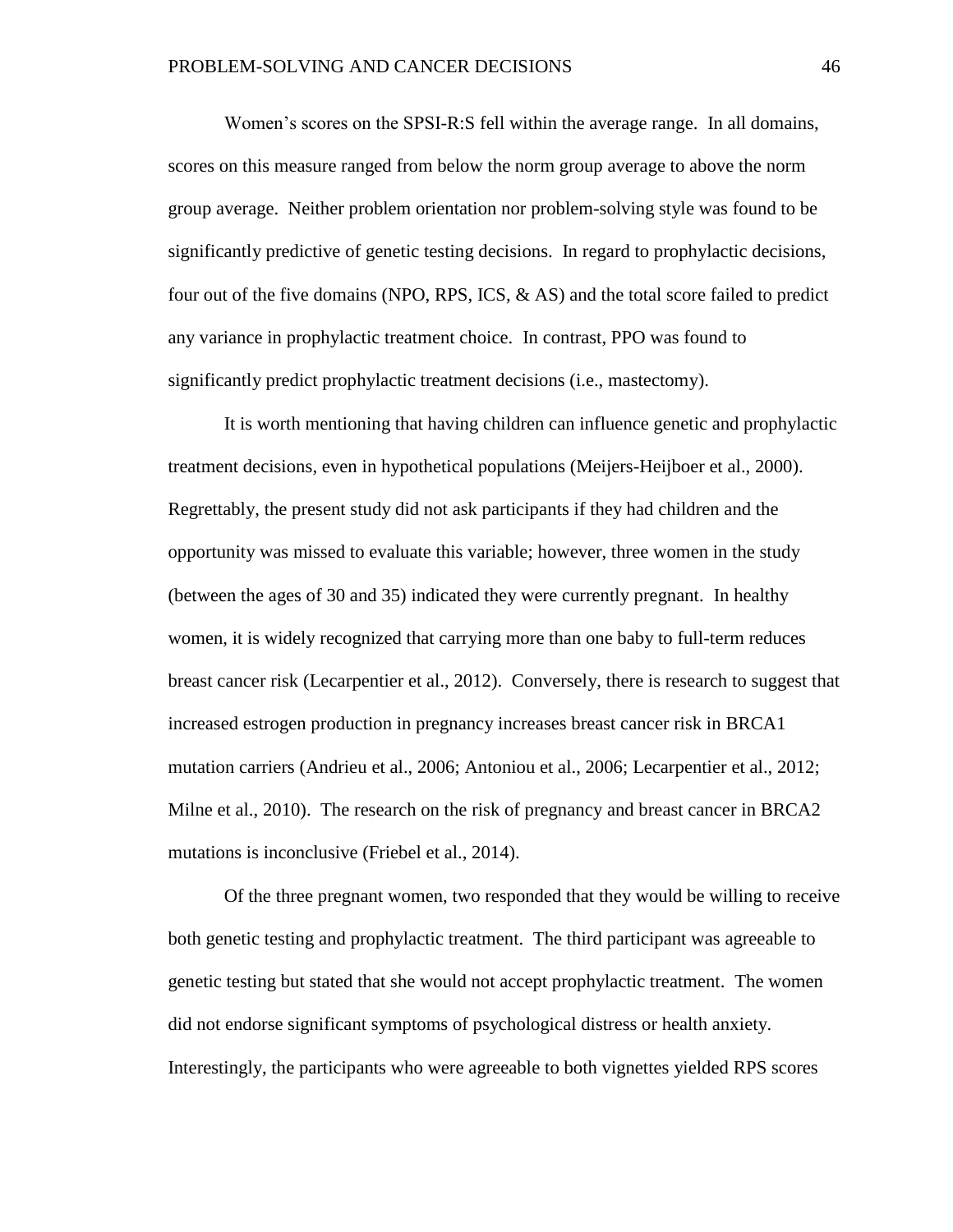on the SPSI-R:S that were below norm average (i.e., these women may have below average problem-solving abilities). Although these findings are not meant to indicate significance, the data emphasize the complicated decisions that premenopausal women are confronted with when making these types of decisions.

The implications of the current findings are important because PPO has been found to facilitate psychological distress reduction. McInerney-Leo et al. (2004) assessed psychological well-being in 212 individuals from HBOC families. Regardless of genetic testing decision (85% were agreeable), participants were randomized to receive either PST or client-centered counseling. Those who received PST experienced a significant decrease in distress compared to those who received client-centered counseling (McInerney-Leo et al., 2004). Thus, regardless of decision choice, a PPO during real-life genetic testing may increase confidence in the ability to make decisions, despite the outcome. These results should to be interpreted with caution, as the amount of variance that predicted prophylactic treatment decisions was small (2.4%), and it is possible that other variables in the study impacted how the question was answered (e.g., education level, age).

It is not surprising that this study did not generate significant levels of psychological distress or health anxiety but did show a relationship between PPO and treatment decisions. In the literature, individuals with a PPO typically present with decreased levels of distress and generalized problem-solving self-efficacy (i.e., the belief that one is capable of solving problems and carrying out solutions effectively; Nezu, 2004). For example, research shows that being able to assert more control over chronic pain leads to a decrease in functional impairment (Shaw, Feuerstein, Haufler, Berkowitz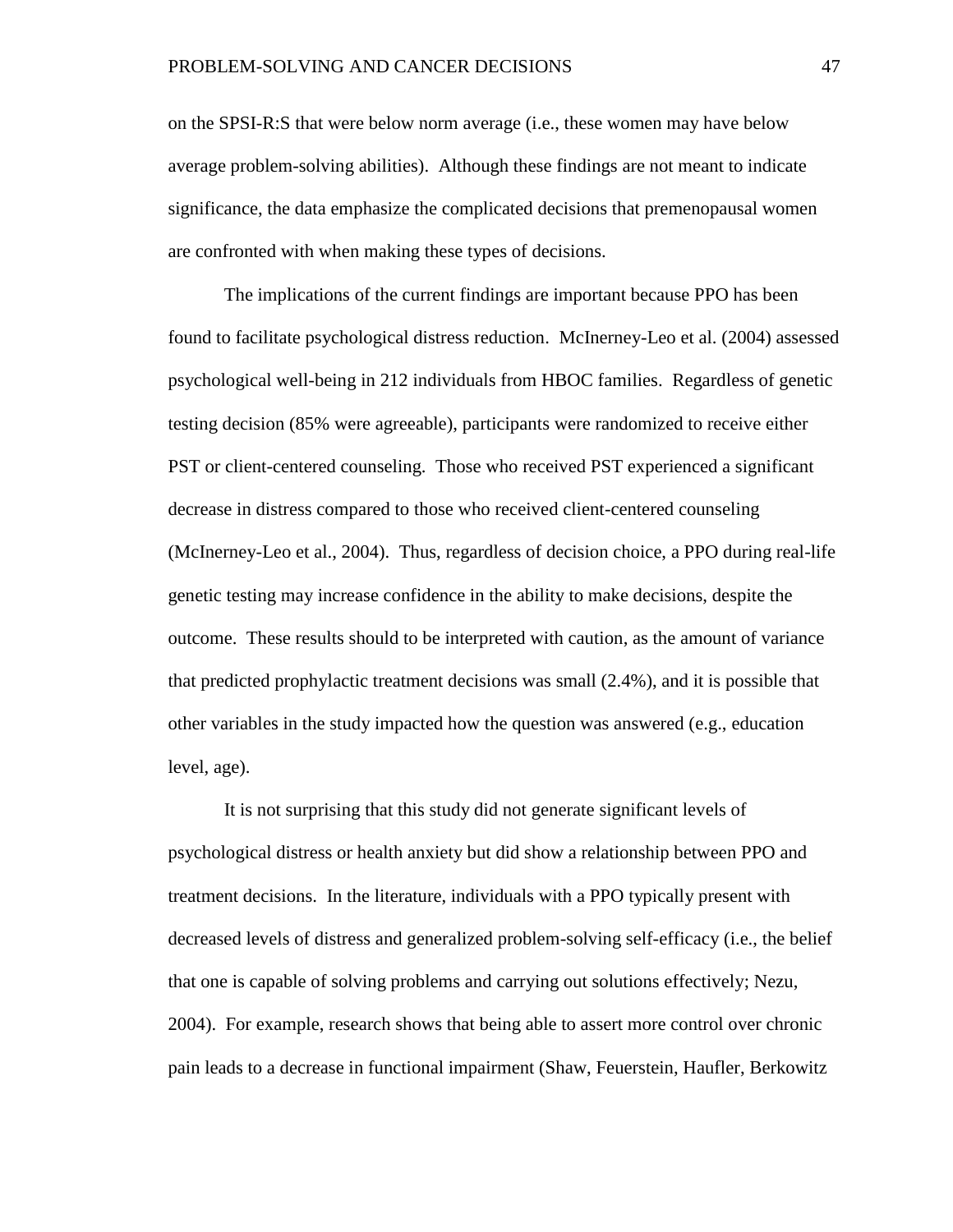& Lopez, 2001; [Suso-Ribera,](http://journals.sagepub.com/author/Suso-Ribera%2C+Carlos) [Camacho-Guerrero,](http://journals.sagepub.com/author/Camacho-Guerrero%2C+Laura) [McCracken,](http://journals.sagepub.com/author/McCracken%2C+Lance+M) Maydeu-Olivares, & Gallardo-Pujol, 2016).

The pain literature regarding self-management and control demonstrates the value of self-efficacy (Lackner, Carosella, & Feuerstein, 1996). For example, functional selfefficacy expectancy—the view that an individual has the ability to complete work tasks effectively—is a better predictor of adaptive coping than psychological distress or perceived pain control (Lackner et al., 1996). The mechanism underlying the relationship between positive problem-solving and increased self-efficacy is thought to be the result of operant learning (Shaw et al., 2001). Put another way, how a person responds to problems in his or her daily life will generate behavioral responses, some of which will be reinforced and some of which that will not be (e.g., less distress in response to genetic testing or prophylactic decisions acts as negative reinforcement; Shaw et al., 2001). Thus, regardless of the decision, the ability to successfully implement effective problemsolving skills in the context of genetic testing and prophylaxis may be a protective factor against the onset of psychological morbidity.

#### **Implication of the Research Findings**

Findings of the present study show that in hypothetical samples, levels of psychological distress, health anxiety, and problem-solving ability are not predictive of BRCA1/BRCA2 genetic testing decisions. In contrast, PPO is predictive of prophylactic treatment decisions (i.e., mastectomy), whereas the other study variables are not. This study is novel in that it is the first to show a specific relationship between problemsolving orientation, BRCA1/BRCA2 mutation status, and prophylactic treatment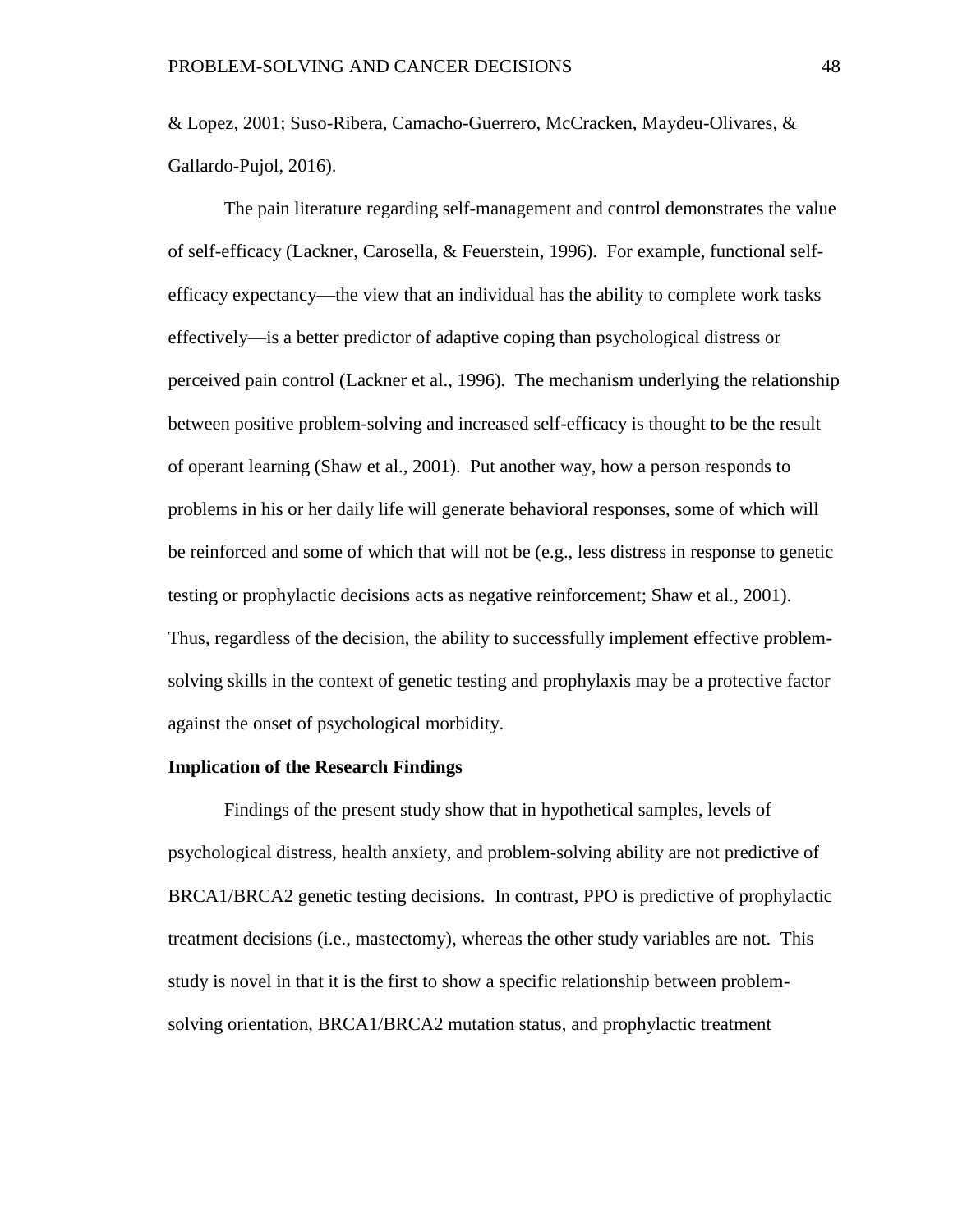decisions. This finding advances the idea that positive problem-solving abilities aide in the decision-making process in high risk HBOC families (Caplan, 1981; Pasacreta, 1999).

Research in genetic testing decisions in individuals at risk for the Huntington's disease genetic mutation has demonstrated similar findings. Perceived risk, although important, was found to be secondary to one's personality profile and coping mechanisms (Decruyenaere et al., 1996). Similarly, a follow-up study found that individuals who chose to obtain genetic testing were more likely to employ active problem-solving skills, report a higher frequency of optimistic thoughts, and seek support more often (Evers-Kiebooms, Welkenhuysen, Claes, Decruyenaere & Denayer, 2000). Nevertheless, since this study did not find problem-solving orientation or style to be significantly predictive of genetic testing decisions and research on SPS in prophylactic decisions is limited, it remains unclear at this time whether findings of that nature can be applied to the current study. Moreover, though the findings from this study are intriguing, there continues to be a lack of consensus as to what providers should be addressing with patients (e.g., premorbid psychiatric illness, cancer related psychological distress versus perceived risk). Although hypothetical, the current findings add to a growing body of research suggesting that assessment of psychological variables and coping mechanisms should be integrated into the initial genetic counseling session (Koch & Svendsen, 2005.

 To emphasize the importance of considering SPS within the domain of prophylactic decisions, Koch and Svendsen (2005) hypothesized that cancer genetic testing is inherently non-directive and that effective genetic counseling provides direction, thus increasing one's sense of autonomy and informed consent. Therefore, the genetic counselor's task is to ensure that the patient feels fully informed about all aspects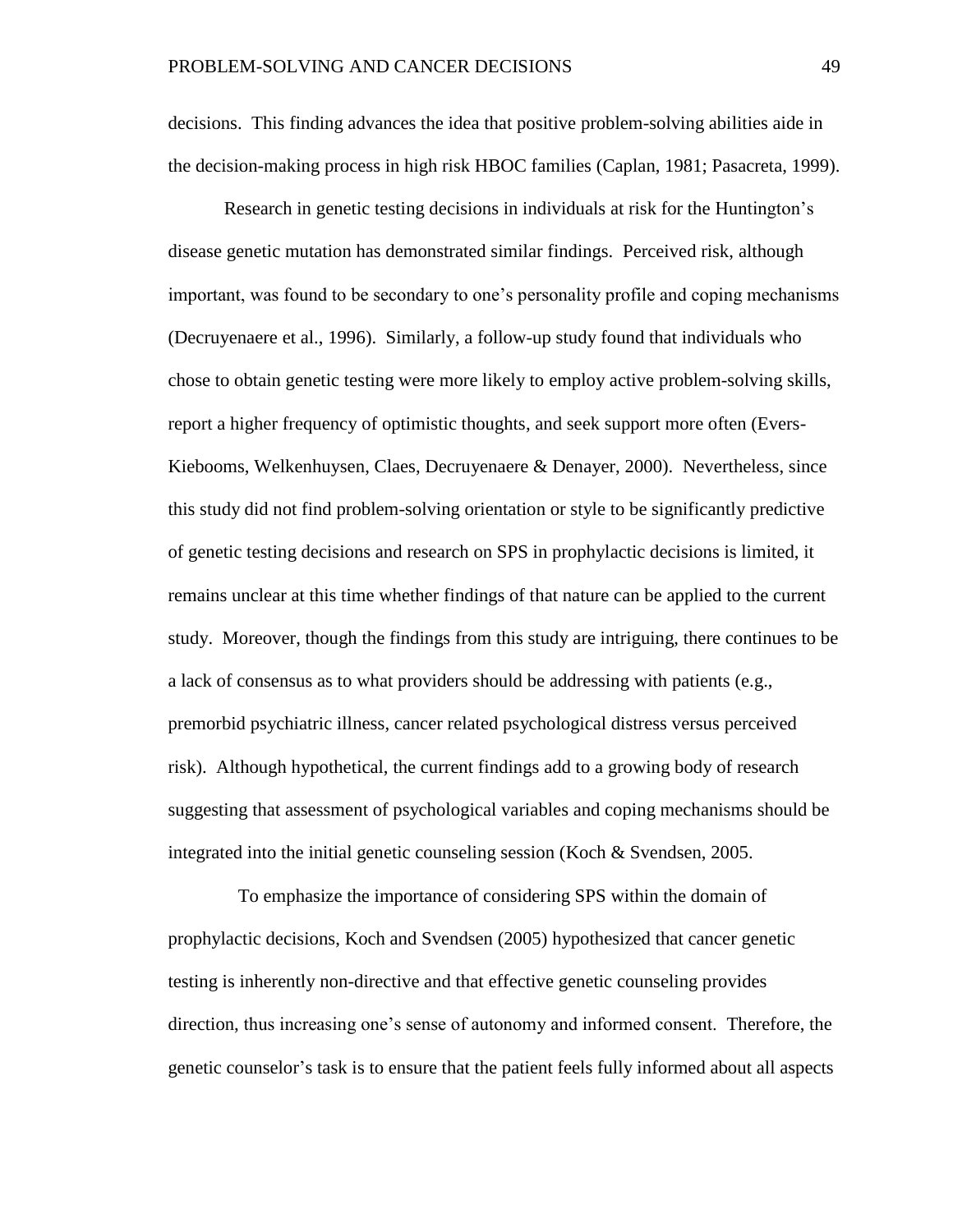of the genetic testing process (e.g., risk, the treatment consequences of receiving a positive result). The nature of BRCA1/BRCA2 genetic testing is to present prophylaxis as the solution the problem of the possibility of being positive for the mutation. Thus, patients engage in a process in which their problems are viewed in the context of the available solutions, which can increase optimism and self-efficacy and protect against psychological distress and health anxiety (Casey & Edgerton, 2008; Spector & Kitsuse, 2001).

It makes sense that a solution-focused strategy combined with feelings of autonomy may lead to increased optimism and self-efficacy, thus making the problemsolving and decision-making processes empowering versus distressing. Further, patients who have a stronger sense of self-efficacy, internal sense of control, and optimism may choose prophylactic approaches, which are consistent with an active rather than passive approach to problem-solving. The findings of past research and the current study highlight that providers involved in the dissemination of information on genetic risk should be take the time to ensure that patients have understood the information that has been provided to them adequately. With this in mind, successfully navigating genetic and prophylactic treatment decisions means acquiring information that may lead to or exacerbate psychological distress and health anxiety. Even though this study did not find a predictive relationship between psychological variables and genetic testing or prophylactic decisions, it revealed evidence that problem-solving ability is asserting some influence on the decision-making process. Thus, problem-solving ability may need to be considered when asking women at risk for breast cancer to make complex decisions about their future health.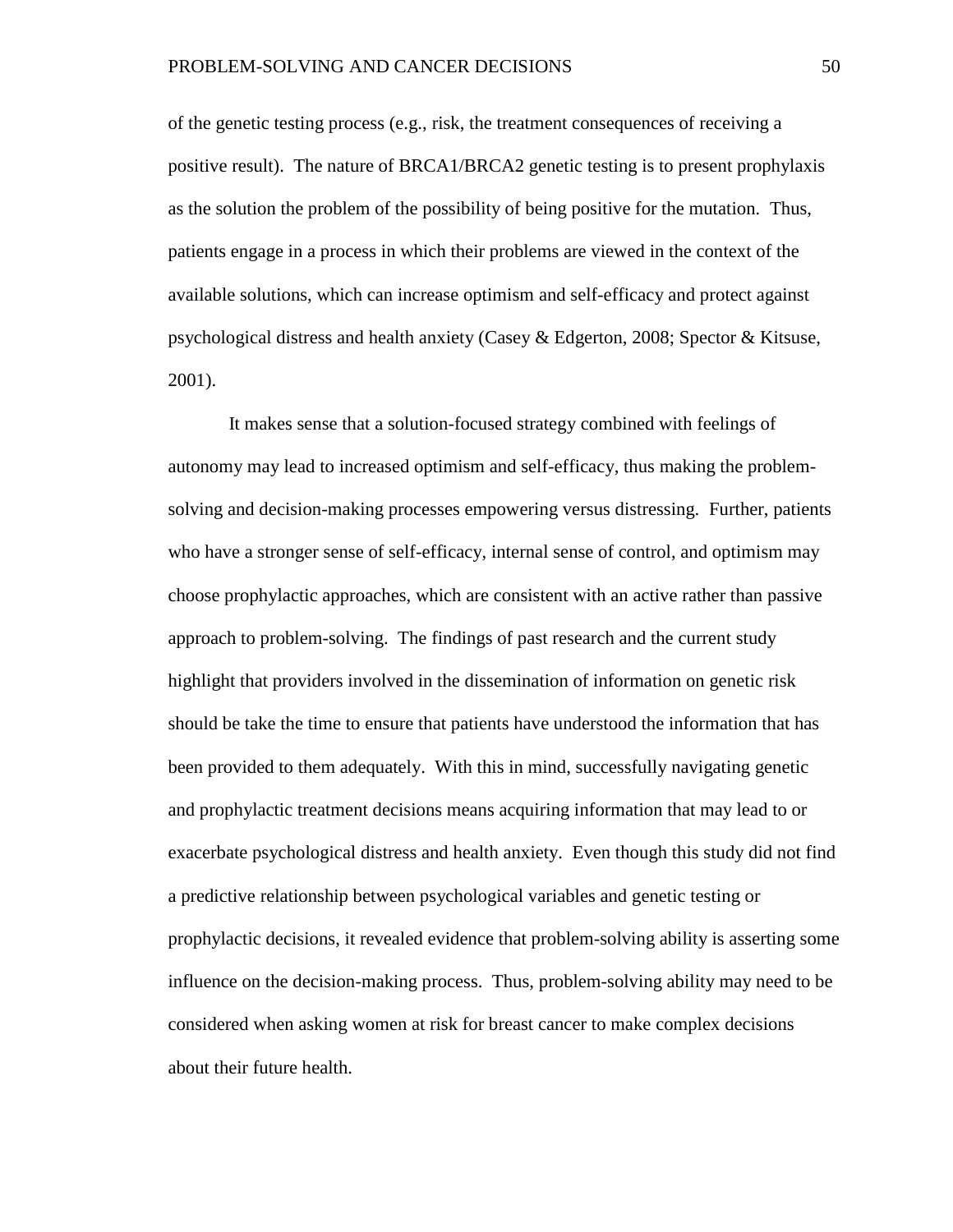#### **Limitations of Current Study**

Similar to other studies in HBOC domain, the sample used in the current study was fairly homogeneous, particularly in regard to education and profession, and may not generalize to the entire population. It is important to note that due to human error, information on race and ethnicity was not collected; however, pending IRB approval, study subjects will be contacted and asked to fill out race and ethnicity information in a separate survey. In addition, groups were not balanced by age, which led to a large proportion of study participants being older than 27.

Another limitation of this study was the use of hypothetical vignettes versus a real sample of women undergoing genetic testing and/or prophylactic treatment decisions. According to the diathesis-stress model, a life stressor such as cancer could trigger the onset of psychiatric illness (Vitaliano et al., 1998; Zubin & Spring, 1977). Thus, since the study participants were not actually in the situation of being genetically tested or having to decide whether to get a mastectomy, no stress was triggered and, consequently, they were less likely to experience psychological distress or health anxiety. These issues may limit the external validity, thus impacting the generalizability of the study.

In terms of other variables, the younger age of this cohort may have impacted level of breast cancer knowledge as well as the overwhelming willingness to receive both genetic testing and prophylactic treatment. Over the course of their lifetimes, this group of women had more access to health literacy via school and/or technology (e.g., the Internet) than generations in the past. Access to these resources may have increased the awareness of breast cancer risk, breast cancer screening, available breast cancer treatments, and the consequence of not following screening guidelines. For example,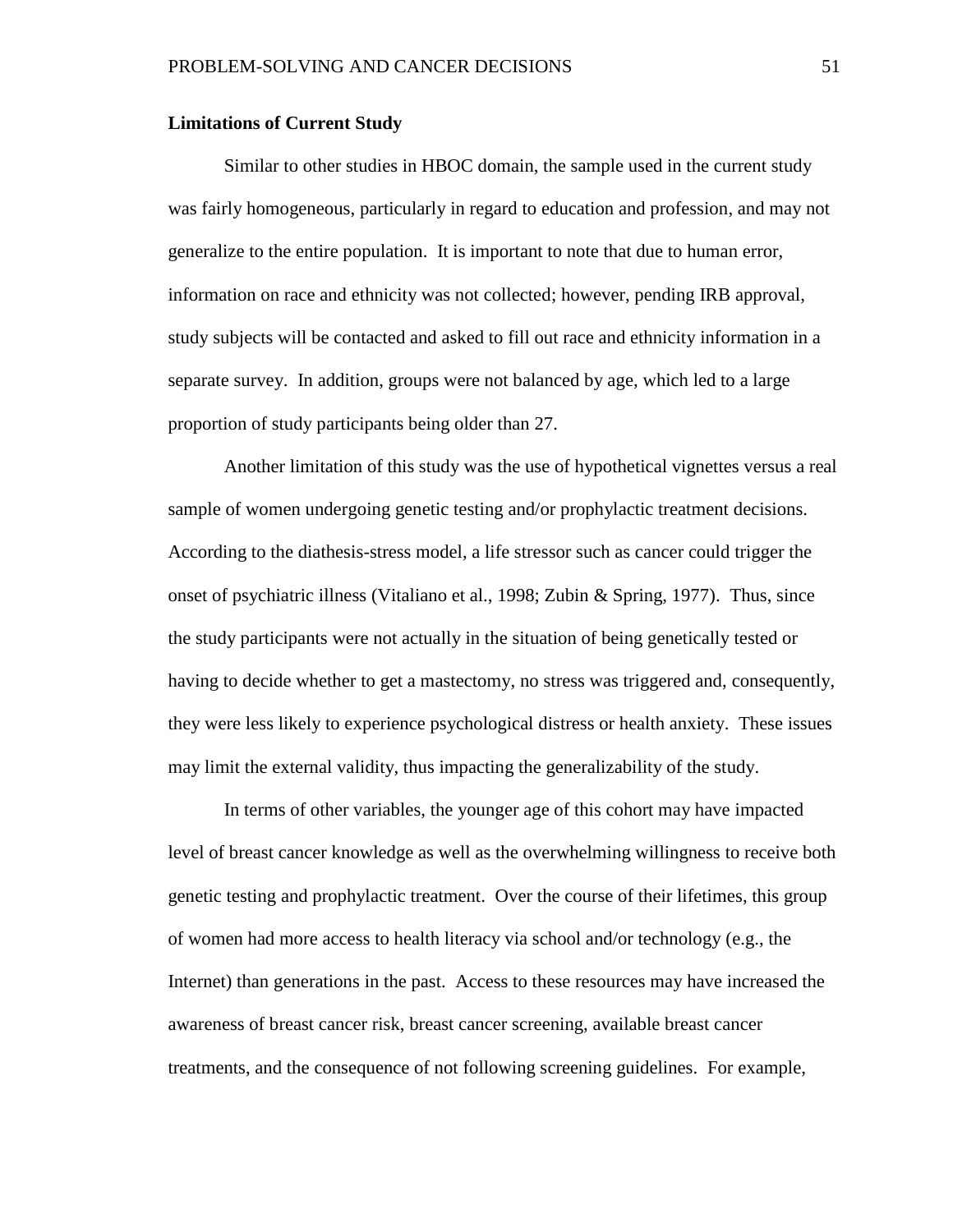through the use of a text messaging intervention, a recent study demonstrated a significant increase in cervical cancer screenings (Lee, Koopmeiners, Rhee, Raveis, & Ahluwalia, 2014). This research highlights how technology has changed the ways in which young people in today's societies gather information to make informed medical decisions. Finally, this study failed to consider women of Ashkenazi Jewish descent, who are at a higher risk for breast cancer.

### **Future Directions**

The impact of genetic testing and prophylactic decisions on psychological functioning should not be minimized. Despite the limitations of this study, it was one of the first to demonstrate that SPS, specifically PPO, is predictive of BRCA1/BRCA2 prophylactic treatment decisions. Future research should look at these relationships in larger non-hypothetical samples and in different disease groups to determine whether the results differ. More specifically, BRCA1/BRCA2 mutations are also responsible for other cancers, most notably ovarian cancer; therefore, the next step may be to assess the study variables in the context of ovarian cancer.

In addition, considering that SPS has been found to be quite successful in decreasing psychological distress, it stands to reason that incorporating problem-solving measures and problem-solving therapy into pre- and post-genetic counseling sessions may alleviate short and/or long-term distress (McInerney-Leo et al., 2004). Accordingly, developing a more comprehensive understanding of the ways in which SPS, health anxiety, and psychological distress impact genetic testing and prophylactic decisions may provide valuable insight into how to better assist patients and their families and medical providers. Nevertheless, as previously discussed, the majority of research in this area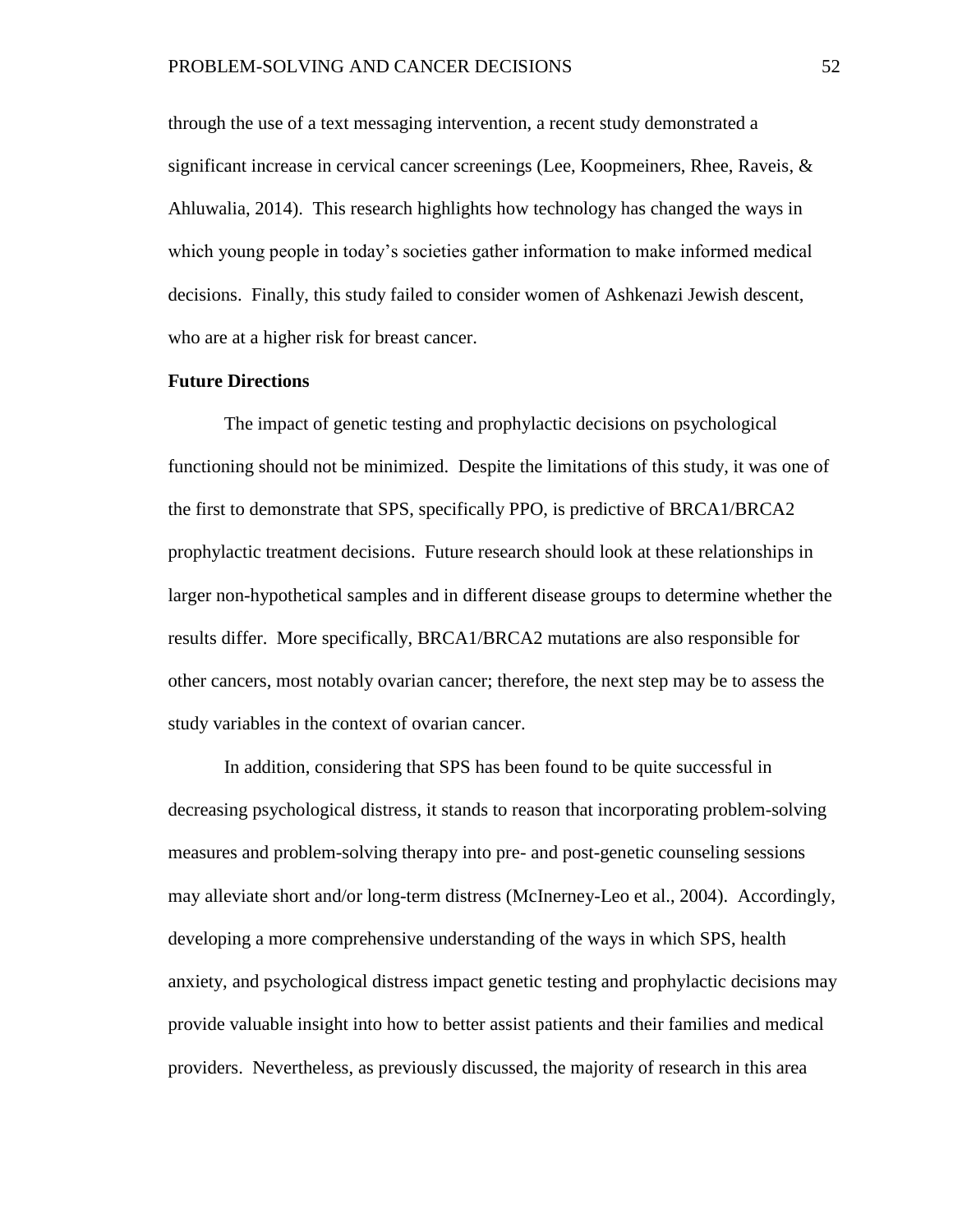either has methodological issues or is sparse, which may be why there continues to be disagreement in the literature. If possible, efforts should be made to standardize treatment protocols (i.e., through the development of randomized control trials) and to incorporate heterogeneous samples. Finally, further investigation of SPS, psychological distress, and health anxiety in BRCA1/BRCA2 genetic mutations among different races, ethnic groups, and genders is warranted.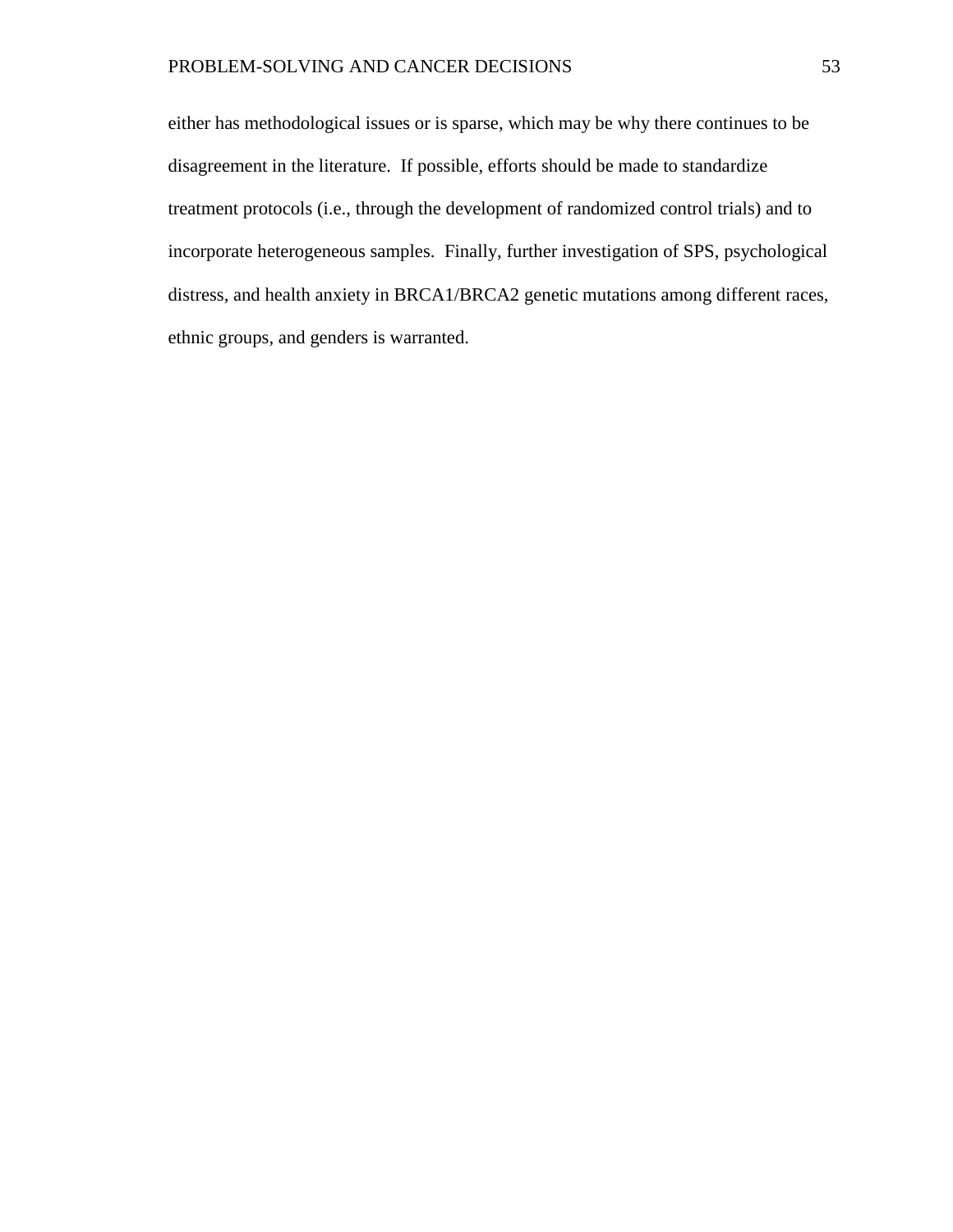#### **References**

- Adams, S. A., Smith, E. R., Hardin, J., Prabhu-Das, I., Fulton, J., & Hebert, J. R. (2009). Racial differences in follow-up of abnormal mammography findings among economically disadvantaged women. *Cancer, 115*(24), 5788-5797.
- Alberts, N. M., Hadjistavropoulos, H. D., Jones, S. L., & Sharpe, D. (2013). The Short Health Anxiety Inventory: A systematic review and meta-analysis*. Journal of Anxiety Disorders, 27(*1), 68-78.
- Altekruse, S. F., Kosary, C. L., Krapcho, M., Neyman, N., Aminou, R., Waldron, W., ... & Mariotto, A. (2010). SEER Cancer Statistics Review, 1975–2007. Bethesda, MD: National Cancer Institute; 2010. *Blagosklonny MV and Campisi J. Cancer and aging: more puzzles, more promises*, 2615-2618.
- American Psychiatric Association. (2013). *Diagnostic and statistical manual of mental disorders* (5th ed.). Arlington, VA: Author.
- Andrieu, N., Goldgar, D. E., Easton, D. F., Rookus, M., Brohet, R., Antoniou, A. C., . . . Noguès, C. (2006). Pregnancies, breast-feeding, and breast cancer risk in the International BRCA1/2 Carrier Cohort Study (IBCCS). *Journal of the National Cancer Institute*, *98*(8), 535-544.
- Antoniou, A., Pharoah, P. D., Narod, S., Risch, H. A., Eyfjord, J. E., Hopper, J. L., ... Easton, D. F. (2003). Average risks of breast and ovarian cancer associated with BRCA1 or BRCA2 mutations detected in case series unselected for family history: A combined analysis of 22 studies. *American Journal of Human Genetics, 72(*5), 1117–1130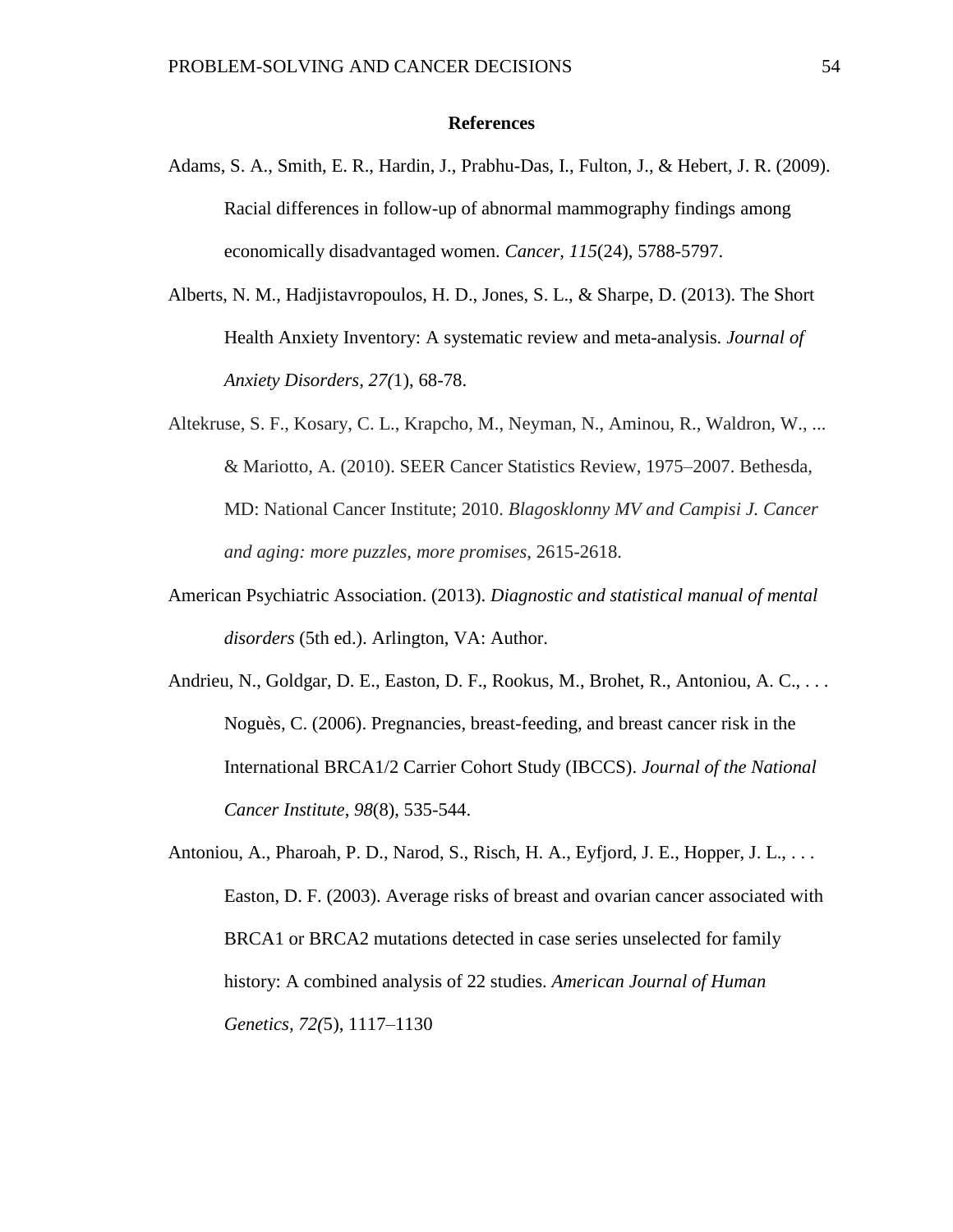- Antoniou, A. C., Shenton, A., Maher, E. R., Watson, E., Woodward, E., Lalloo, F., . . . Evans, D. G. (2006). Parity and breast cancer risk among BRCA1 and BRCA2 mutation carriers. *Breast Cancer Research, 8(*6), R72.
- Ashton, C. M., Haidet, P., Paterniti, D. A., Collins, T. C., Gordon, H. S., O'Malley, K., . . . Street, R. L. (2003). Racial and ethnic disparities in the use of health services. *Journal of General Internal Medicine*, *18*(2), 146-152.
- Audrain, J., Schwartz, M. D., Lerman, C., Hughes, C., Peshkin, B. N., & Biesecker, B. (1997). Psychological distress in women seeking genetic counseling for breastovarian cancer risk: The contributions of personality and appraisal. *Annals of Behavioral Medicine*, *19*(4), 370-377
- Ban, K. A., & Godellas, C. V. (2014). Epidemiology of breast cancer. *Surgical Oncology Clinics of North America*, *23*(3), 409-22.
- Baum, A., Friedman, A. L., & Zakowski, S. G. (1997). Stress and genetic testing for disease risk. *Health Psychology*, *16*(1), 8-19.
- Bellcross, C. A., Peipins, L. A., McCarty, F. A., Rodriguez, J. L., Hawkins, N. A., Alford, S. H., & Leadbetter, S. (2015). Characteristics associated with genetic counseling referral and BRCA1/2 testing among women in a large integrated health system. *Genetics in Medicine*, *17*(1), 43-50.
- Bleyer, A., & Welch, H. G. (2012). Effect of three decades of screening mammography on breast-cancer incidence. *New England Journal of Medicine, 367*(21), 1998- 2005.
- Bowen, D. J., Patenaude, A. F., & Vernon, S. W. (1999). Psychosocial issues in cancer genetics: from the laboratory to the public. *American Association of Cancer*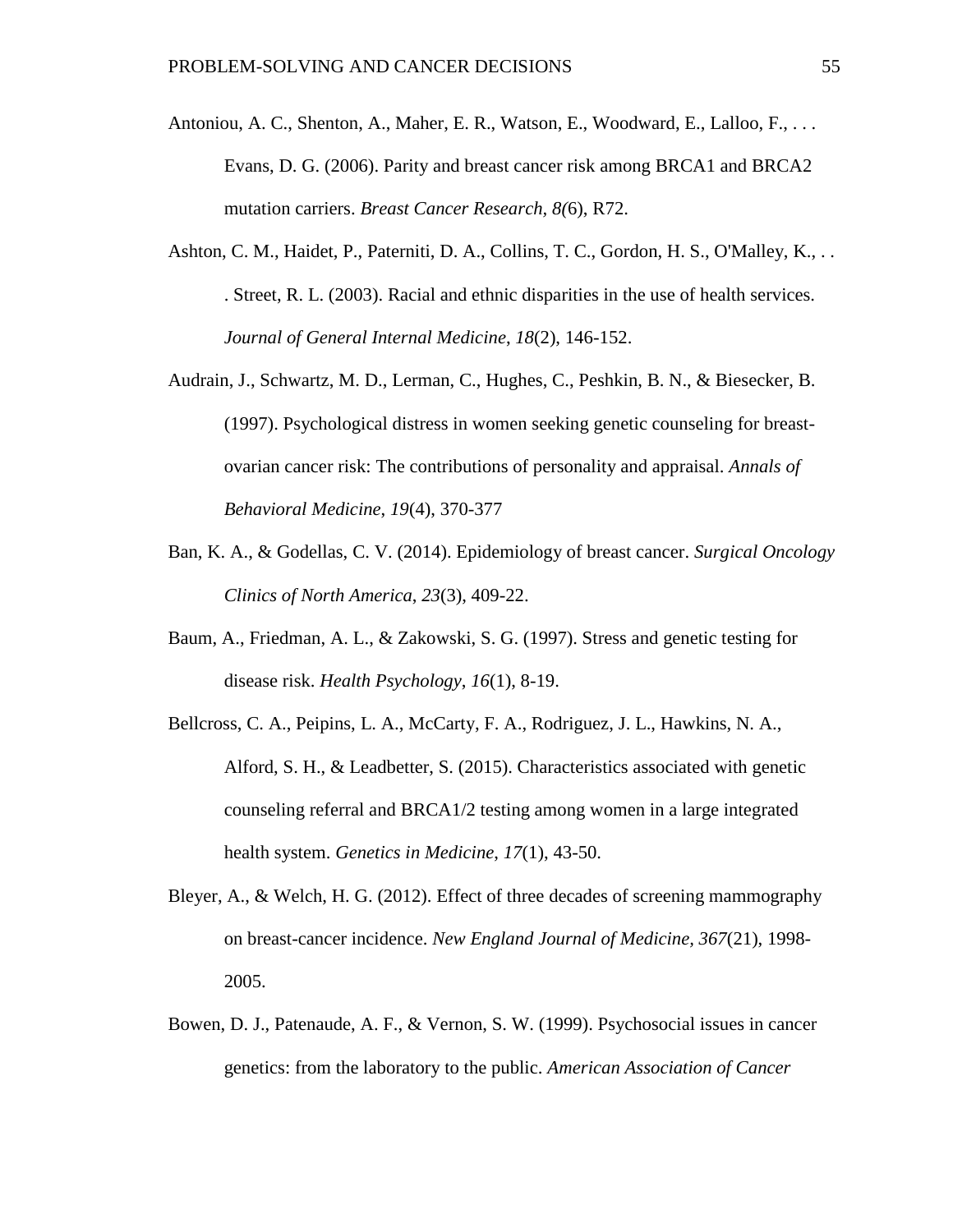*Research, 8*(Suppl. 1). Retrieved from http://cebp.aacrjournals.org/content/8/suppl  $1/326.2$ .short

- Brandberg, Y., Sandelin, K., Erikson, S., Jurell, G., Liljegren, A., Lindblom, A., . . . Arver, B. (2008). Psychological reactions, quality of life, and body image after bilateral prophylactic mastectomy in women at high risk for breast cancer: A prospective 1-year follow-up study. *Journal of Clinical Oncology*, *26*(24), 3943- 3949.
- Burke, W., Culver, J. O., Bowen, D., Lowry, D., Durfy, S., McTiernan, A., . . . Andersen, M. R. (2000). Genetic counseling for women with an intermediate family history of breast cancer*. American Journal of Medical Genetics Part A, 90*(5), 361-368.
- Butow, P. N., Lobb, E. A., Meiser, B., Barratt, A., & Tucker, K. M. (2003). Psychological outcomes and risk perception after genetic testing and counselling in breast cancer: A systematic review. *Medical Journal of Australia, 178*(2), 77- 81.
- Calzone, K. A., & Biesecker, B. B. (2002). Genetic testing for cancer predisposition. *Cancer Nursing*, *25*(1), 15-25.
- Caplan, G. (1981). Mastery of stress: Psychosocial aspects. *The American Journal of Psychiatry, 138*(4), 413-420. doi:10.1176/ajp.138.4.413

Carlson, L. E., Angen, M., Cullum, J., Goodey, E., Koopmans, J., Lamont, L., . . . Simpson, J. S. A. (2004). High levels of untreated distress and fatigue in cancer patients. *British Journal of Cancer*, *90*(12), 2297-2304.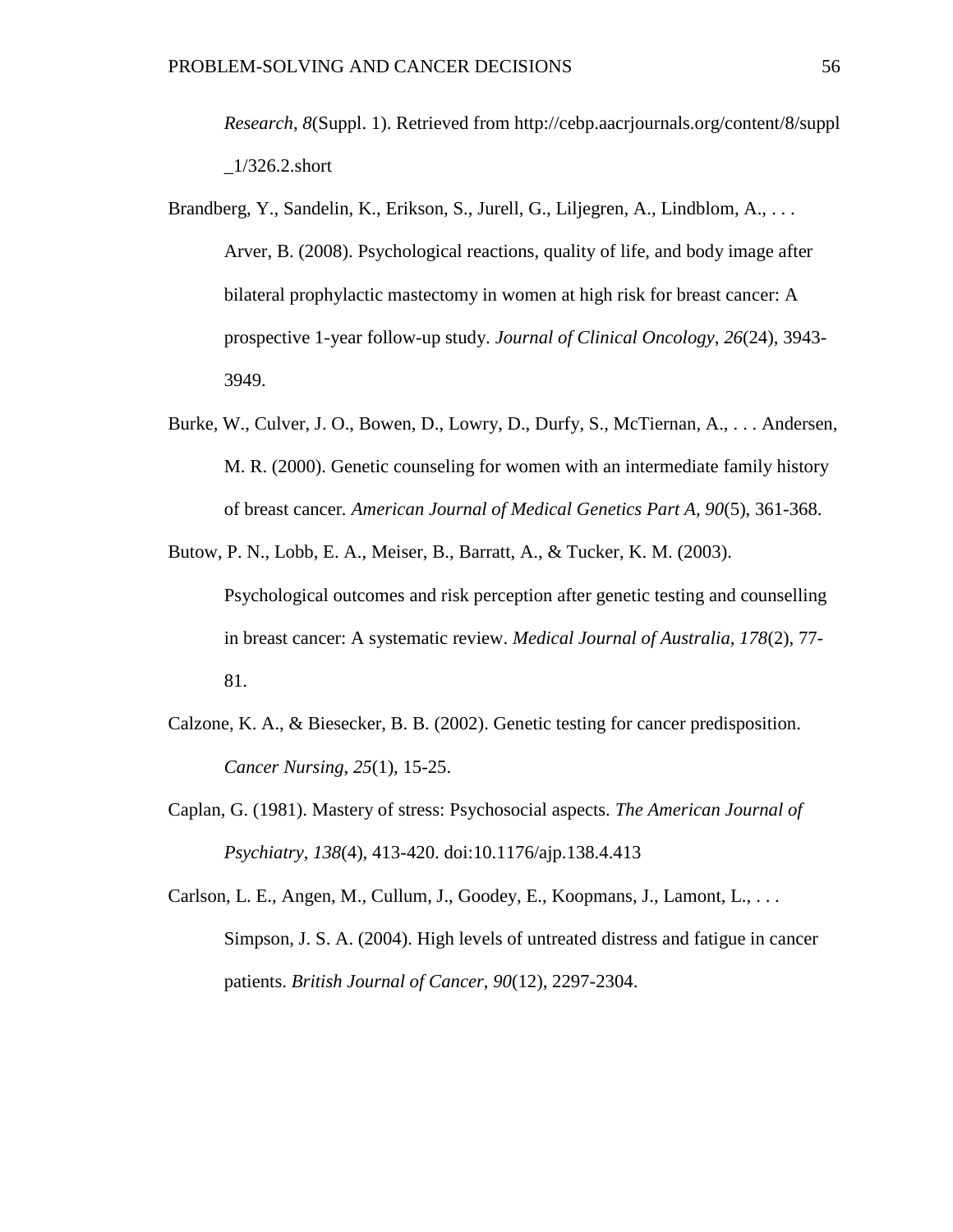- Casey, C., & Edgerton, R. B. (Eds.). (2008). *A companion to psychological anthropology: modernity and psychocultural change*. Malden, MA: Blackwell Publishing Ltd.
- Catania, C., Feroce, I., Barile, M., Goldhirsch, A., De Pas, T., De Braud, F., . . . Spitaleri, G. (2016). Improved health perception after genetic counselling for women at high risk of breast and/or ovarian cancer: Construction of new questionnaires— An Italian exploratory study. *Journal of Cancer Research and Clinical Oncology, 142*(3), 633-648.
- Chang, E. C., D'Zurilla, T. J., & Sanna, L. J. (2004). *Social problem solving: Theory, research, and training.* Washington, DC: American Psychological Association.
- Cicero, G., De Luca, R., Dorangricchia, P., Coco, G. L., Guarnaccia, C., Fanale, D., . . . Russo, A. (2017). Risk perception and psychological distress in genetic counselling for hereditary breast and/or ovarian cancer. *Journal of Genetic Counseling*, *26*(5), 999-1007.
- Claes, E., Evers-Kiebooms, G., Boogaerts, A., Decruyenaere, M., Denayer, L., & Legius, E. (2004). Diagnostic genetic testing for hereditary breast and ovarian cancer in cancer patients: Women's looking back on the pre-test period and a psychological evaluation. *Genetic Testing*, *8*(1), 13-21.
- Claes, E., Evers-Kiebooms, G., Denayer, L., Decruyenaere, M., Boogaerts, A., Philippe, K., & Legius, E. (2005). Predictive genetic testing for hereditary breast and ovarian cancer: Psychological distress and illness representations 1 year following disclosure. *Journal of Genetic Counseling*, *14*(5), 349-363.

Cohen, J. (1992). A power primer. *Psychological Bulletin*, *112*(1), 155-159.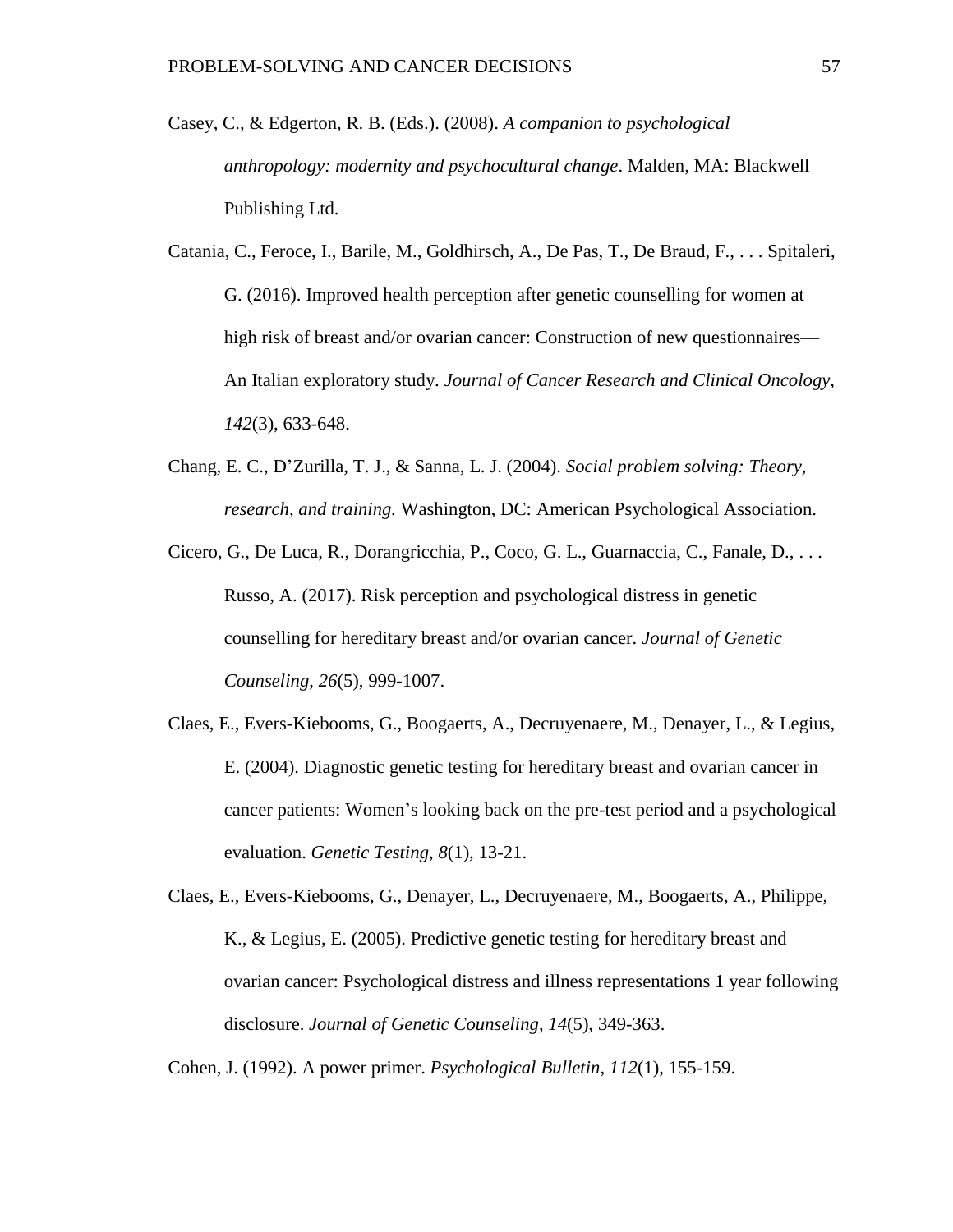- Crawford, B., Adams, S. B., Sittler, T., van den Akker, J., Chan, S., Leitner, O., . . . van't Veer, L. (2017). Multi-gene panel testing for hereditary cancer predisposition in unsolved high-risk breast and ovarian cancer patients. *Breast Cancer Research and Treatment*, *163*(2), 383-390.
- Croyle, R. T., Smith, K. R., Botkin, J. R., Baty, B., & Nash, J. (1997). Psychological responses to BRCA1 mutation testing: preliminary findings. *Health psychology*, *16*(1), 63.
- Crozier, S., Robertson, N., & Dale, M. (2015). The psychological impact of predictive genetic testing for Huntington's disease: A systematic review of the literature. *Journal of Genetic Counseling*, *24*(1), 29-39.
- Cuzick, J., Sestak, I., Cawthorn, S., Hamed, H., Holli, K., Howell, A., . . . IBIS-I Investigators. (2015). Tamoxifen for prevention of breast cancer: Extended longterm follow-up of the IBIS-I breast cancer prevention trial. *The Lancet Oncology*, *16*(1), 67-75.
- Daly, M. B., Axilbund, J. E., Buys, S., Crawford, B., Farrell, C. D., Friedman, S., ... Kaklamani, V. (2010). Genetic/familial high-risk assessment: Breast and ovarian. *Journal of the National Comprehensive Cancer Network, 8(*5), 562-594.
- Decruyenaere, M., Evers-Kiebooms, G., Boogaerts, A., Cassiman, J. J., Cloostermans, T., Demyttenaere, K., ... & Van den Berghe, H. (1996). Prediction of psychological functioning one year after the predictive test for Huntington's disease and impact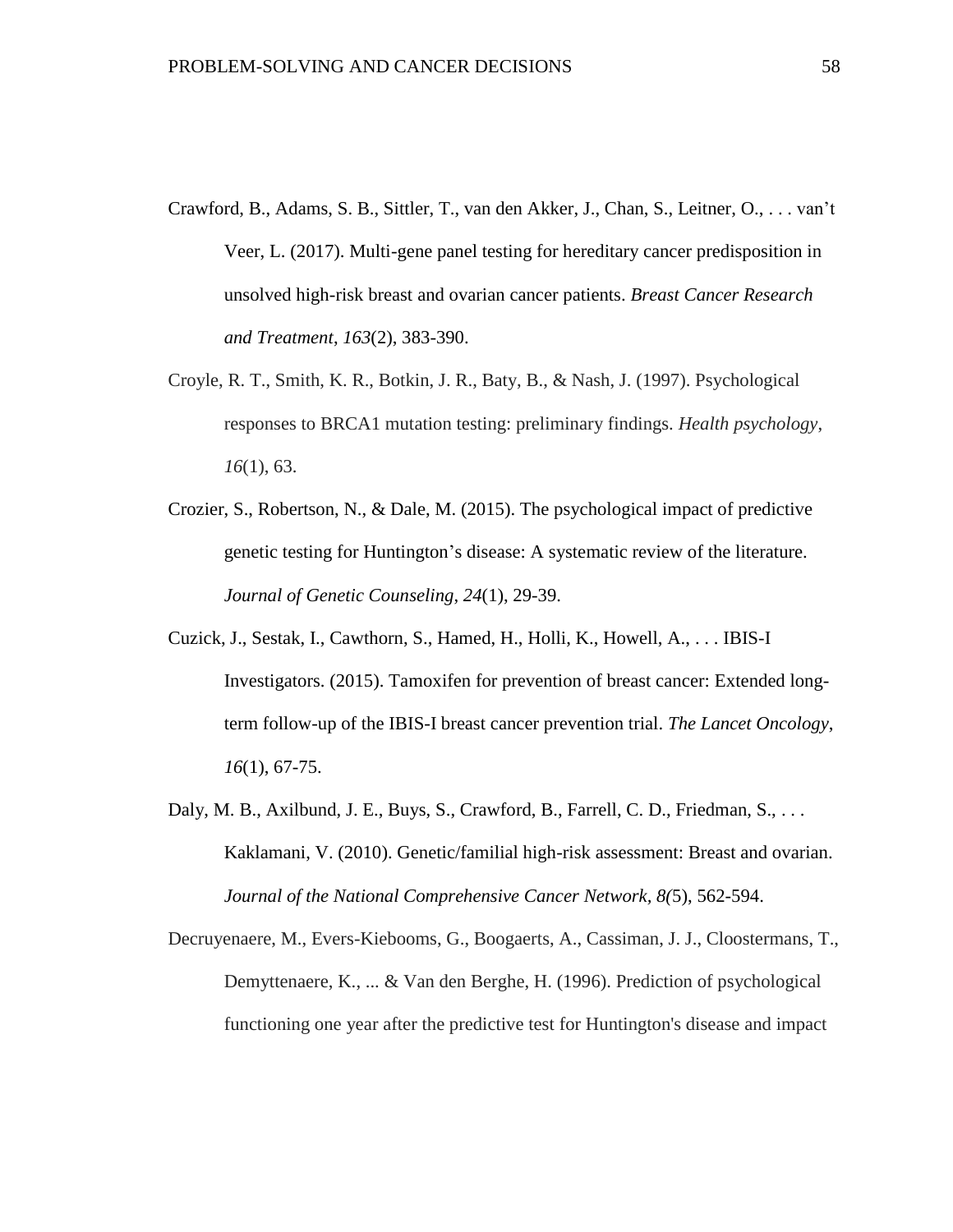of the test result on reproductive decision making. *Journal of Medical Genetics*, *33*(9), 737-743.

- Derogatis, L. R. (2001). *Brief Symptom Inventory 18*. Baltimore, MD: Johns Hopkins University.
- Derogatis, L. R., & Spencer, P. M. (1993). *Brief symptom inventory: BSI.* Upper Saddle River, NJ: Pearson.
- Derogatis, L. R., & Unger, R. (2010). *Symptom Checklist*‐ *90*‐*Revised*. New York, NY:

John Wiley & Sons, Inc.

- DeSantis, C., Ma, J., Bryan, L., & Jemal, A. (2014). Breast cancer statistics, 2013. *CA: a Cancer Journal for Clinicians*, *64*(1), 52-62.
- Dreer, L. E., Berry, J., Rivera, P., Snow, M., Elliott, T. R., Miller, D., & Little, T. D. (2009). Efficient assessment of social problem-solving abilities in medical and rehabilitation settings: A Rasch analysis of the Social Problem-Solving Inventory-Revised. *Journal of Clinical Psychology, 65(*7), 653-669.
- Dreer, L. E., Elliott, T. R., & Tucker, E. (2004). Social problem-solving abilities and health behaviors among persons with recent-onset spinal cord injury. *Journal of Clinical Psychology in Medical Settings*, *11*(1), 7-13.
- Dunlop, S., Coyte, P. C., & McIsaac, W. (2000). Socioeconomic status and the utilisation of physicians' services: Results from the Canadian National Population Health Survey. *Social Science & Medicine*, *51*(1), 123-133.
- D'Zurilla, T. J., Chang, E. C., Nottingham IV, E. J., & Faccini, L. (1998). Social problem-solving deficits and hopelessness, depression, and suicidal risk in college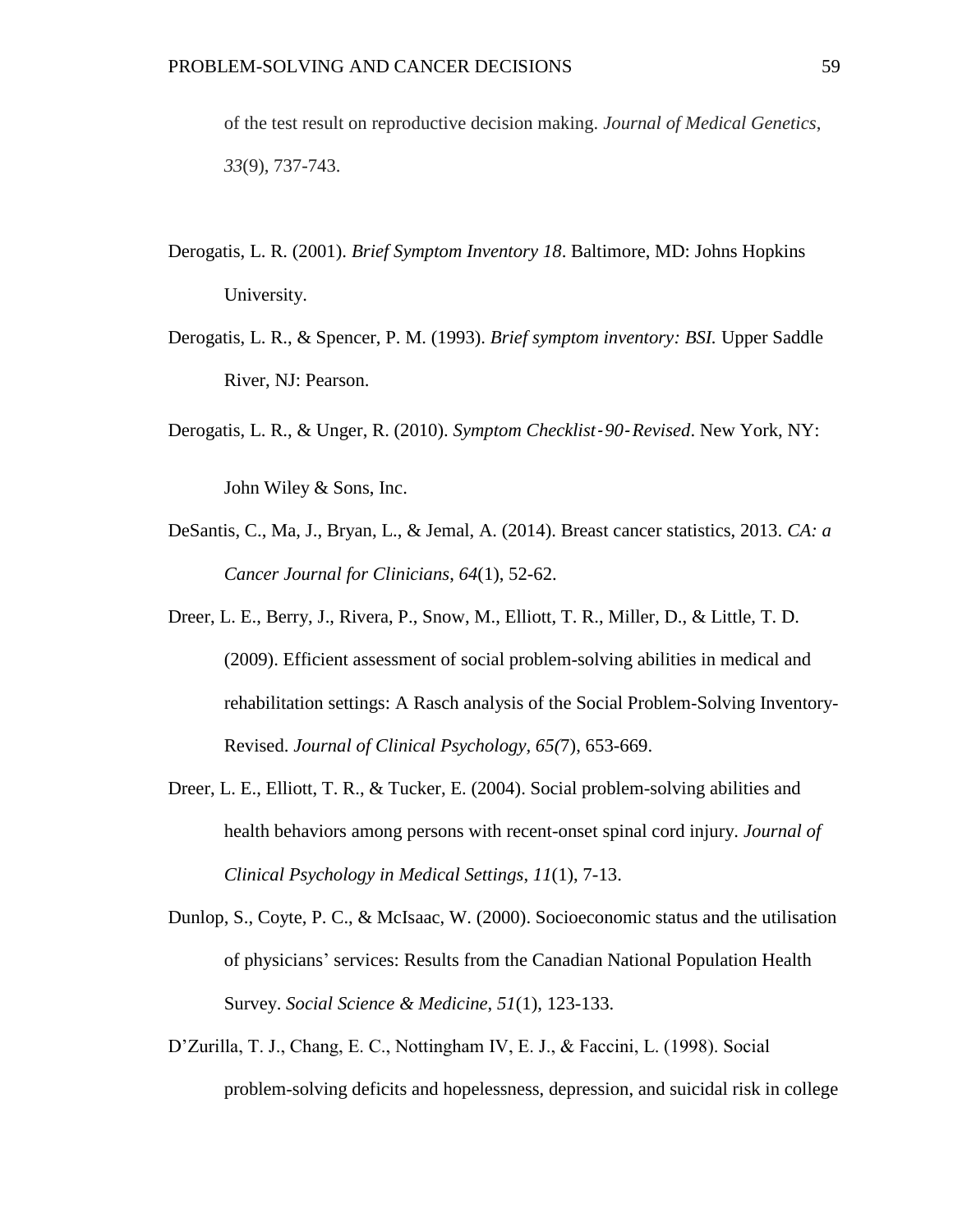students and psychiatric inpatients. *Journal of Clinical Psychology*, *54*(8), 1091- 1107.

- D'Zurilla, T. J., & Dryden, W. (1988). Problem-solving therapy. *Journal of Cognitive Psychotherapy*, *2*(4), 283-284.
- D'Zurilla, T. J., & Nezu, A. M. (1982). Social problem solving. *Advances in cognitive-Behavioral Research and Therapy, 1,* 201-274.
- D'Zurilla, T. J., & Nezu, A. M. (1990). Development and preliminary evaluation of the Social Problem-Solving Inventory. *Psychological Assessment: A Journal of Consulting and Clinical Psychology, 2*(2), 156-163.
- D'Zurilla, T. J., & Nezu, A. M. (1999). *Problem-solving therapy: A social competence approach to clinical intervention*. New York, NY: Springer Publishing Company.
- D'Zurilla, T. J., Nezu, A. M., & Maydeu-Olivares, A. (2002). *Social Problem-solving Inventory--revised (SPSI-R)*. Multi-Health Systems.
- Eccles, B.K., Copson, E., Maishman, T., Abraham, J. E., & Eccles, D. M. (2015). Understanding of BRCA VUS genetic results by breast cancer specialists. *BMC Cancer, 15*(1), 936.
- Eccles, D. M., Mitchell, G., Monteiro, A. N. A., Schmutzler, R., Couch, F. J., Spurdle, A. B., . . . Blok, M. J. (2015). BRCA1 and BRCA2 genetic testing—Pitfalls and recommendations for managing variants of uncertain clinical significance. *Annals of Oncology*, *26*(10), 2057-2065.
- Elliot, T., & Shewchuk, R. (2003). Social problem-solving abilities and distress among family members assuming a caregiver role. *British Journal of Health Psychology, 8,* 149-63.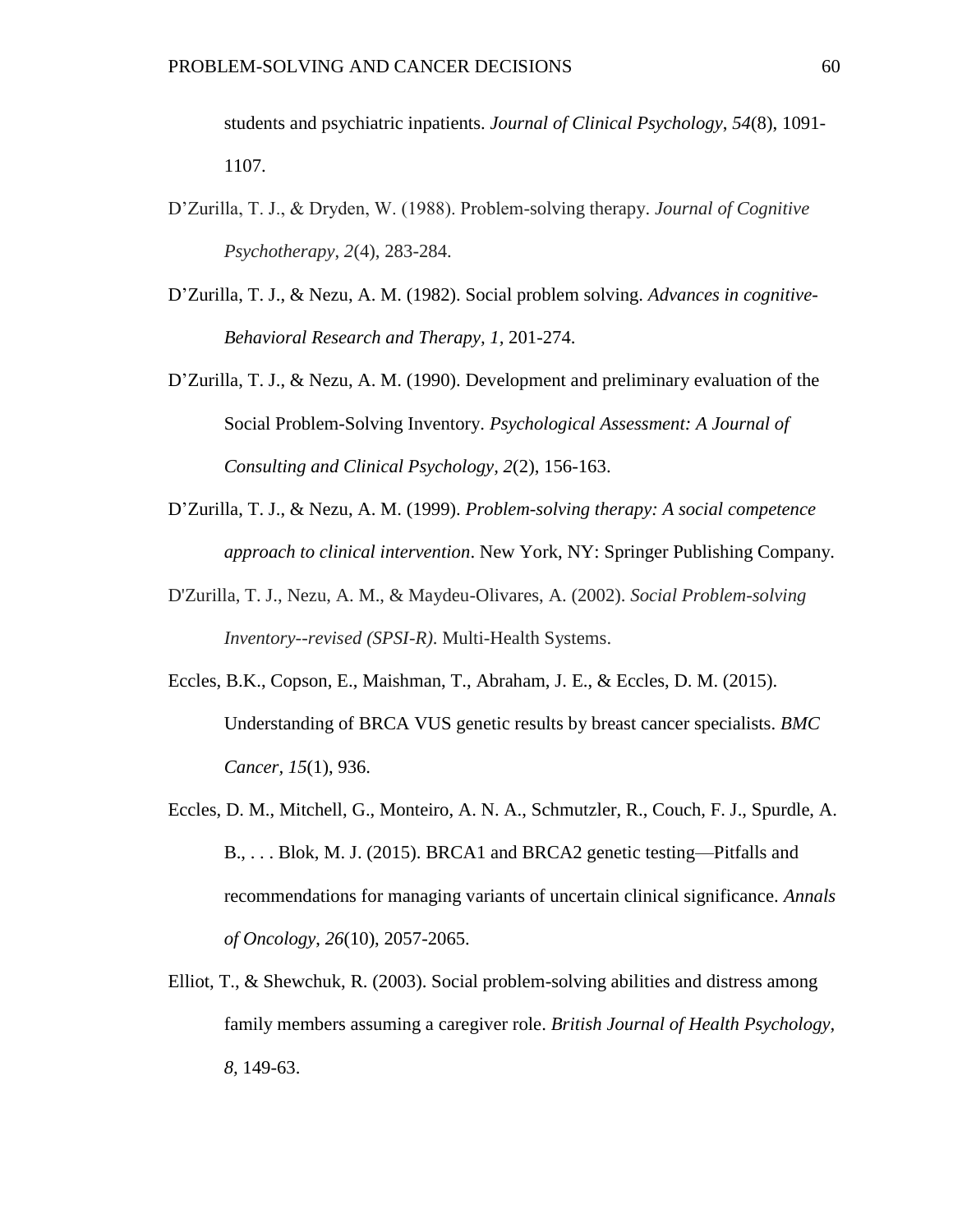- Evans, C., Hamilton, R. J., Tercyak, K. P., Peshkin, B. N., Rabemananjara, K., Isaacs, C., & O'Neill, S. C. (2016). Understanding the needs of young women regarding breast cancer risk assessment and genetic testing: Convergence and divergence among patient-counselor perceptions and the promise of peer support. In *Healthcare* (Vol. 4, No. 3, p. 35). Multidisciplinary Digital Publishing Institute.
- Evers-Kiebooms, G., Welkenhuysen, M., Claes, E., Decruyenaere, M., & Denayer, L. (2000). The psychological complexity of predictive testing for late onset neurogenetic diseases and hereditary cancers: implications for multidisciplinary counselling and for genetic education. *Social Science & Medicine*, *51*(6), 831- 841.
- Fletcher, K. E., Clemow, L., Peterson, B. A., Lemon, S. C., Estabrook, B., & Zapka, J. G. (2006). A path analysis of factors associated with distress among first-degree female relatives of women with breast cancer diagnosis. *Health Psychology*, *25*(3), 413-424.
- Friebel, T. M., Domchek, S. M., & Rebbeck, T. R. (2014). Modifiers of cancer risk in BRCA1 and BRCA2 mutation carriers: A systematic review and meta-analysis. *Journal of the National Cancer Institute, 106*(6). doi:10.1093/jnci/dju091
- Frost, C. J., Venne, V., Cunningham, D., & Gerritsen-McKane, R. (2004). Decision making with uncertain information: Learning from women in a high risk breast cancer clinic. *Journal of Genetic Counseling*, *13*(3), 221-236.
- Gray, M. A. (2001, February). Chris Mann & Fiona Stewart (2000). Internet Communication and Qualitative Research: A Handbook for Researching Online.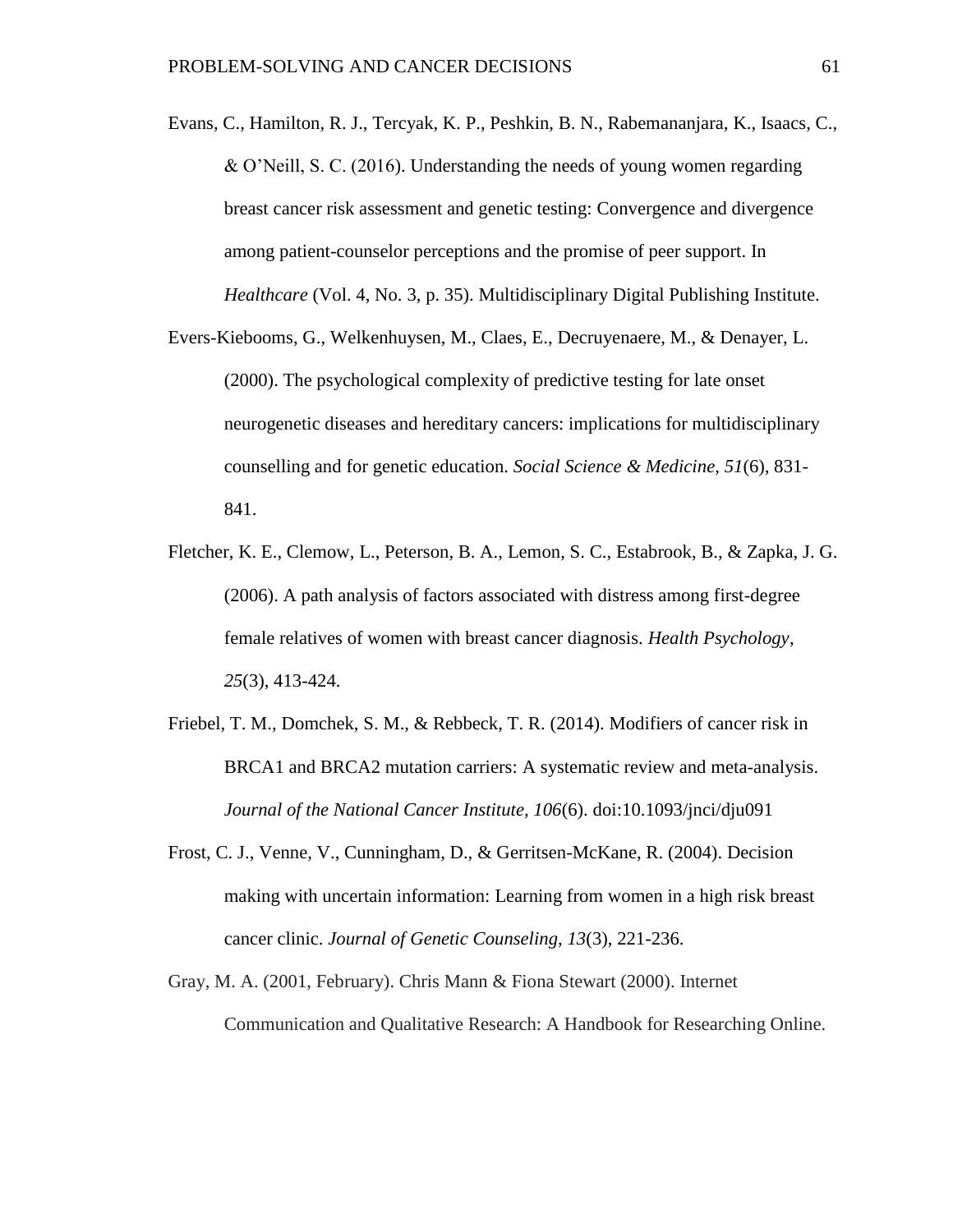In *Forum Qualitative Sozialforschung/Forum: Qualitative Social Research* (Vol. 2, No. 1).

- Glanz, K., Grove, J., Lerman, C., Gotay, C., & Le Marchand, L. (1999). Correlates of intentions to obtain genetic counseling and colorectal cancer gene testing among at-risk relatives from three ethnic groups. *Cancer Epidemiology and Prevention Biomarkers*, *8*(Suppl 1), 329-336.
- Graves, K. D., Vegella, P., Poggi, E. A., Peshkin, B. N., Tong, A., Isaacs, C., . . . Schwartz, M. D. (2012). Long-term psychosocial outcomes of BRCA1/BRCA2 testing: Differences across affected status and risk-reducing surgery choice. *Cancer Epidemiology and Prevention Biomarkers*. doi:10.1158/1055-9965.EPI-11-0991
- Hamilton, R. J., & Bowers, B. J. (2007). The theory of genetic vulnerability: a Roy model exemplar. *Nursing Science Quarterly*, *20*(3), 254-264.
- Hamilton, J. G., Lobel, M., & Moyer, A. (2009). Emotional distress following genetic testing for hereditary breast and ovarian cancer: A meta-analytic review. *Health Psychology, 28*(4), 510-518.
- Hartmann, L. C., Schaid, D. J., Woods, J. E., Crotty, T. P., Myers, J. L., Arnold, P. G., ... & Frost, M. H. (1999). Efficacy of bilateral prophylactic mastectomy in women with a family history of breast cancer. *New England Journal of Medicine*, *340*(2), 77-84.
- Hay, J. L., Buckley, T. R., & Ostroff, J. S. (2005). The role of cancer worry in cancer screening: A theoretical and empirical review of the literature. *Psycho*-*Oncology*, *14*(7), 517-534.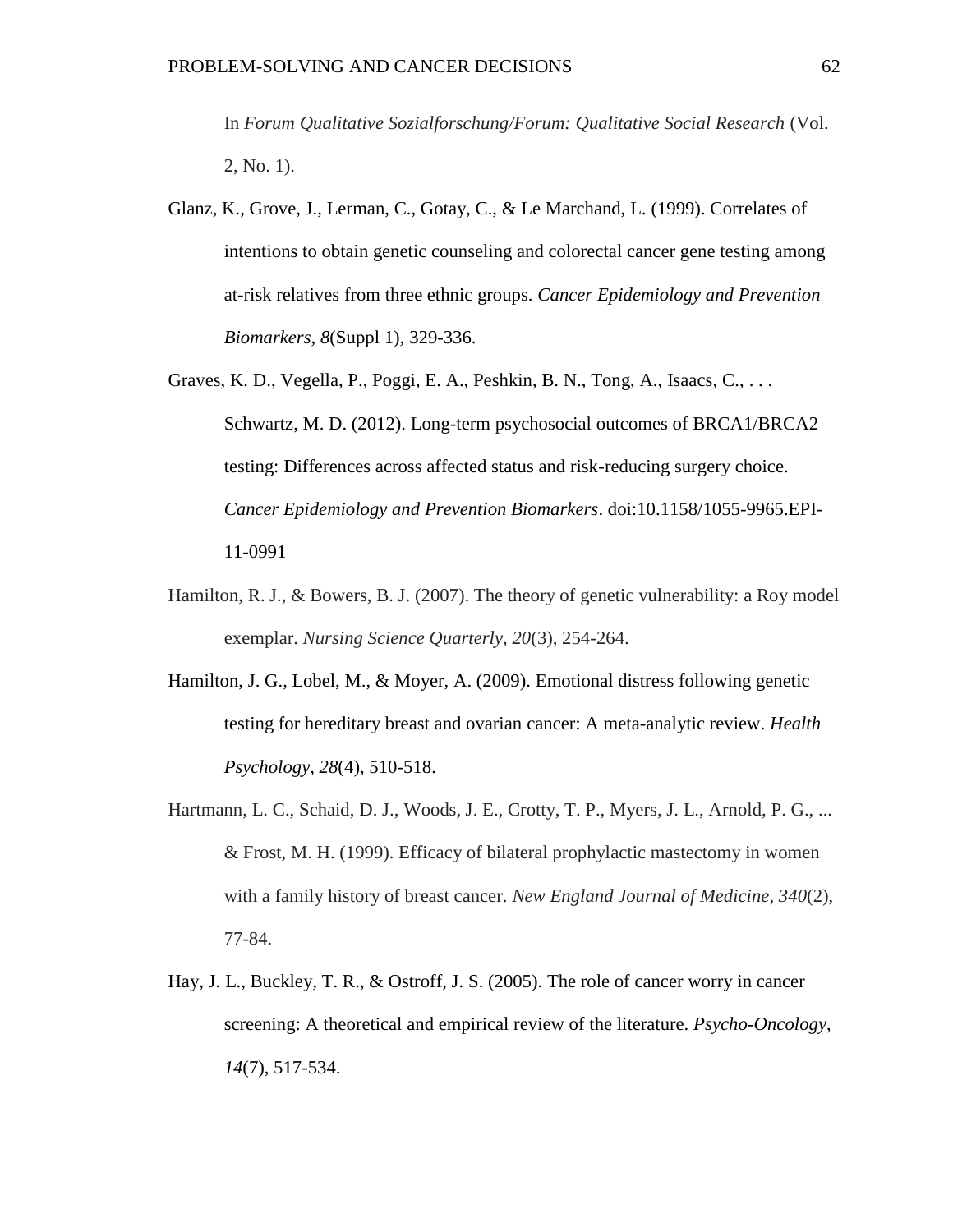- Heemskerk-Gerritsen, B. A. M., Seynaeve, C., Van Asperen, C. J., Ausems, M. G. E. M., Collee, J. M., van Doorn, H. C., . . . Mourits, M. J. E. (2015). Breast cancer risk after salpingo-oophorectomy in healthy BRCA1/2 mutation carriers: revisiting the evidence for risk reduction. *Journal of the National Cancer Institute*, *107*(5). doi:10.1093/jnci/djv033
- Hill-Briggs, F., Lazo, M., Peyrot, M., Doswell, A., Chang, Y. T., Hill, M. N., . . . Brancati, F. L. (2011). Effect of problem-solving-based diabetes self-management training on diabetes control in a low income patient sample. *Journal of General Internal Medicine*, *26*(9), 972.
- Himes, D. O., Clayton, M. F., Donaldson, G. W., Ellington, L., Buys, S. S., & Kinney, A. Y. (2016). Breast cancer risk perceptions among relatives of women with uninformative negative BRCA1/2 test results: the moderating effect of the amount of shared information. *Journal of genetic counseling*, *25*(2), 258-269.
- Hopko, D. R., Armento, M. E., Robertson, S., Ryba, M. M., Carvalho, J. P., Colman, L. K., . . . Lejuez, C. W. (2011). Brief behavioral activation and problem-solving therapy for depressed breast cancer patients: Randomized trial. *Journal of Consulting and Clinical Psychology*, *79*(6), 834-849.
- Howlader, N., Noone, A. M., Krapcho, M., Neyman, N., Aminou, R., Altekruse, S. F., . . . Mariotto, A. (2012). SEER cancer statistics review, 1975-2009 (vintage 2009 populations), National Cancer Institute. Bethesda, MD.
- Iqbal, J., Ginsburg, O., Rochon, P. A., Sun, P., & Narod, S. A. (2015). Differences in breast cancer stage at diagnosis and cancer-specific survival by race and ethnicity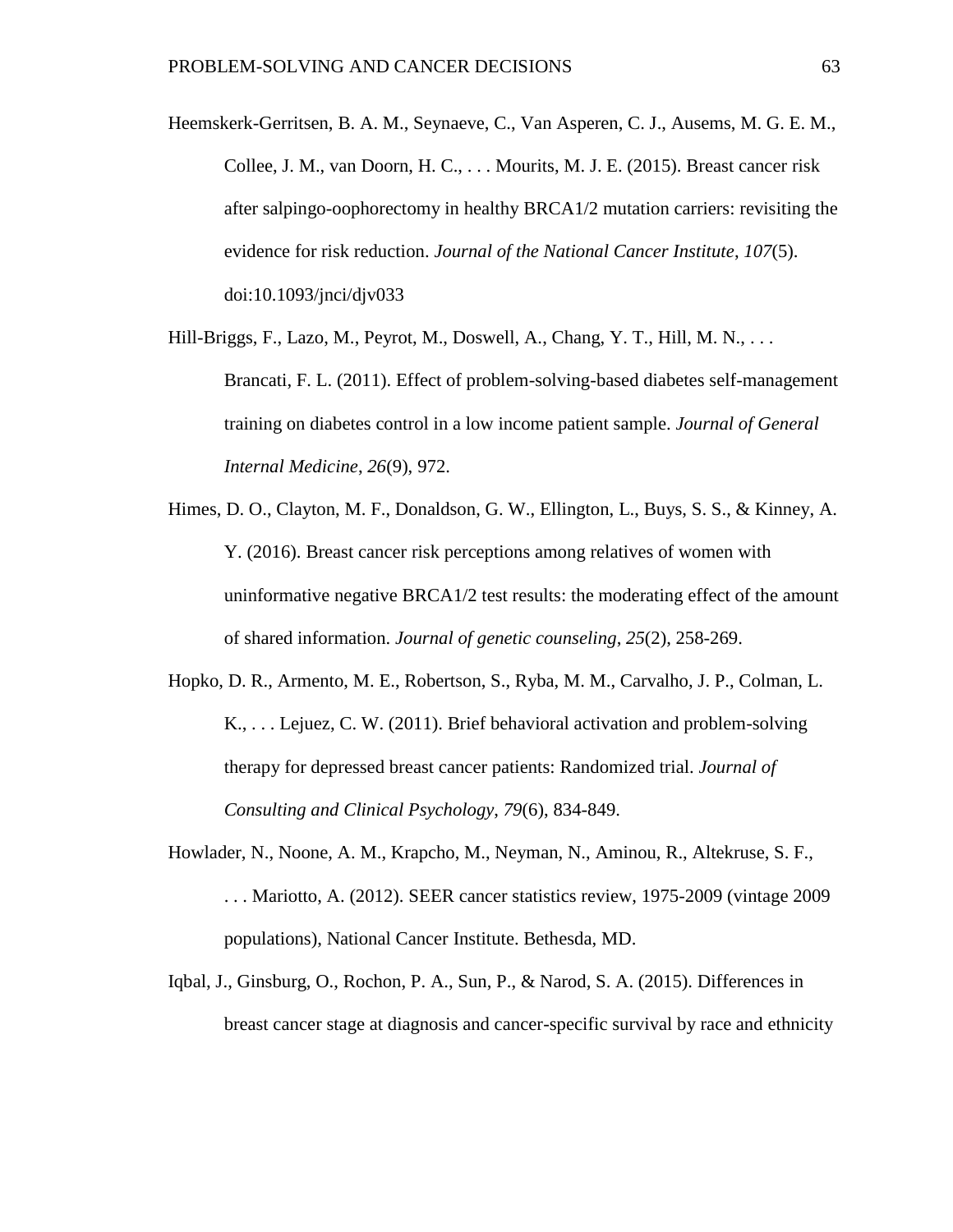in the United States. *Journal of the American Medical Association, 313*(2), 165- 173.

- Katapodi, M. C., Facione, N. C., Humphreys, J. C., & Dodd, M. J. (2005). Perceived breast cancer risk: Heuristic reasoning and search for a dominance structure. *Social Science & Medicine*, *60*(2), 421-432.
- Kim, H. L., Puymon, M. R., Qin, M., Guru, K., & Mohler, J. L. (2013). NCCN clinical practice guidelines in oncology. Retrieved from http://www.jnccn.org/content/8/2.toc.pdf
- King, D. K., Glasgow, R. E., Toobert, D. J., Strycker, L. A., Estabrooks, P. A., Osuna, D., & Faber, A. J. (2010). Self-efficacy, problem solving, and socialenvironmental support are associated with diabetes self-management behaviors. *Diabetes Care*, *33*(4), 751-753.
- Koch, L., & Svendsen, M. N. (2005). Providing solutions–defining problems: the imperative of disease prevention in genetic counselling. *Social Science & Medicine*, *60*(4), 823-832.
- Kotsopoulos, J., Huzarski, T., Gronwald, J., Singer, C. F., Moller, P., Lynch, H. T., . . . Senter, L. (2016). Bilateral oophorectomy and breast cancer risk in BRCA1 and BRCA2 mutation carriers. *Journal of the National Cancer Institute*, *109*(1), djw177. doi:10.1093/jnci/djw183
- Lackner, J. M., Carosella, A. M., & Feuerstein, M. (1996). Pain expectancies, pain, and functional self-efficacy expectancies as determinants of disability in patients with chronic low back disorders. *Journal of Consulting and Clinical psychology*, *64*(1), 212-220.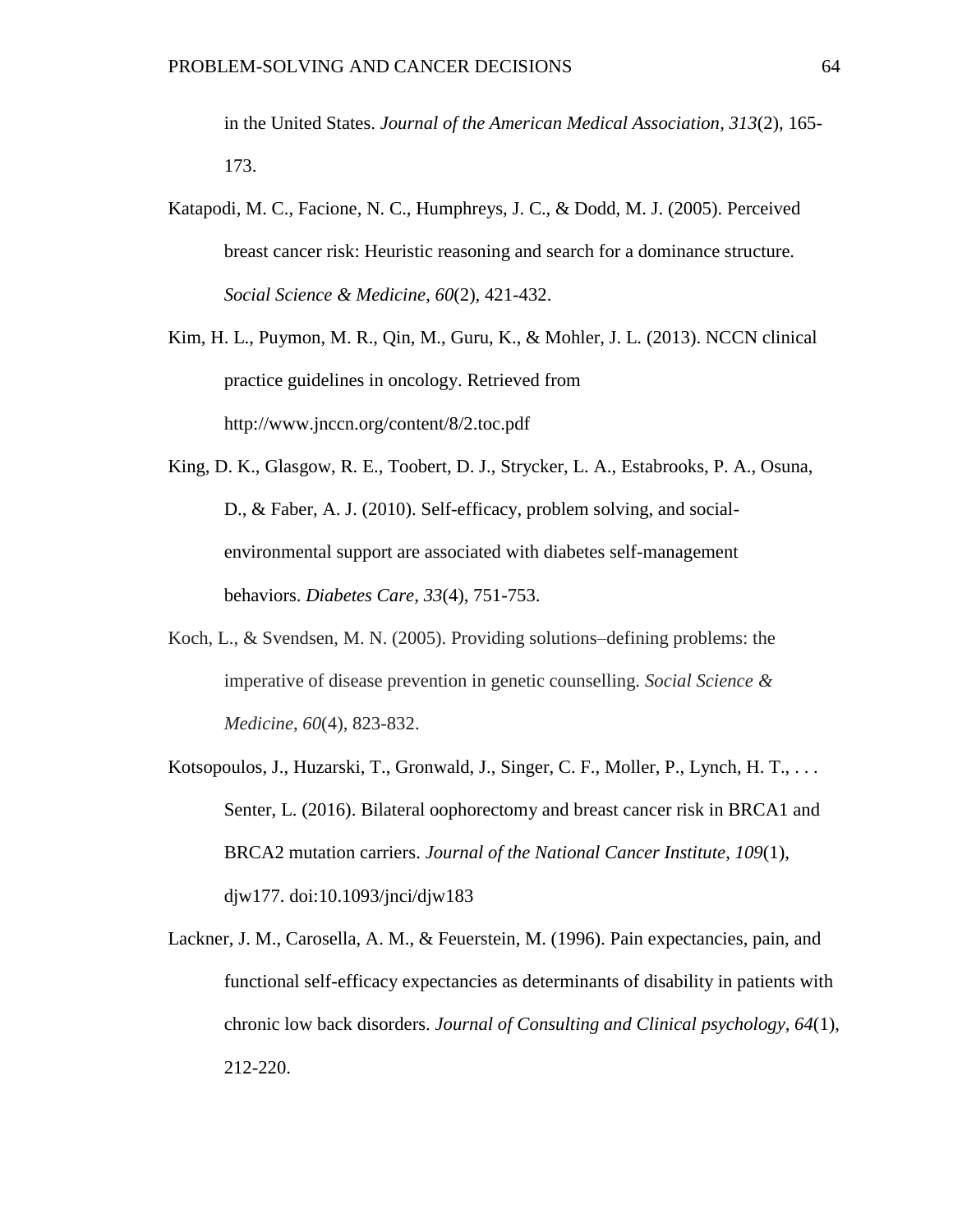- Lazarus, R. S., & Folkman, S. (1984). *Stress, appraisal, and coping*. New York, NY: Springer.
- Lecarpentier, J., Noguès, C., Mouret-Fourme, E., Gauthier-Villars, M., Lasset, C., Fricker, J. P., . . . Bonadona, V. (2012). Variation in breast cancer risk associated with factors related to pregnancies according to truncating mutation location, in the French National BRCA1 and BRCA2 mutations carrier cohort (GENEPSO). *Breast Cancer Research*, *14*(4), R99.
- Lee, H. Y., Koopmeiners, J. S., Rhee, T. G., Raveis, V. H., & Ahluwalia, J. S. (2014). Mobile phone text messaging intervention for cervical cancer screening: Changes in knowledge and behavior pre-post intervention. *Journal of Medical Internet Research*, *16*(8), e196. doi:10.2196/jmir.3576
- Lerman, C., Hughes, C., Croyle, R. T., Main, D., Durham, C., Snyder, C., . . . Lynch, H. T. (2000). Prophylactic surgery decisions and surveillance practices one year following BRCA1/2 testing. *Preventive Medicine*, *31*(1), 75-80.
- Lindor, N.M., Goldgar, D.E., Tavtigian, S.V., Plon, S.E., & Couch, F. J. (2013). BR½1/2 sequence variants of uncertain significance: A primer for providers to assist in discussions and in medical management. *The Oncologist. 18*(5), 518-524.
- Lipscomb, J., Gillespie, T. W., Goodman, M., Richardson, L. C., Pollack, L. A., Ryerson, A. B., & Ward, K. C. (2012). Black-white differences in receipt and completion of adjuvant chemotherapy among breast cancer patients in a rural region of the US. *Breast Cancer Research and Treatment*, *133*(1), 285-296.
- Lodder, L., Frets, P. G., Trijsburg, R. W., Klijn, J. G., Seynaeve, C., Tilanus, M., ... Niermeijer, M. F. (2003). Attitudes and distress levels in women at risk to carry a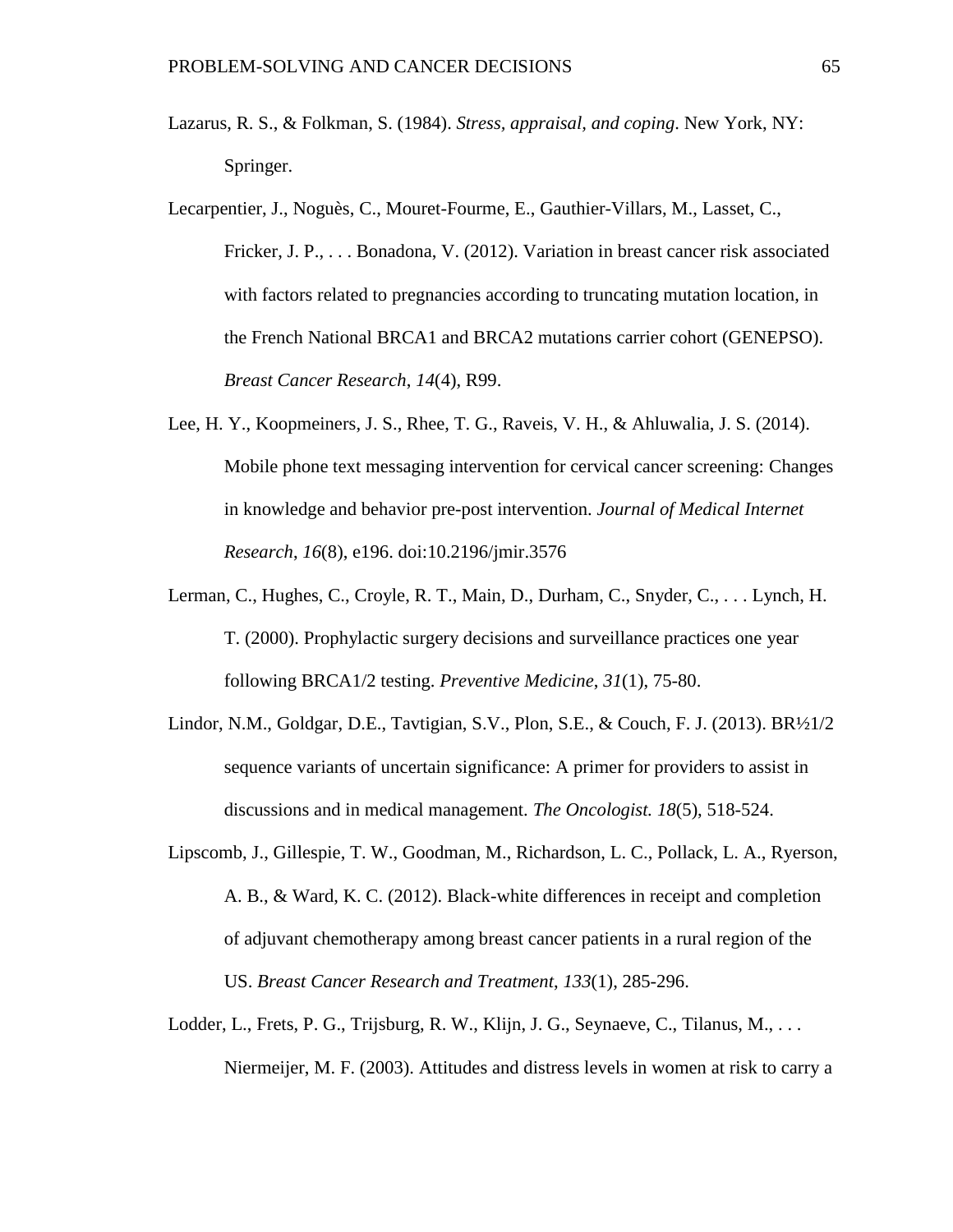BRCA1/BRCA2 gene mutation who decline genetic testing. *American Journal of Medical Genetics Part A*, *119*(3), 266-272.

- Lumish, H. S., Steinfeld, H., Koval, C., Russo, D., Levinson, E., Wynn, J., ... & Chung, W. K. (2017). Impact of panel gene testing for hereditary breast and ovarian cancer on patients. *Journal of genetic counseling*, *26*(5), 1116-1129.
- Meiser, B., & Halliday, J. L. (2002). What is the impact of genetic counselling in women at increased risk of developing hereditary breast cancer? A meta-analytic review. *Social science & medicine*, *54*(10), 1463-1470.
- Majdak-Paredes, E. J., & Fatah, F. (2009). Hereditary breast cancer syndromes and clinical implications. *Journal of Plastic, Reconstructive, & Aesthetic Surgery*, *62*(2), 181-189.
- Mansoura, M. K., & Collins, F. S. (1998). Medical implications of the genetic revolution. *Journal of Health Care Law & Policy, 1*, 329. Retrieved from https://heinonline.org/HOL/LandingPage?handle=hein.journals/hclwpo1&div=20 &id=&page=
- Matthews, A. K., Sellergren, S. A., Manfredi, C., & Williams, M. (2002). Factors influencing medical information seeking among African American cancer patients. *Journal of Health Communication*, *7*(3), 205-219.
- McCarthy, A. M., Bristol, M., Domchek, S. M., Groeneveld, P. W., Kim, Y., Motanya, U. N., ... & Armstrong, K. (2016). Health care segregation, physician recommendation, and racial disparities in BRCA1/2 testing among women with breast cancer. *Journal of Clinical Oncology*, *34*(22), 2610.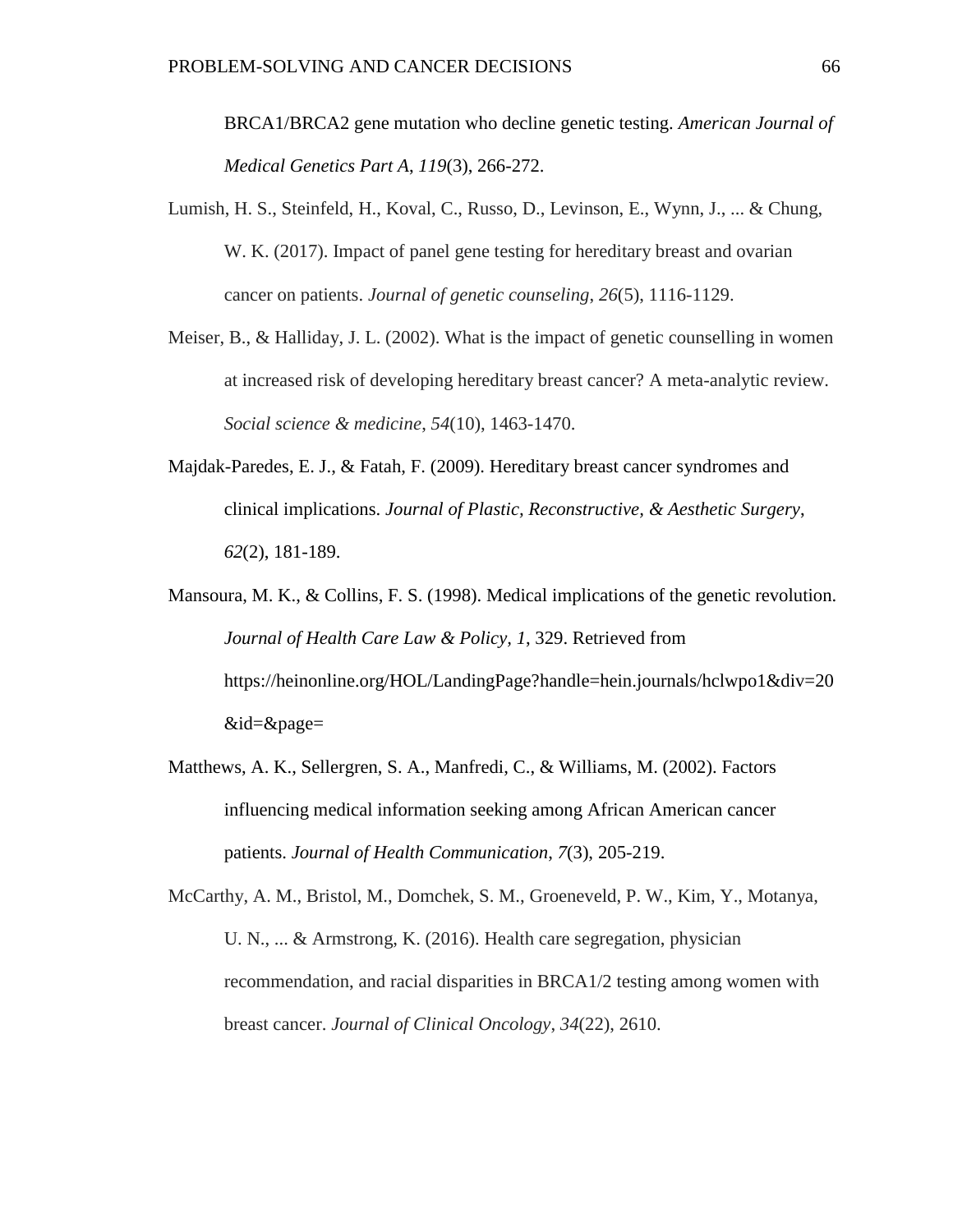- McClure, K. S., Nezu, A. M., Nezu, C. M.' O'Hea, E. L., & McMahon, C. (2012). Social problem solving and depression in couples coping with cancer. *Psycho*‐*Oncology*, *21*(1), 11-19.
- McInerney-Leo, A., Biesecker, B. B., Hadley, D. W., Kase, R. G., Giambarresi, T. R., Johnson, E., . . . Struewing, J. P. (2004). BRCA1/2 testing in hereditary breast and ovarian cancer families: Effectiveness of problem‐solving training as a counseling intervention. *American Journal of Medical Genetics Part A, 130(*3), 221-227.
- Meijers-Heijboer, E. J., Verhoog, L. C., Brekelmans, C. T. M., Seynaeve, C., Tilanus-Linthorst, M. M. A., Wagner, A., . . . Klijn, J. G. M. (2000). Presymptomatic DNA testing and prophylactic surgery in families with a BRCA1 or BRCA2 mutation. *The Lancet*, *355*(9220), 2015-2020.
- Meiser, B., Butow, P., Friedlander, M., Schnieden, V., Gattas, M., Kirk, J., . . . Tucker, K. (2000). Intention to undergo prophylactic bilateral mastectomy in women at increased risk of developing hereditary breast cancer. *Journal of Clinical Oncology*, *18*(11), 2250-2257.
- Meiser, B., & Halliday, J. L. (2002). What is the impact of genetic counselling in women at increased risk of developing hereditary breast cancer? A meta-analytic review. *Social science & medicine*, *54*(10), 1463-1470.
- Metcalfe, K. A., Lubinski, J., Ghadirian, P., Lynch, H., Kim-Sing, C., Friedman, E., . . . Tung, N. (2008). Predictors of contralateral prophylactic mastectomy in women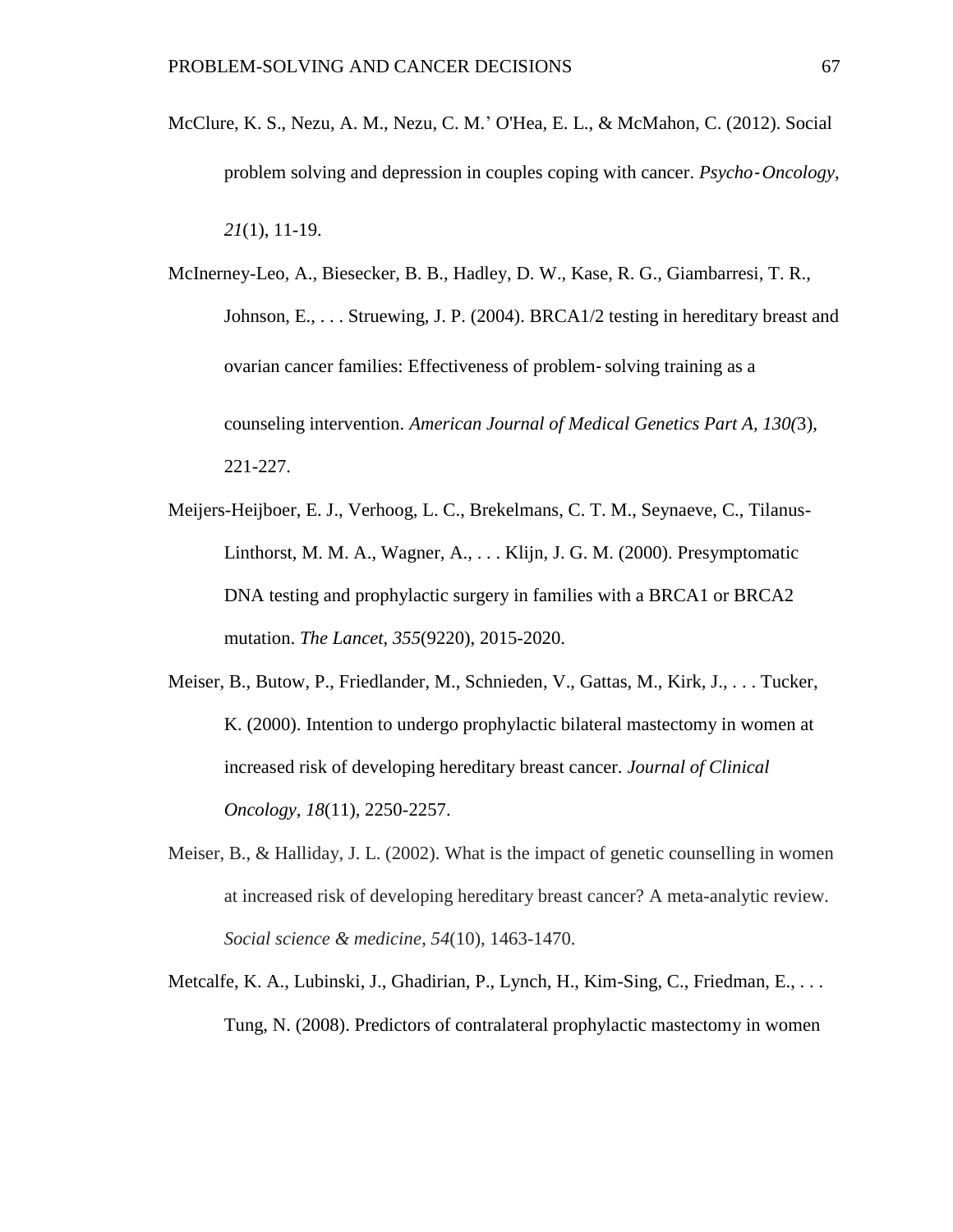with a BRCA1 or BRCA2 mutation: The Hereditary Breast Cancer Clinical Study Group. *Journal of Clinical Oncology*, *26*(7), 1093-1097.

- Metcalfe, K. A., Lubinski, J., Lynch, H. T., Ghadirian, P., Foulkes, W. D., Kim-Sing, C., . . . Ainsworth, P. (2010). Family history of cancer and cancer risks in women with BRCA1 or BRCA2 mutations. *Journal of the National Cancer Institute*, *102*(24), 1874-1878.
- Miller, K. D., Siegel, R. L., Lin, C. C., Mariotto, A. B., Kramer, J. L., Rowland, J. H., ... & Jemal, A. (2016). Cancer treatment and survivorship statistics, 2016. *CA: a cancer journal for clinicians*, *66*(4), 271-289.
- Milne, R. L., Osorio, A., y Cajal, T. R., Baiget, M., Lasa, A., Diaz-Rubio, E., . . . Blanco, I. (2010). Parity and the risk of breast and ovarian cancer in BRCA1 and BRCA2 mutation carriers. *Breast Cancer Research and Treatment, 119(*1), 221-232.
- Moyer, V. A. (2014). Risk assessment, genetic counseling, and genetic testing for BRCArelated cancer in women: U.S. Preventive Services Task Force recommendation statement. *Annals of Internal Medicine*, *160*(4), 271-281.
- Murff, H. J., Byrne, D., Haas, J. S., Puopolo, A L., & Brennan, T. A. (2005). Race and family history assessment for breast cancer. *Journal of General Internal Medicine, 20*(1), 75-80. doi:10.1111/j.1525-1497.2004.40112.x

National Comprehensive Cancer Network. (2018). Genetic/Familial High-Risk Assessment: Breast and Ovarian (Version I.2018). Retrieved from https://www.nccn.org/professionals/physician\_gls/pdf/genetics\_screening.pdf

Newman, L. A., Griffith, K. A., Jatoi, I., Simon, M. S., Crowe, J. P., & Colditz, G. A. (2006). Meta-analysis of survival in African American and White American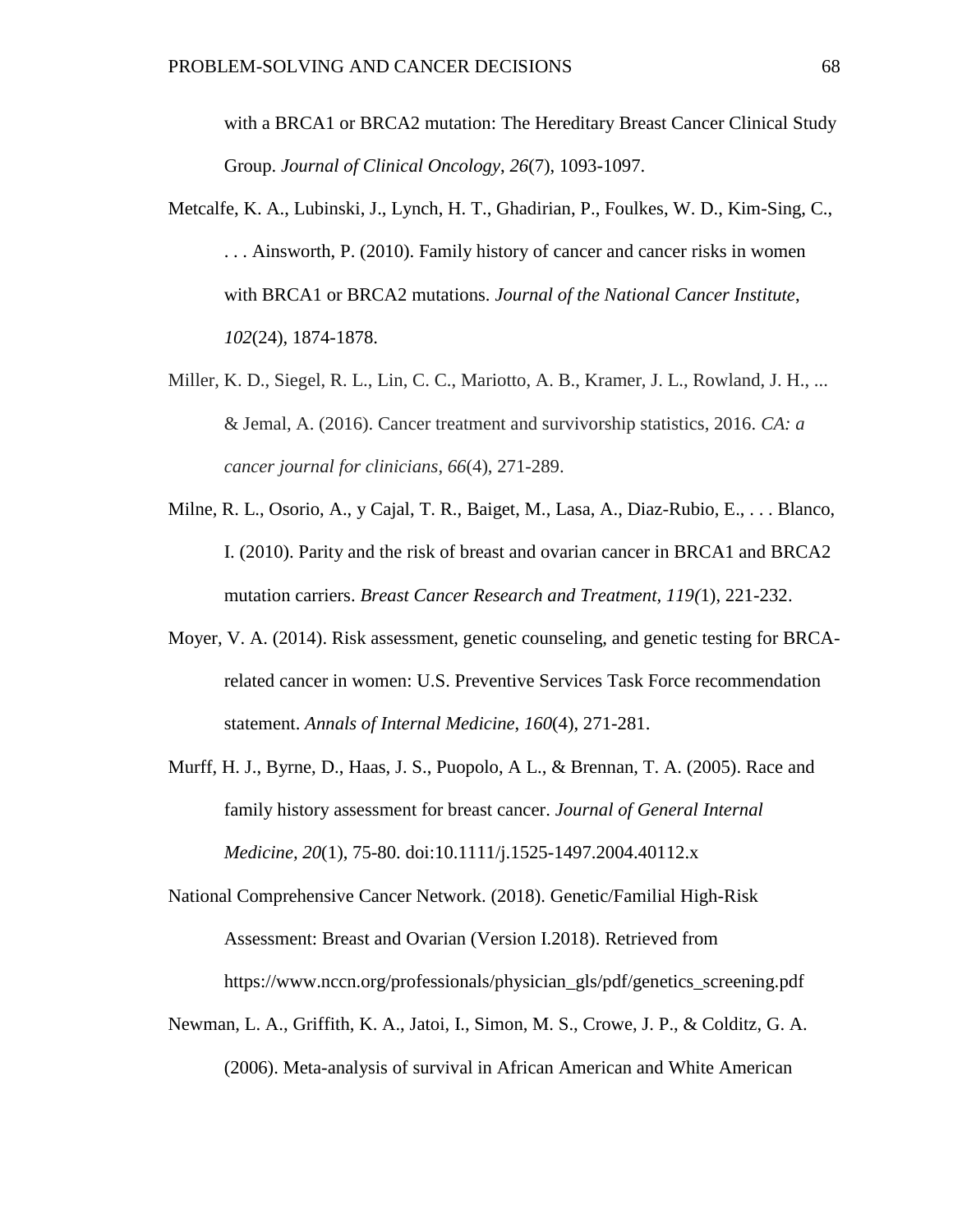patients with breast cancer: Ethnicity compared with socioeconomic status. *Journal of Clinical Oncology*, *24*(9), 1342-1349.

- Nezu, A. M., Nezu, C. M., Friedman, S. H., Faddis, S., & Houts, P. S. (1998). *Helping cancer patients cope: A problem-solving approach*. Washington, DC: American Psychological Association.
- Nezu, A. M., Nezu, C. M., Houts, P. S., Friedman, S. H., & Faddis, S. (1999). Relevance of problem-solving therapy to psychosocial oncology. *Journal of Psychosocial Oncology*, *16*(3-4), 5-26.
- Nezu, A. M., Nezu, C. M., & Perri, M. G. (1989). *Problem-solving therapy for depression: Theory, research, and clinical guidelines*. New York, NY: John Wiley & Sons.
- Nezu, A. M. (2004). Problem solving and behavior therapy revisited. *Behavior therapy*, *35*(1), 1-33.
- Oeffinger, K. C., Fontham, E. T., Etzioni, R., Herzig, A., Michaelson, J. S., Shih, Y. C. T., ... & Wolf, A. M. (2015). Breast cancer screening for women at average risk: 2015 guideline update from the American Cancer Society. *Jama*, *314*(15), 1599- 1614.
- Parmigiani, G., Berry, D. A., & Aguilar, O. (1998). Determining carrier probabilities for breast cancer-susceptibility genes BRCA1 and BRCA2. *The American Journal of Human Genetics*, *62*(1), 145-158.
- Pasacreta, J. V. (1999). Psychosocial issues associated with increased breast and ovarian cancer risk: Findings from focus groups. *Archives of Psychiatric Nursing, 13*(3), 127-136.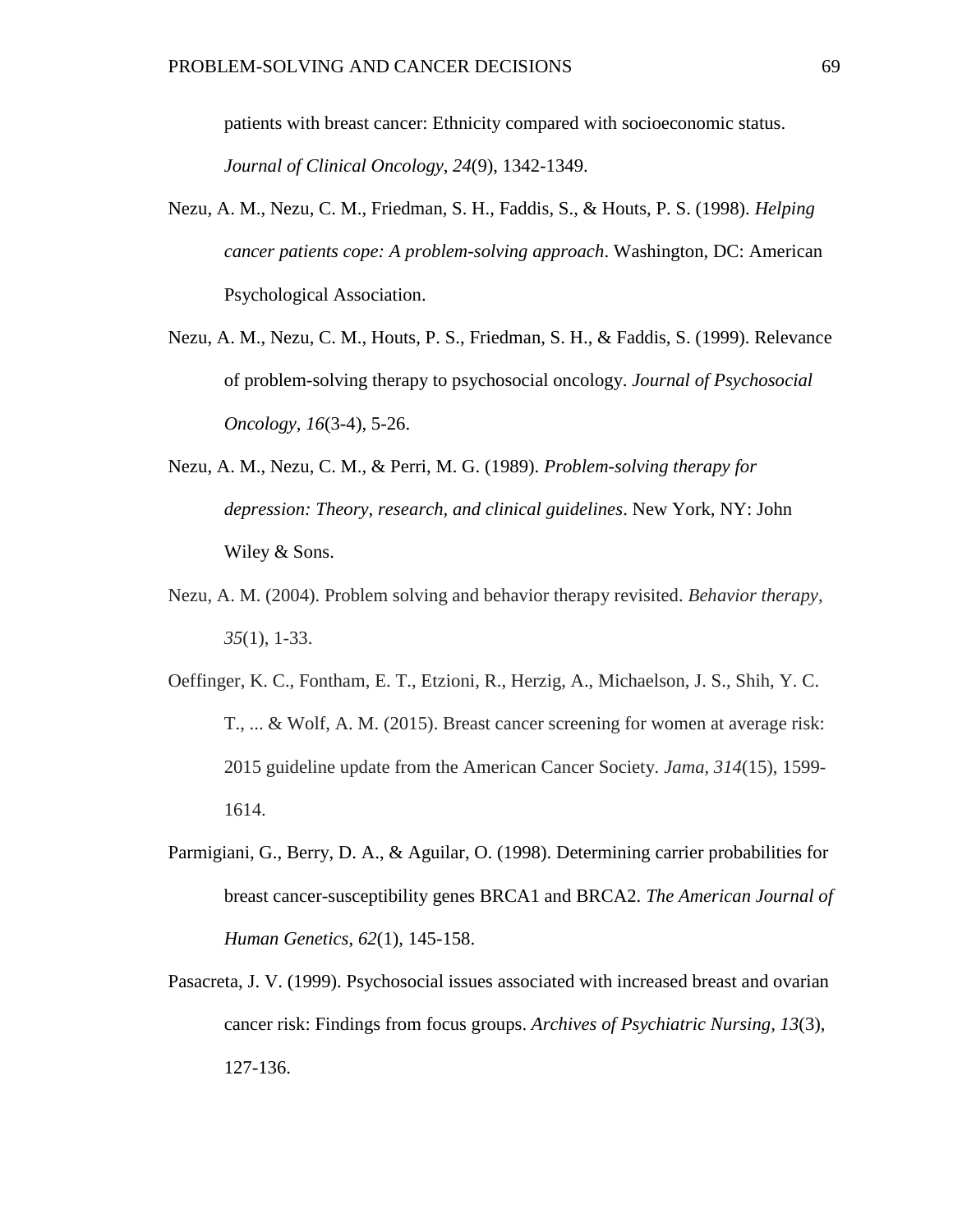Patenaude, Andrea F., Nadine Tung, Paula D. Ryan, Leif W. Ellisen, Larissa Hewitt, Katherine A. Schneider, Kenneth P. Tercyak, Julie Aldridge, and Judy E. Garber. "Young adult daughters of BRCA1/2 positive mothers: What do they know about hereditary cancer and how much do they worry?." *Psycho*‐*Oncology* 22, no. 9 (2013): 2024-2031.

- Petrucelli, N., Daly, M. B., & Pal, T. (2016). BRCA1-and BRCA2-associated hereditary breast and ovarian cancer. *Gene Reviews.* Retrieved from https://www.ncbi.nlm. nih.gov/sites/books/NBK1247/
- Plevritis, S. K., Munoz, D., Kurian, A. W., Stout, N. K., Alagoz, O., Near, A. M., ... Sprague, B. L. (2018). Association of screening and treatment with breast cancer mortality by molecular subtype in U. S. women, 2000-2012. *Journal of the American Medical Association*, *319*(2), 154-164.
- Rebbeck, T. R., Friebel, T., Lynch, H. T., Neuhausen, S. L., van't Veer, L., Garber, J. E., . . . Daly, M. B. (2004). Bilateral prophylactic mastectomy reduces breast cancer risk in BRCA1 and BRCA2 mutation carriers: The PROSE study group. *Journal of Clinical Oncology*, *22*(6), 1055-1062.
- Rebbeck, T. R., Kauff, N. D., & Domchek, S. M. (2009). Meta-analysis of risk reduction estimates associated with risk-reducing salpingo-oophorectomy in BRCA1 or BRCA2 mutation carriers. *Journal of the National Cancer Institute*, *101*(2), 80- 87.
- Reichelt, J. G., Heimdal, K., Møller, P., & Dahl, A. A. (2004). BRCA1 testing with definitive results: A prospective study of psychological distress in a large clinicbased sample. *Familial Cancer*, *3*(1), 21-28.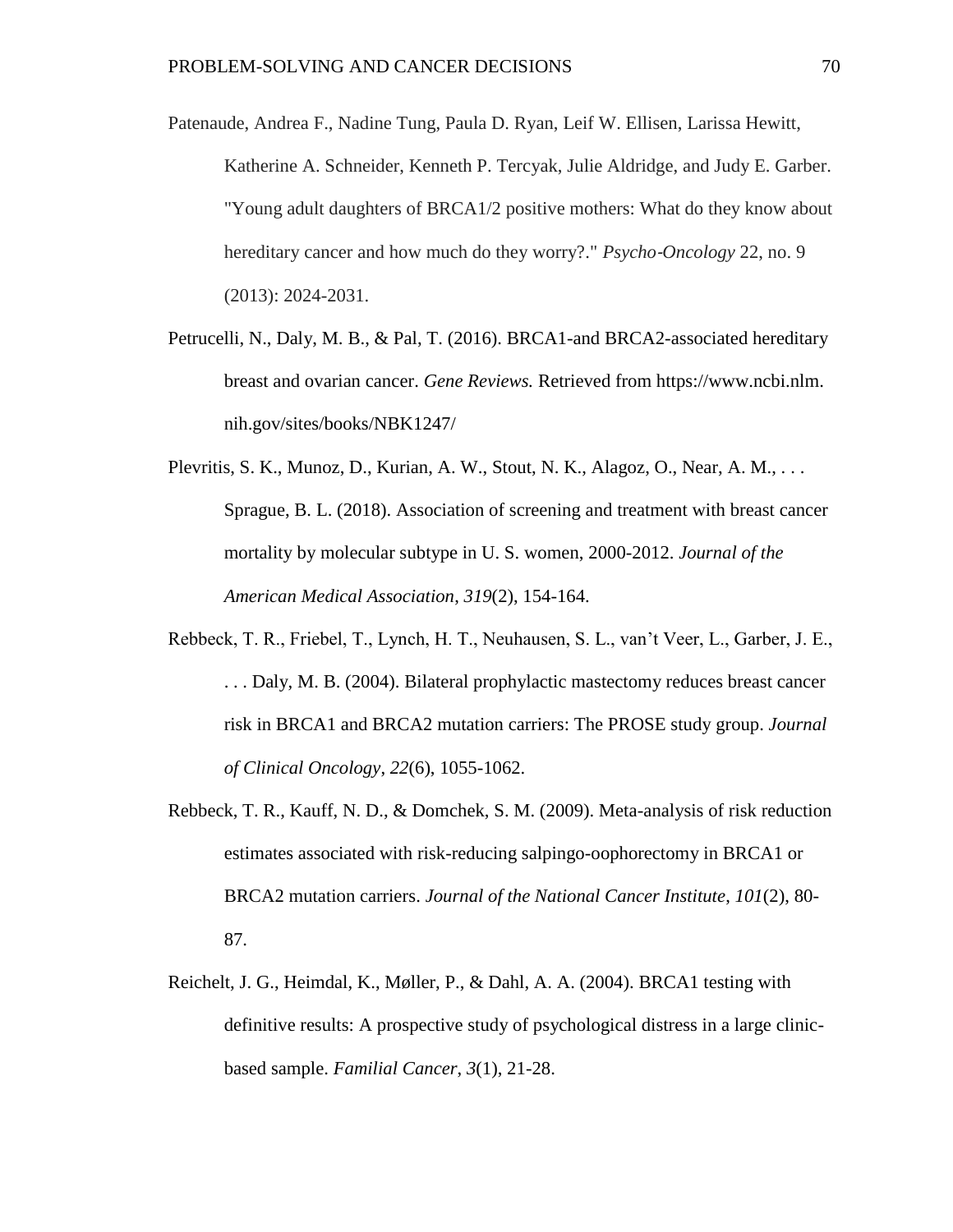- Reichelt, J. G., Møller, P., Heimdal, K., & Dahl, A. A. (2008). Psychological and cancerspecific distress at 18 months post-testing in women with demonstrated BRCA1 mutations for hereditary breast/ovarian cancer. *Familial Cancer*, *7*(3), 245-254.
- Rimes, K. A., & Salkovskis, P. M. (2002). Prediction of psychological reactions to bone density screening for osteoporosis using a cognitive-behavioral model of health anxiety. *Behaviour research and therapy*, *40*(4), 359-381.
- Rimes, K. A., Salkovskis, P. M., Jones, L., & Lucassen, A. M. (2006). Applying a cognitive behavioral model of health anxiety in a cancer genetics service. *Health Psychology*, *25*(2), 171.
- Ringwald, J., Wochnowski, C., Bosse, K., Giel, K. E., Schäffeler, N., Zipfel, S., & Teufel, M. (2016). Psychological distress, anxiety, and depression of canceraffected BRCA1/2 mutation carriers: a systematic review. *Journal of genetic counseling*, *25*(5), 880-891.
- Ropka, M. E., Wenzel, J., Phillips, E. K., Siadaty, M., & Philbrick, J. T. (2006). Uptake rates for breast cancer genetic testing: a systematic review. *Cancer Epidemiology and Prevention Biomarkers*, *15*(5), 840-855.
- Salkovskis, P. M., Rimes, K. A., Warwick, H. M. C., & Clark, D. M. (2002). The Health Anxiety Inventory: Development and validation of scales for the measurement of health anxiety and hypochondriasis. *Psychological Medicine, 32*(05), 843-853.
- Salkovskis, P. M., & Warwick, H. M. C. (2001). Making sense of hypochondriasis: A cognitive theory of health anxiety. In G. Asmundson, S. Taylor, & B. J. Cox (Eds.), *Health anxiety: Clinical and research perspectives on hypochondriasis and related conditions* (pp. 46-64). New York, NY: Wiley.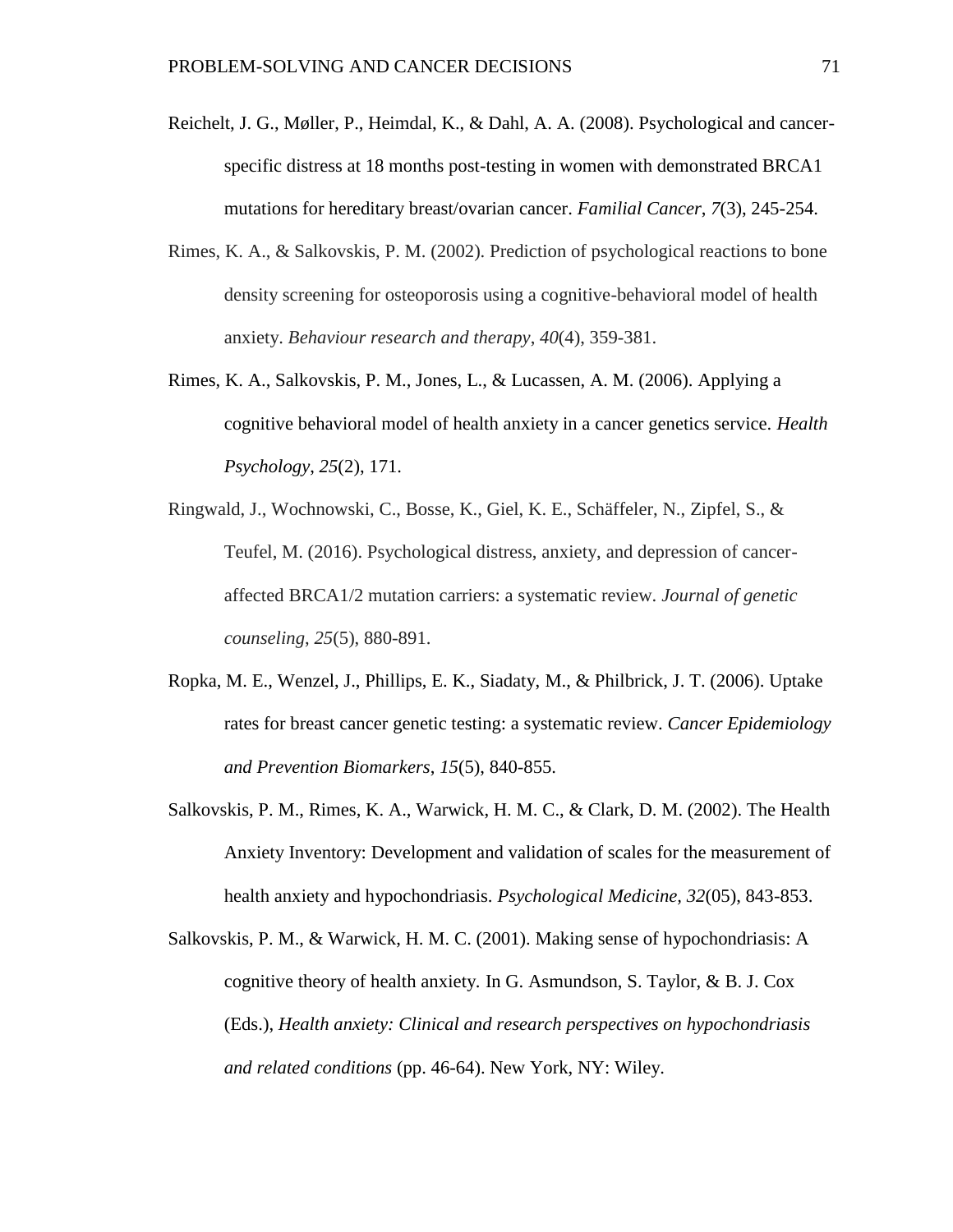Samson, M. E., Porter, N. G., Hurley, D. M., Adams, S. A., & Eberth, J. M. (2016). Disparities in breast cancer incidence, mortality, and quality of care among African American and European American women in South Carolina. *Southern Medical Journal*, *109*(1), 24-30.

- Sanders, T., Campbell, R., Sharp, D., & Donovan, J. (2003). Risk constructions among people who have a first-degree relative with cancer. *Health, Risk, & Society*, *5*(1), 53-69.
- Schwartz, M. D., Lerman, C., Audrain, J., Cella, D., Rimer, B., Stefanek, M., . . . Vogel, V. (1998). The impact of a brief problem-solving training intervention for relatives of recently diagnosed breast cancer patients. *Annals of Behavioral Medicine*, *20*(1), 7-12.
- Schwartz, M. D., Peshkin, B. N., Hughes, C., Main, D., Isaacs, C., & Lerman, C. (2002). Impact of BRCA1/BRCA2 mutation testing on psychologic distress in a clinicbased sample. *Journal of Clinical Oncology*, *20*(2), 514-520.
- Shaw, W. S., Feuerstein, M., Haufler, A. J., Berkowitz, S. M., & Lopez, M. S. (2001). Working with low back pain: Problem-solving orientation and function. *Pain*, *93*(2), 129-137.
- Smith, A. W., Dougall, A. L., Posluszny, D. M., Somers, T. J., Rubinstein, W. S., & Baum, A. (2008). Psychological distress and quality of life associated with genetic testing for breast cancer risk. *Psycho*-*Oncology*, *17*(8), 767-773.
- Spector, M., & Kitsuse, J. I. (2001). Constructing Social Problems. New Brunswick. *Transactions Publisher*.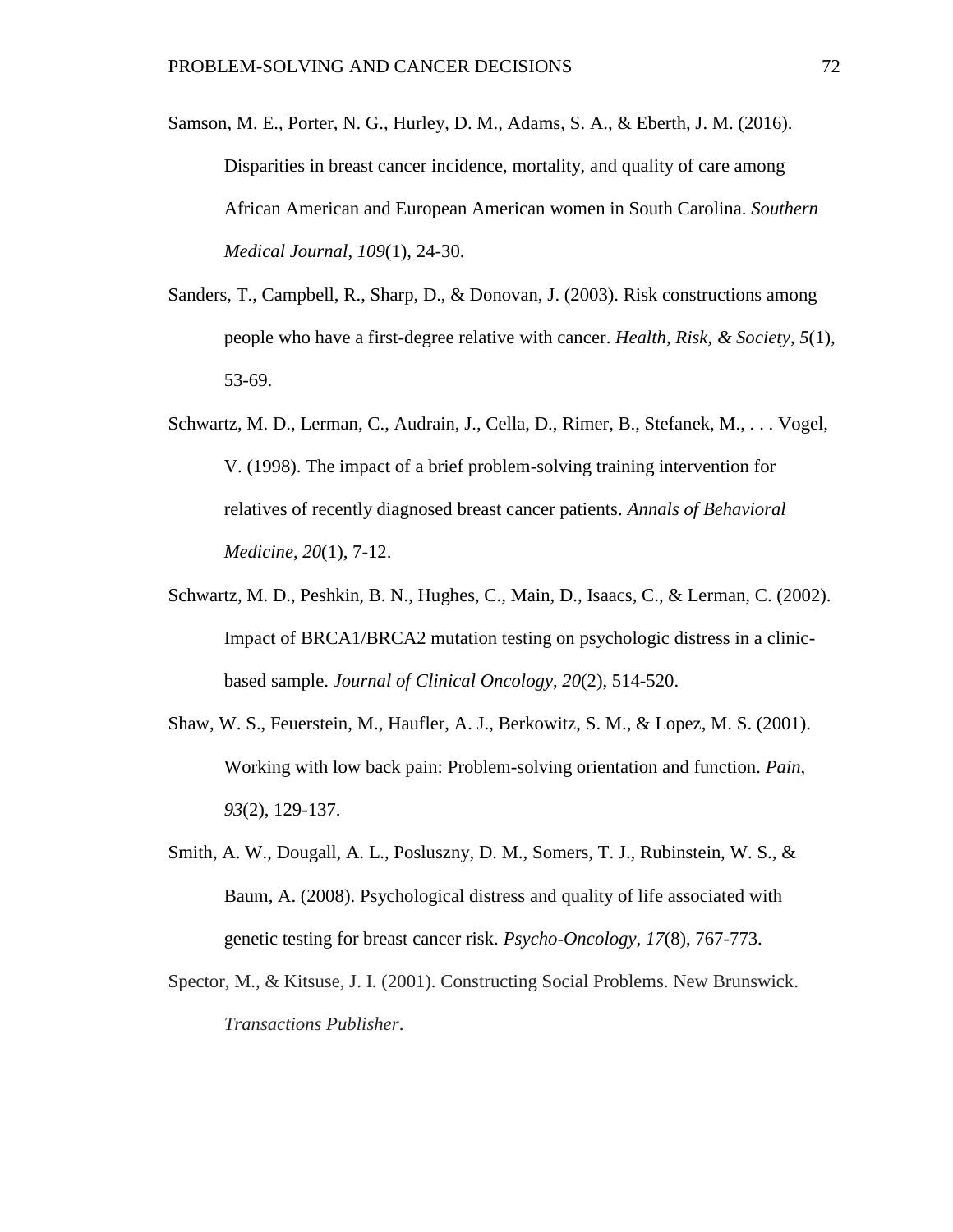- Surveillance, Epidemiology, and End Results (SEER) Program. (2017). Research Data (1973-2014), National Cancer Institute, DCCPS, Surveillance Research Program, released April 2017, based on the November 2016 submission. Retrieved from www.seer.cancer.gov
- Suso-Ribera, C., Camacho-Guerrero, L., McCracken, L. M., Maydeu-Olivares, A., & Gallardo-Pujol, D. (2016). Social problem solving in chronic pain: An integrative model of coping predicts mental health in chronic pain patients. *Journal of Health Psychology*, *21*(6), 1015-1025.
- Starcevic, V. (2013). Hypochondriasis and health anxiety: conceptual challenges. *The British Journal of Psychiatry, 202*, 7-8. doi:10.1192/bjp.bp.112.115402
- Struewing, J. P., Hartge, P., Wacholder, S., Baker, S. M., Berlin, M., McAdams, M., ... Tucker, M. A. (1997). The risk of cancer associated with specific mutations of BRCA1 and BRCA2 among Ashkenazi Jews. *New England Journal of Medicine*, *336*(20), 1401-1408.
- Thull, D. L., & Vogel, V. G. (2004). Recognition and management of hereditary breast cancer syndromes. *The Oncologist*, *9*(1), 13-24.
- Tyrer, P., Cooper, S., Salkovskis, P., Tyrer, H., Crawford, M., Byford, S., . . . Murphy, D. (2014). Clinical and cost-effectiveness of cognitive behaviour therapy for health anxiety in medical patients: A multicentre randomised controlled trial. *The Lancet*, *383*(9913), 219-225.
- Vitaliano, P. P., Scanlan, J. M., Ochs, H. D., Syrjala, K., Siegler, I. C., & Snyder, E. A. (1998). Psychosocial stress moderates the relationship of cancer history with natural killer cell activity. *Annals of Behavioral Medicine*, *20*(3), 199-208.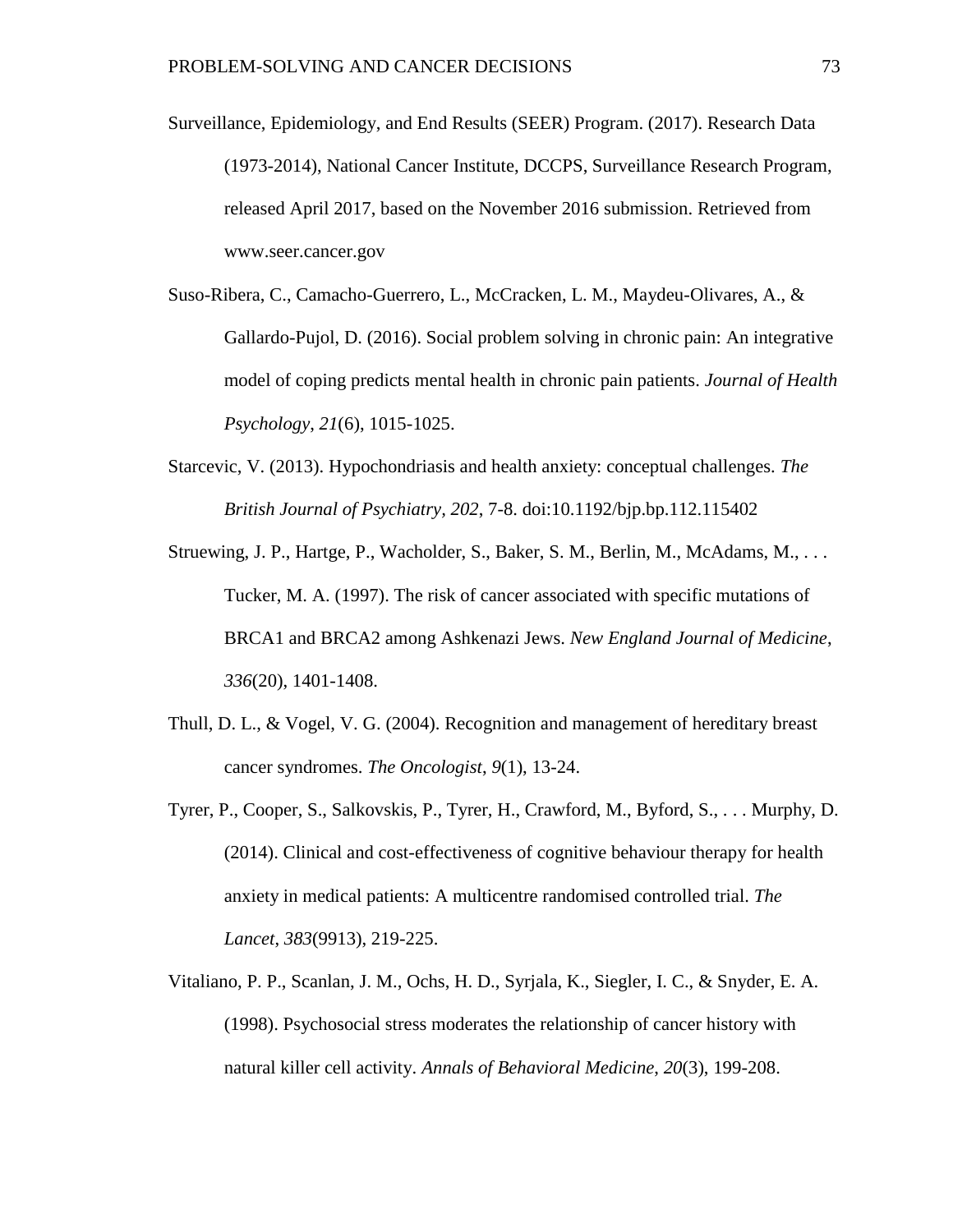- Warwick, H. M. (1989). A cognitive-behavioural approach to hypochondriasis and health anxiety. *Journal of Psychosomatic Research*, *33*(6), 705-711.
- Warwick, H. M., & Salkovskis, P. M. (1990). Hypochondriasis. *Behaviour Research and Therapy*, *28*(2), 105-117.

Wevers, M. R., Ausems, M. G., Verhoef, S., Bleiker, E. M., Hahn, D. E., Hogervorst, F. B., . . . Aaronson, N. K. (2011). Behavioral and psychosocial effects of rapid genetic counseling and testing in newly diagnosed breast cancer patients: Design of a multicenter randomized clinical trial. *BMC Cancer*, *11*(1), 6. doi:10.1186/1471-2407-11-6

- Willis, A. M., Smith, S. K., Meiser, B., Ballinger, M. L., Thomas, D. M., & Young, M. A. (2017). Sociodemographic, psychosocial and clinical factors associated with uptake of genetic counselling for hereditary cancer: a systematic review. *Clinical genetics*, *92*(2), 121-133.
- Yetter, G., & Foutch, V. (2014). Exploration of the structural and convergent validity of the Social Problem-Solving Inventory-Revised with Native American youth. *Cultural Diversity and Ethnic Minority Psychology, 20*(2), 276-282.
- Zubin, J., & Spring, B. (1977). Vulnerability: A new view of schizophrenia. *Journal of Abnormal Psychology*, *86*(2), 103-126. doi:10.1037/0021- 843X.86.2.103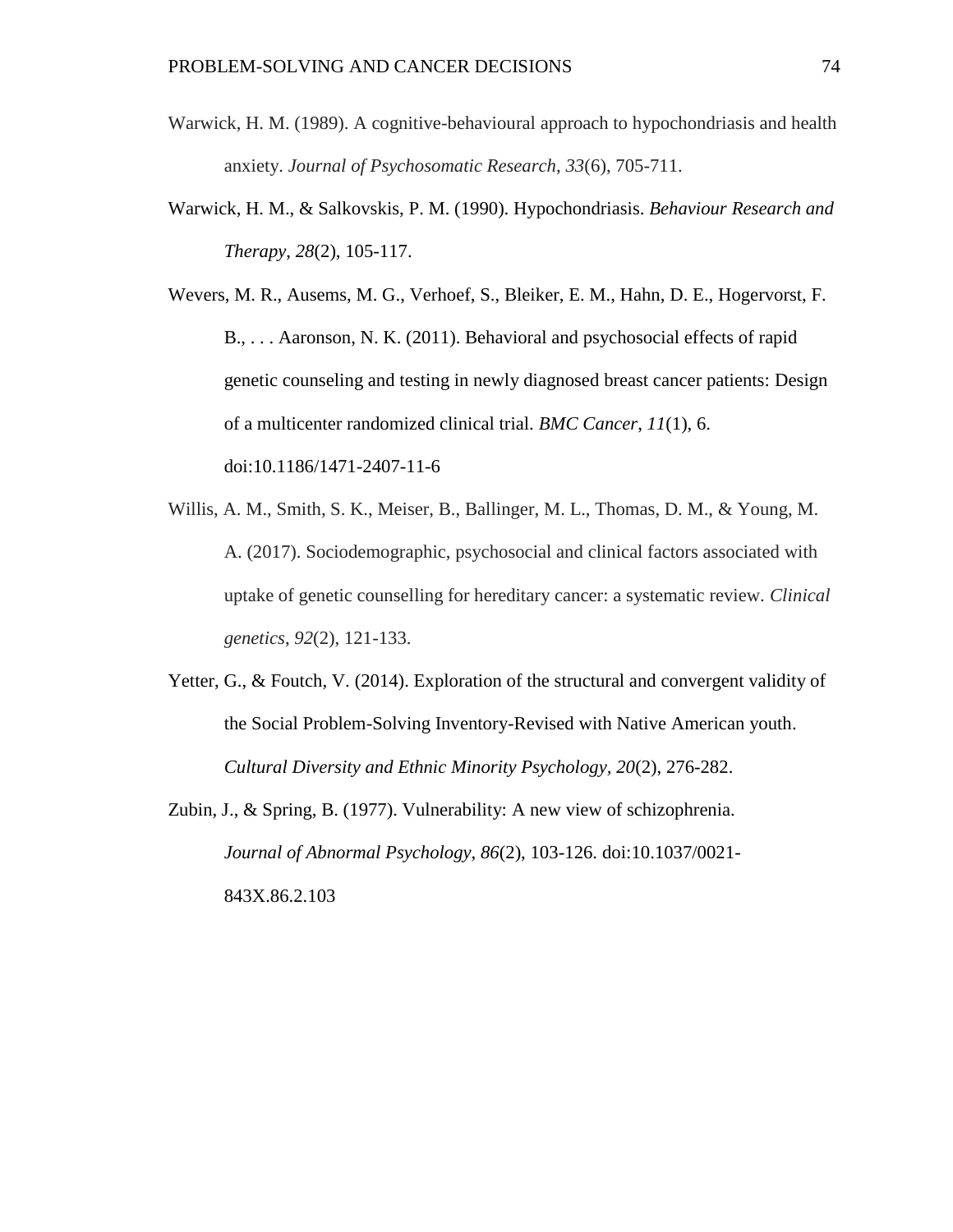## **Appendix**

## **Clinical Vignettes**

- 1. You have a family history of Breast Cancer in one of your first-degree relatives (mom or sister). You recently found out that your mother is a carrier of the breast cancer gene. You discuss your concerns with your OB-GYN who suggests that you see a genetic specialist for further testing. The testing will determine if you carry certain genes that increase your chances of getting breast cancer. What is the likelihood that you would receive the genetic testing?
- 2. In the previous question you indicated you would be "Likely" or "Extremely Likely" to obtain genetic testing. Please read the information below and consider the following scenario: Based on the situation described, if you were found to have the BRCA1 or BRCA2 gene would you elect to have your breasts surgically removed to decrease your chances of getting breast cancer? Breast removal reduces the chance of getting breast cancer by 90-95%.